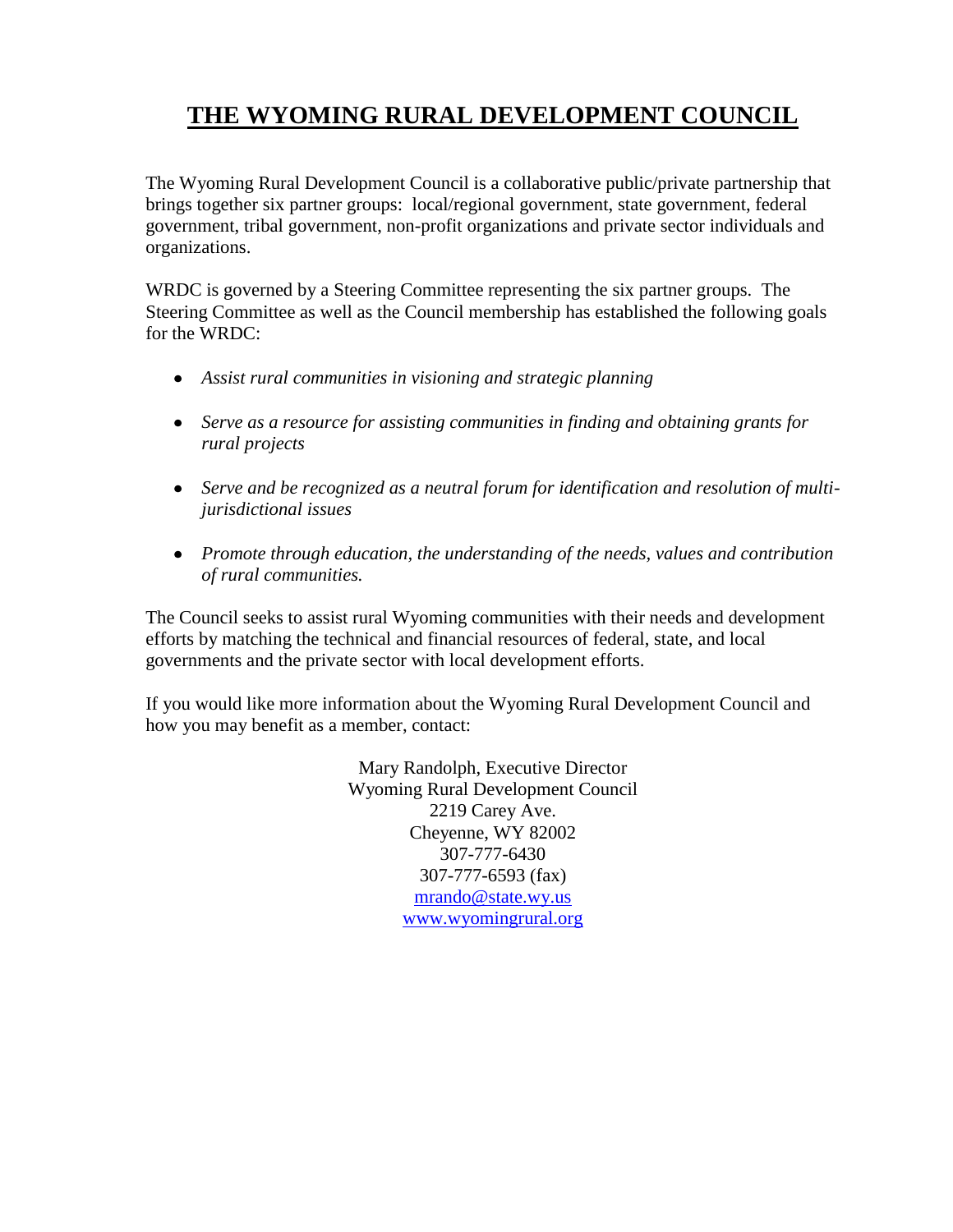# **TABLE OF CONTENTS**

# **Pine Bluffs Resource Team September 17-18, 2008**

|                                                                                                             | $\overline{4}$ |
|-------------------------------------------------------------------------------------------------------------|----------------|
|                                                                                                             |                |
| <b>Resource Team Members and Community</b>                                                                  |                |
|                                                                                                             | 13             |
|                                                                                                             | 14             |
| By Team Members<br>Larry Atwell<br>Robin Gorsuch<br>Judy Weickum<br>Jo Ferguson<br>Kim Porter, Team Leadeer | 15             |
|                                                                                                             | 43             |
|                                                                                                             |                |

*Any recommendations contained herein are not mandatory. The Wyoming Rural Development Council has not endorsed any recommendations and opinions contained herein. Neither the Wyoming Rural Development Council, nor any of its employees, contract labor, officers, committee chairs and/or members makes any*  warranty, express or implied, including warranties of merchantability and fitness for a particular purpose, or *assumes any legal liability for the accuracy, completeness, or usefulness of this report or any information, recommendations or opinions contained herein.*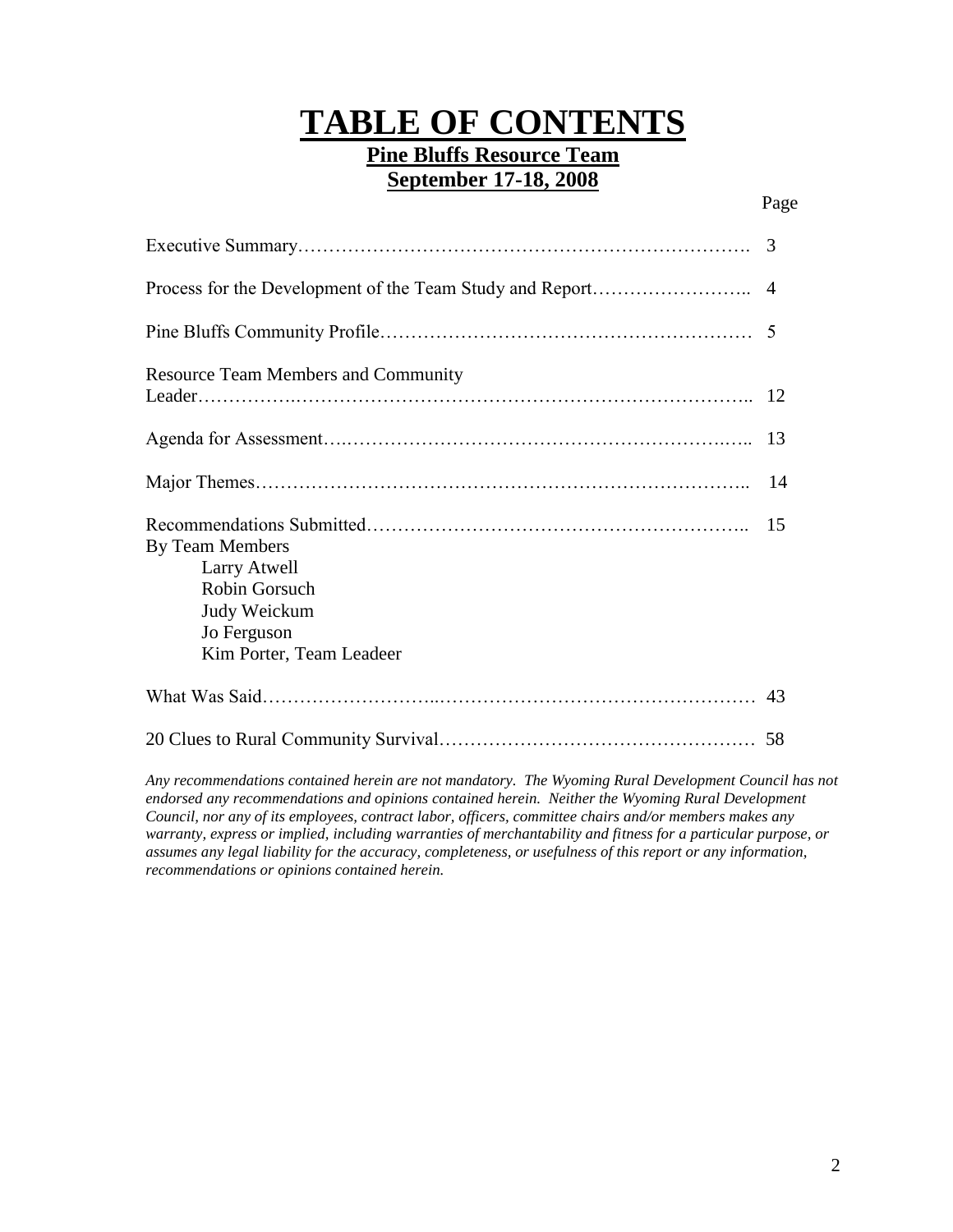# **EXECUTIVE SUMMARY**

The Resource Team for Pine Bluffs would like to extend their thanks for the warm hospitality we received during our visit. It was wonderful to visit our neighbors and get a better understanding of the community. We learned a lot! It was fantastic to hear so many positives for living in Pine Bluffs and see some of the major themes mirror that. The town officials were generous with their time, and their dedication assisted with the entire process.

Many of the elements are here for Pine Bluffs to have a successful future. First and foremost you told us that the people in Pine Bluffs are the greatest – they help each other out, and there is a great support system in place between friends and neighbors. People are the key to success in any community, and Pine Bluffs will benefit greatly from this asset. Pine Bluffs had a great many successes from the first assessment five years ago, which proves the community can get the things done if they are passionate about the project. To achieve the goals set forth by the community, it will be important to involve the whole community in trying to find ways to accomplish the goals. With each success it will be like a snow ball going down the hill gaining momentum; the people will stay interested and be willing to help Pine Bluffs grow. When everyone gets involved, it is not as overwhelming as when only a few are involved. A few celebrations at the successful conclusion of an activity will lead to a feeling of accomplishment that will carry over into other activities. Tackle smaller jobs first, or break big jobs into phases; this allows for early successes and sparks the momentum.

Each individual must decide what it is that they want to do, what kind of project they want to tackle. There are enough tasks for everyone. Each small step, every accomplishment, no matter how limited, is a movement in the right direction toward achieving Pine Bluffs' goals. It can be done! There is no problem facing Pine Bluffs that cannot be solved by the people living there. It is your choice, your decision, you can do it.

We hope you will find great value in this report and remember any team member is available for you to call to clarify information or provide more information and assistance.

Sincerely,

# **Kim Porter, Resource Team Leader**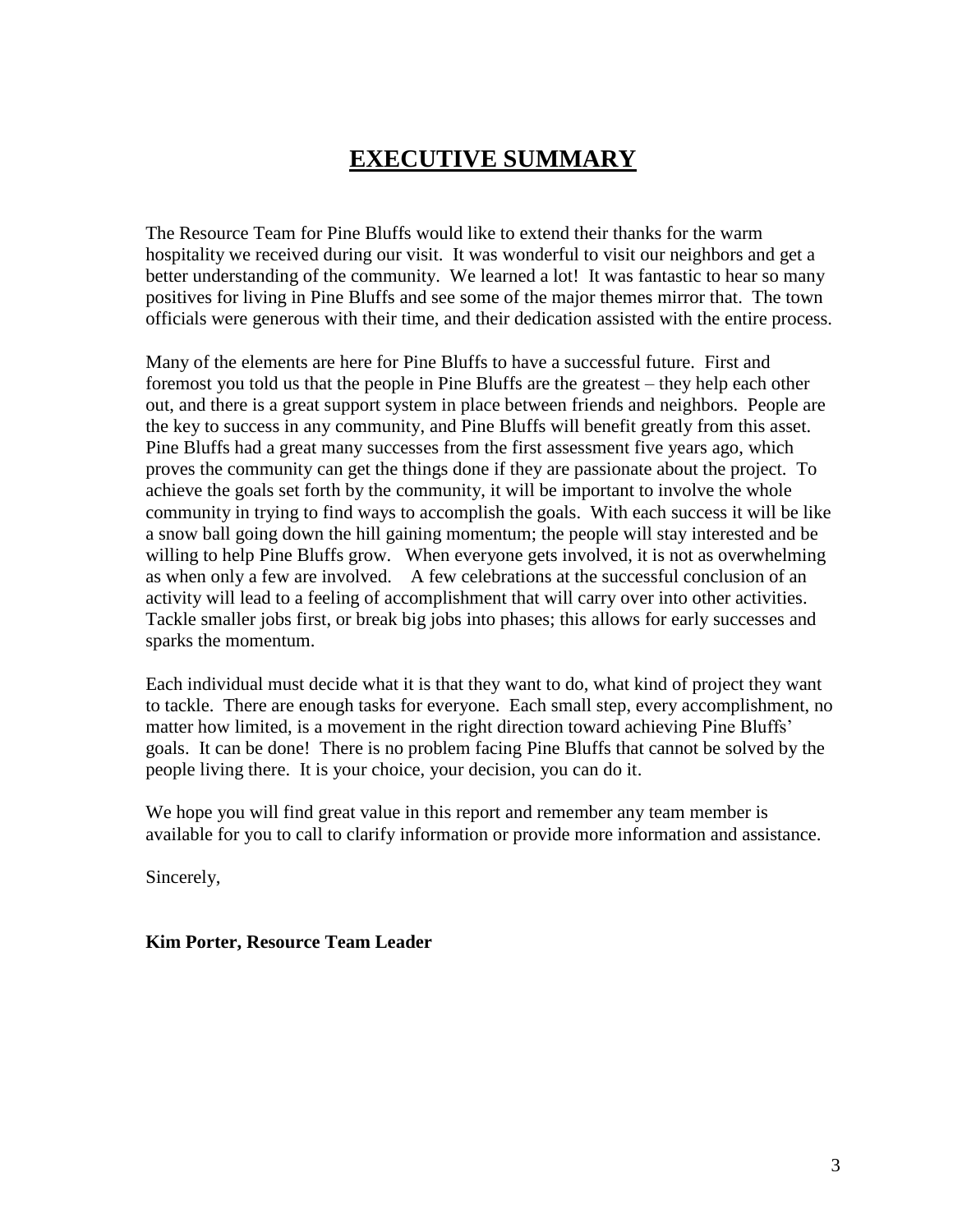# **PROCESS FOR THE DEVELOPMENT OF THIS REPORT**

The Wyoming Rural Development Council (WRDC) has provided a Resource Team to assist the town of Pine Bluffs, Wyoming in evaluating the community's assets and liabilities and in developing suggestions for improving the environment, social and economic future of Pine Bluffs.

The town of Pine Bluffs requested a community assessment from the Wyoming Rural Development Council. Cate Cundall served as the community contact and took the lead in agenda development, logistics and publicity in town for the assessment. Resource team members were selected to visit, interview citizens, business and community leaders; and develop a plan of recommended action for the town. The team members were carefully selected based on their fields of expertise that Pine Bluffs officials indicated would be needed to respond to the problem areas identified.

The Resource Team toured the county and interviewed approximately 266 over a three-day period from September 17 & 18, 2008. The team interviewed representatives from the following segments of the county: General, Church, EMS/Law Enforcement/Fire, Agriculture, Youth, Retail/Business, Senior, Business/Banking, and Local/County/State Government.

Each participant was asked to respond to three questions designed to begin communication and discussion and to serve as a basis for developing the action plan. The three questions were:

- **What do you think are the major problems and challenges in Pine Bluffs?**
- **What do you think are the major strengths and assets in Pine Bluffs?**
- **What projects would you like to see completed in two, five ten and twenty years in Pine Bluffs?**

Upon completion of the interviews, the team met to compare notes and share comments following the three days of intense study. The team then agreed that each team member would carefully analyze what was said, synthesize what they heard with their knowledge of programs and resources, prepare their notes and suggestions, and forward these items to be combined into WRDC's final report for Pine Bluffs.

The oral report was presented to the people of Pine Bluffs on September 18, 2008, and many of the citizens of Pine Bluffs who participated in the interviews were in attendance.

Following the oral report, a formal written report was prepared and presented to Pine Bluffs.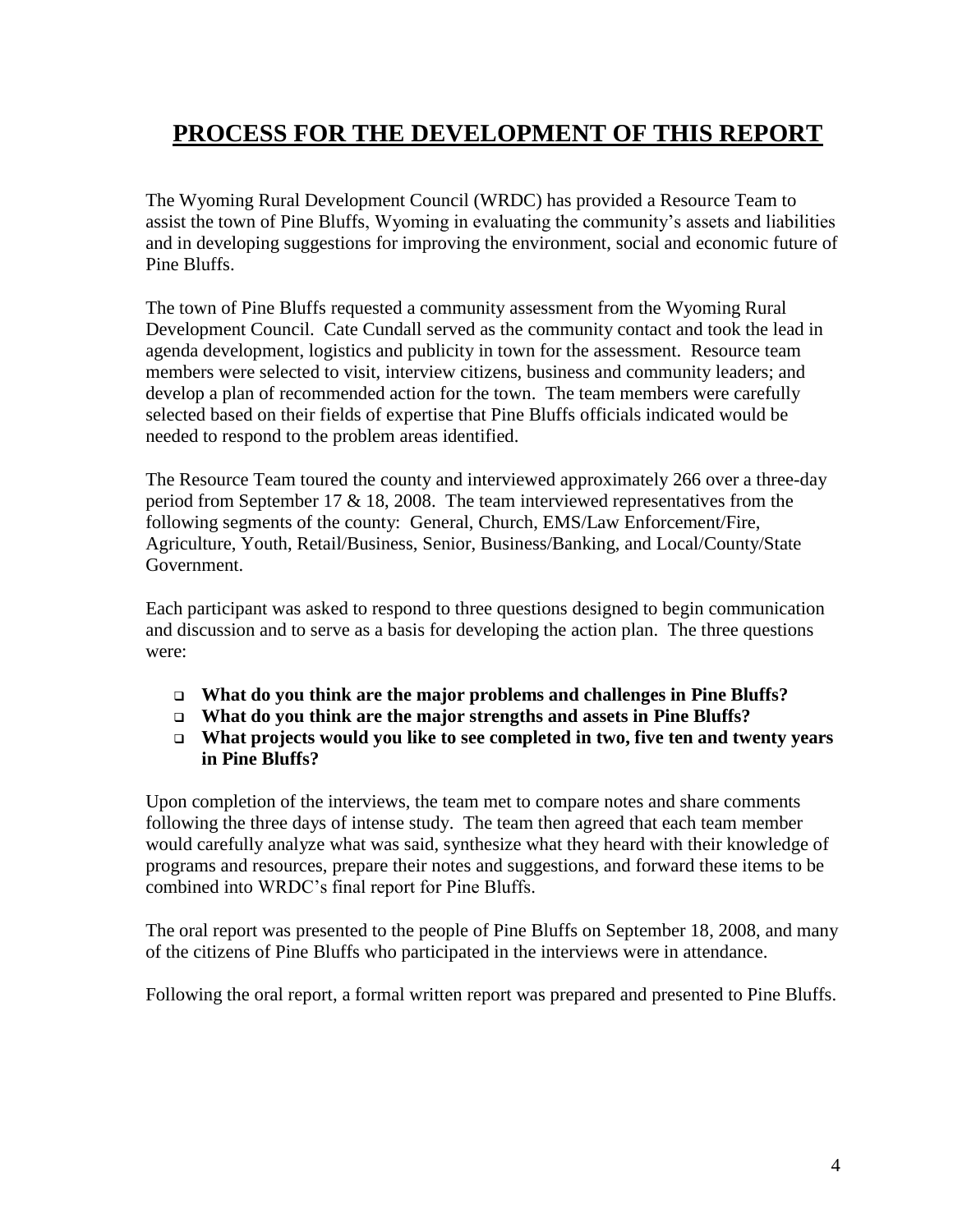

 **Pine Bluffs, WY – 1920** *Source: [http://www.wyomingtalesandtrails.com](http://www.wyomingtalesandtrails.com/)*

# **PINE BLUFFS COMMUNITY PROFILE**

(Elevation: 5,047)

Pine Bluffs, a small agricultural center on Wyoming's eastern border, was established with the arrival of the Union Pacific Railroad in 1867. Originally called "Rock Ranch," the name was later changed by railroad officials to reflect the ponderosa pine-covered bluffs crowding the long ridge south of town.

By the 1880s, Pine Bluffs had become the major shipping hub for the cattle industry. Herds were driven up the Texas Trail and more cattle boarded trains in Pine Bluffs than anywhere else in the world. Pine Bluffs was incorporated on April 3, 1909 and is now primarily a farming community. Several silos can be seen around town and a variety of crops are grown, which include: alfalfa, amaranth, barley, dry edible beans, corn, grass hay, grass seed, millet, oats, potatoes, sunflowers, sugar beets turnips, and wheat. Animals raised in Pine Bluffs are cattle, sheep, ostrich, camel, llamas, horses, mules, and donkeys.

Before the cowboys and cattle arrived, the Pine Bluffs area was home to numerous Indian tribes. Over 300 teepee rings have been found on the bluffs. Artifacts from these early inhabitants are being uncovered at the Archaeological Dig Site during summer months.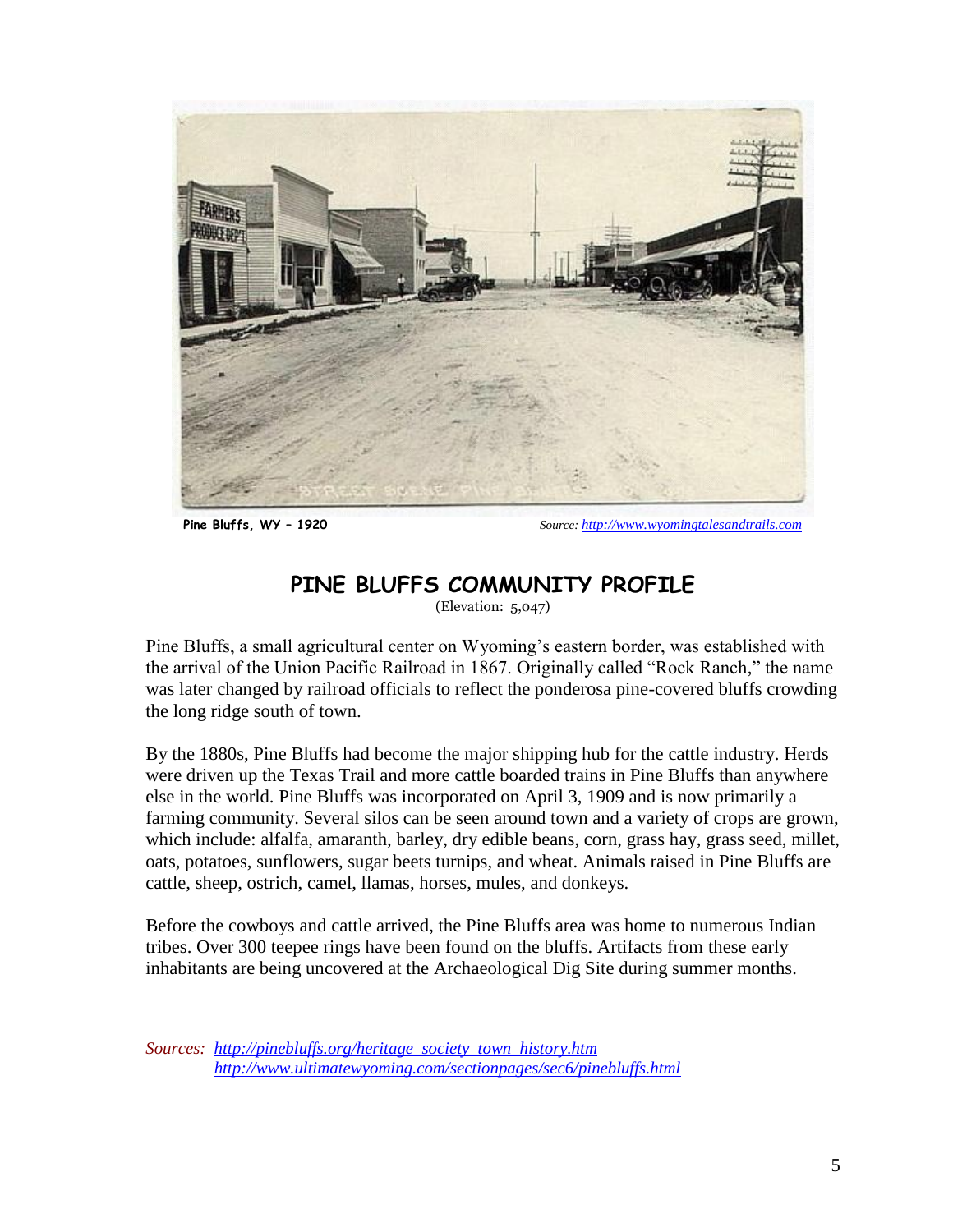# **Pine Bluffs Executive Summary**

#### **Population Demographics:**

The number of households in Pine Bluffs in 1990 was **414** and changed to **482** in 2000, representing a change of **16.4%**. The household count in 2007 was **547** and the household projection for 2012 is **591**, a change of **8.0%**.

The population in Pine Bluffs in 1990 was **975** and in 2000 it was **1,153**, roughly an **18.3%** change. The population in 2007 was **1,247** and the projection for 2012 is **1,309** representing a change of **5.0%**.



|                         |                |                |                         |                           | <b>Percent Change</b> |                         |
|-------------------------|----------------|----------------|-------------------------|---------------------------|-----------------------|-------------------------|
|                         | 1990<br>Census | 2000<br>Census | 2007<br><b>Estimate</b> | 2012<br><b>Projection</b> | 2000                  | 1990 to 2007 to<br>2012 |
| <b>Total Population</b> | 975            | 1,153          | 1,247                   | 1,309                     | 18.3%                 | $5.0\%$                 |
| <b>Total Households</b> | 414            | 482            | 547                     | 591                       | 16.4%                 | $8.0\%$                 |

#### **Population by Age**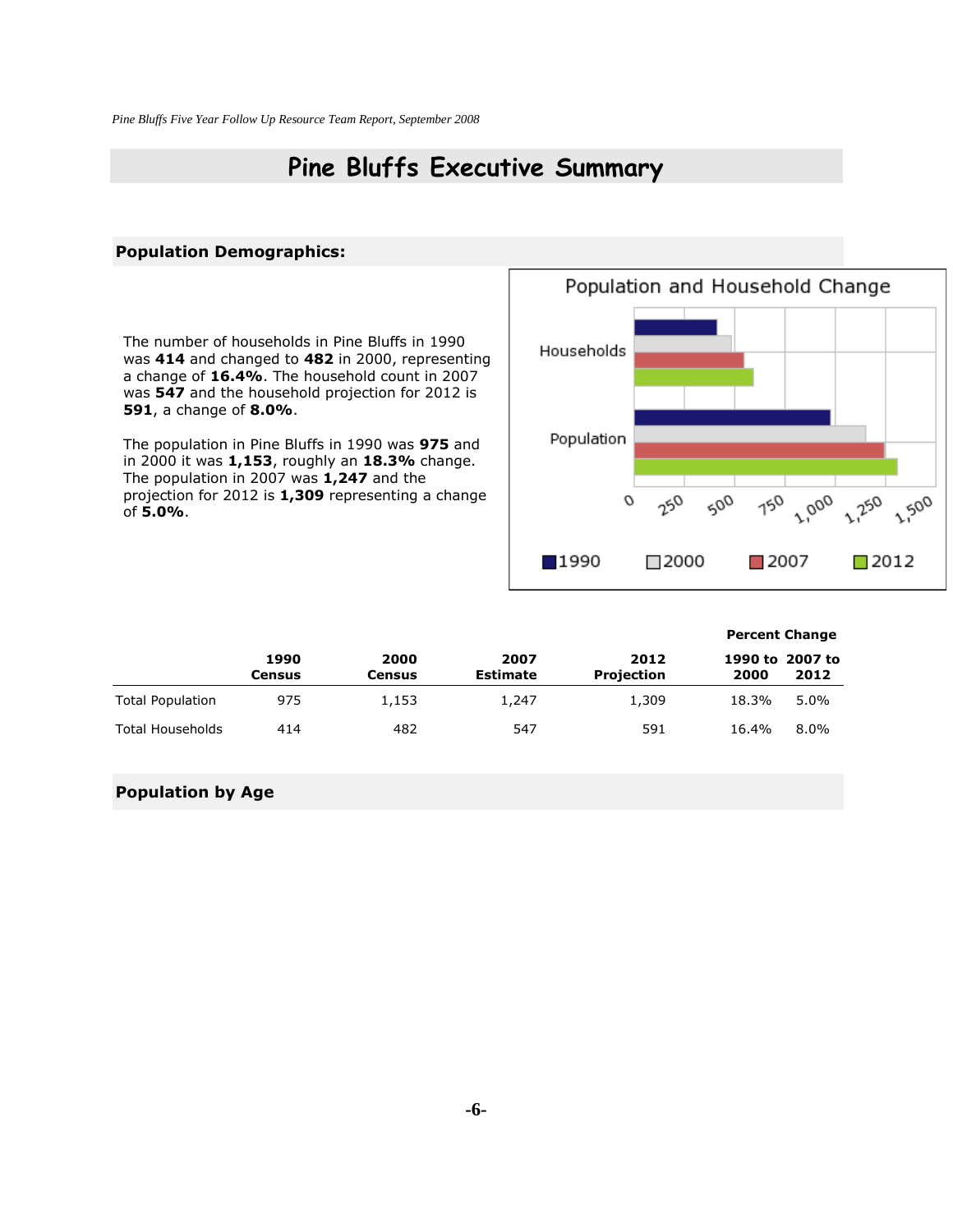

**Age Groups Percent Change**

In 1990, the median age of the total population in Pine Bluffs was **37.6**, and in 2000, it was **38.7**. The median age in 2007 was **42.1** and it is predicted to change in five years to **43.6** years.

In 2007, females represented **50.8%** of the population with a median age of **43.8** and males represented **49.2%** of the population with a median age of **40.7** years. In 2007, the most prominent age group was **Age 45 to 54** years. The age group least represented was **20 to 24** years.

|            | 1990<br>Census | $\frac{0}{0}$ | 2000<br><b>Census</b> | $\frac{9}{0}$ | 2007<br><b>Estimate</b> | %         | 2012<br><b>Projection</b> | $\frac{1}{2}$ | 1990<br>to<br>2000 | 2007 to<br>2012 |
|------------|----------------|---------------|-----------------------|---------------|-------------------------|-----------|---------------------------|---------------|--------------------|-----------------|
| $0$ to $4$ |                | 75 7.7%       | 58                    | 5.0%          | 68                      | 5.4%      | 70                        | 5.4%          | $-22.2%$           | 4.1%            |
| 5 to 14    |                | 146 15.0%     |                       | 202 17.5%     |                         | 183 14.7% |                           | 193 14.8%     | 38.2%              | 5.7%            |
| 15 to 19   | 61             | 6.2%          | 95                    | 8.3%          |                         | 93 7.5%   | 89                        | 6.8%          | 56.8%              | $-4.4%$         |
| 20 to 24   | 37             | 3.8%          | 45                    | 3.9%          | 50                      | 4.0%      | 50                        | 3.8%          | 22.6%              | $-1.4%$         |
| 25 to 34   | 131            | 13.5%         | 110                   | 9.6%          | 114                     | $9.1\%$   | 115                       | 8.8%          | $-15.8\%$          | 1.2%            |
| 35 to 44   | 130            | 13.4%         | 179                   | 15.6%         |                         | 166 13.3% | 161                       | 12.3%         | 37.6%              | $-3.3%$         |
| 45 to 54   | 85             | 8.7%          | 164                   | 14.2%         |                         | 184 14.8% | 182                       | 13.9%         | 92.7%              | $-1.1\%$        |
| 55 to 64   | 108            | 11.0%         | 106                   | $9.2\%$       |                         | 157 12.6% | 179                       | 13.7%         | $-1.3%$            | 14.0%           |
| 65 to 74   | 108            | 11.1%         | 99                    | 8.6%          | 118                     | 9.5%      | 150                       | 11.4%         | $-8.3%$            | 26.9%           |
| $75+$      | 95             | 9.8%          | 93                    | 8.1%          | 113                     | $9.0\%$   | 119                       | 9.1%          | $-2.2%$            | 5.5%            |

#### **Population by Race/Ethnicity**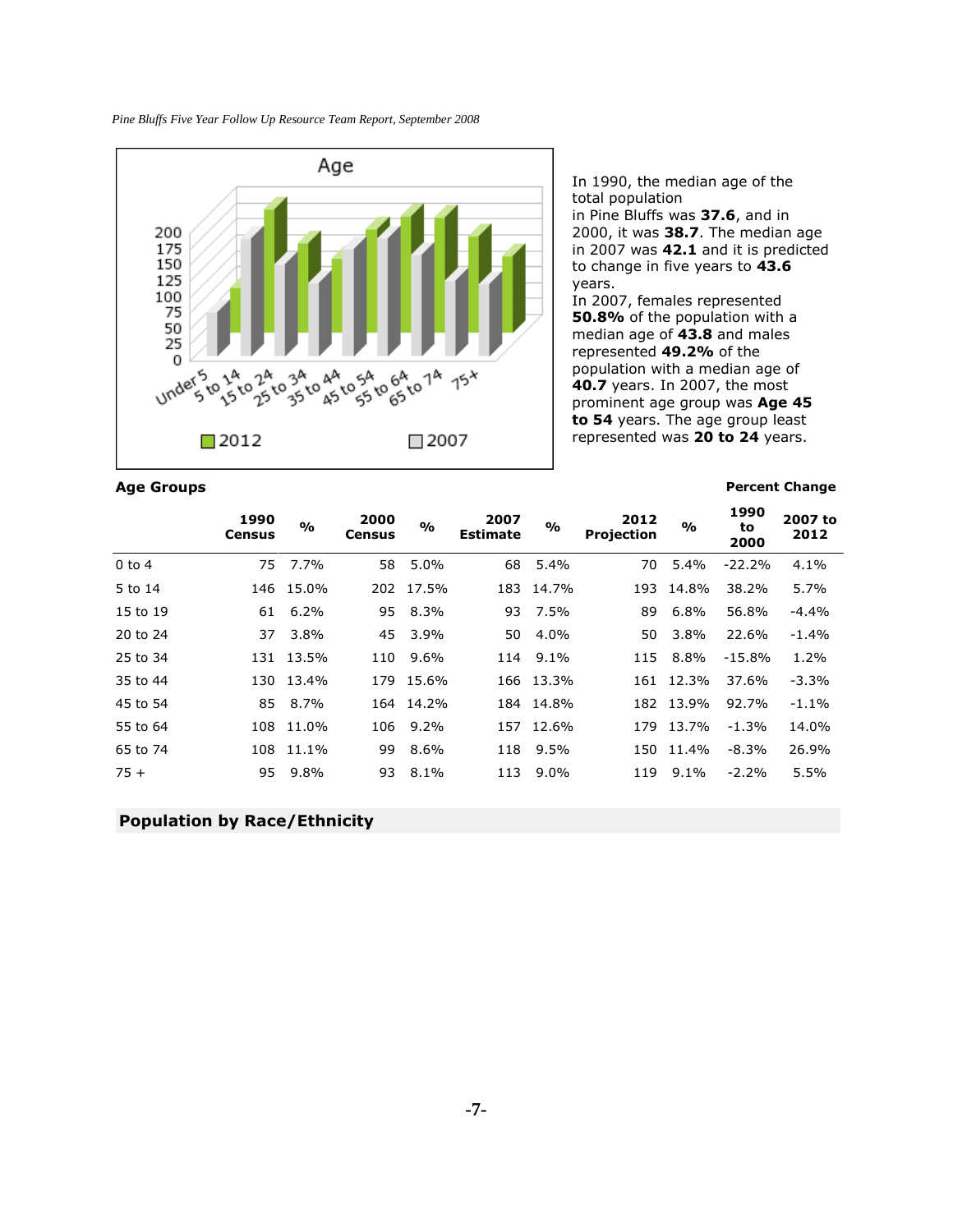*Pine Bluffs Five Year Follow Up Resource Team Report, September 2008*



#### **Race & Ethnicity Percent Change**

| <b>Percent Change</b> |  |
|-----------------------|--|
|-----------------------|--|

|                                     | 1990<br><b>Census</b> | %         | 2000<br><b>Census</b> | $\frac{1}{2}$ | 2007<br><b>Estimate</b> | $\frac{1}{2}$ | 2012<br><b>Projection</b> | $\frac{0}{0}$ | 1990 to<br>2000 | 2007<br>to<br>2012 |
|-------------------------------------|-----------------------|-----------|-----------------------|---------------|-------------------------|---------------|---------------------------|---------------|-----------------|--------------------|
| White                               | 943                   | 96.7%     |                       | 1,106 95.9%   |                         | 1,193 95.7%   | 1,245                     | 95.2%         | 17.3%           | 4.4%               |
| <b>Black</b>                        | $\mathbf{1}$          | 0.1%      | 4                     | 0.4%          | 5.                      | 0.4%          | 6                         | 0.5%          | 500.0%          | 28.6%              |
| American Indian<br>or Alaska Native | 5                     | 0.5%      | 6                     | $0.5\%$       | 5.                      | 0.4%          | 4                         | 0.3%          | 28.6%           | $-14.3%$           |
| Asian or Pacific<br>Islander        | $\mathbf{1}$          | 0.1%      | $\mathbf{1}$          | 0.1%          | $\mathbf{1}$            | 0.1%          | $\mathcal{L}$             | 0.2%          | 100.0%          | 50.0%              |
| Other Race                          | 26                    | 2.7%      | 20                    | 1.7%          | 24                      | 1.9%          | 29                        | 2.2%          | $-23.7%$        | 20.0%              |
| Two or More<br>Races                |                       |           | 15                    | 1.3%          | 19                      | 1.5%          | 22                        | 1.7%          |                 | 18.5%              |
| Hispanic<br>Ethnicity               | 43                    | 4.5%      | 72                    | 6.3%          | 78                      | 6.3%          | 81                        | 6.2%          | 66.7%           | 4.4%               |
| Not Hispanic or<br>Latino           |                       | 932 95.6% | 1,080                 | 93.7%         | 1,169                   | 93.7%         | 1,227                     | 93.8%         | 15.9%           | 5.0%               |

### **Households by Income**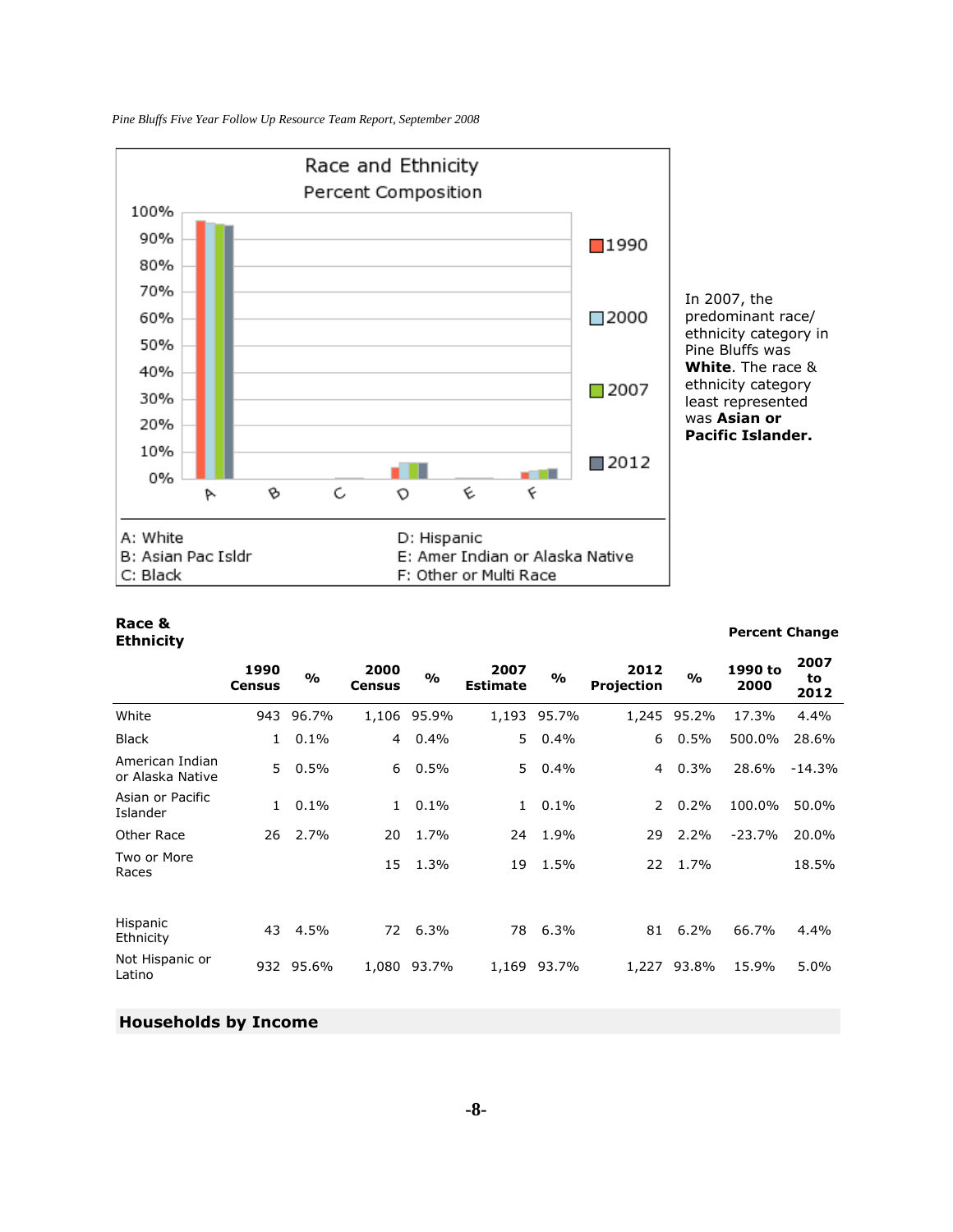

#### **HH Income Percent Change**

| <b>Categories</b>                                       | 1990<br><b>Census</b> | $\frac{0}{0}$ | 2000<br><b>Census</b> | $\frac{0}{0}$ | 2007<br><b>Estimate</b> | $\frac{0}{0}$ | 2012<br>Projection        | O/2   | 1990 to<br>2000 | 2007 to<br>2012 |
|---------------------------------------------------------|-----------------------|---------------|-----------------------|---------------|-------------------------|---------------|---------------------------|-------|-----------------|-----------------|
| $$0 - $15,000$                                          | 138                   | 33.3%         | 86                    | 17.9%         | 80                      | 14.7%         | 78                        | 13.2% | $-37.6%$        | $-2.7%$         |
| \$15,000 - \$24,999                                     | 97                    | 23.4%         | 84                    | 17.4%         | 77                      | 14.1%         | 76                        | 12.8% | $-13.5%$        | $-1.9%$         |
| \$25,000 - \$34,999                                     | 81                    | 19.5%         | 78                    | 16.2%         | 75                      | 13.7%         | 69                        | 11.7% | $-3.6%$         | $-7.8%$         |
| \$35,000 - \$49,999                                     | 55                    | 13.2%         | 91                    | 18.9%         | 104                     | 18.9%         | 108                       | 18.3% | 66.7%           | 4.2%            |
| \$50,000 - \$74,999                                     | 26                    | 6.3%          | 93                    | 19.4%         | 124                     | 22.7%         | 136                       | 23.1% | 255.6%          | 10.0%           |
| \$75,000 - \$99,999                                     | 15                    | 3.5%          | 23                    | 4.7%          | 39                      | 7.1%          | 58                        | 9.8%  | 55.0%           | 49.1%           |
| $$100,000 - $149,999$                                   | 0                     | 0.0%          | 17                    | 3.5%          | 23                      | 4.1%          | 34                        | 5.8%  | N/A%            | 51.6%           |
| $$150,000 +$                                            | $\overline{2}$        | 0.5%          | 10                    | 2.1%          | 26                      | 4.7%          | 31                        | 5.3%  | 366.7%          | 22.9%           |
| <b>Average HH Income</b>                                | \$29,433              |               | \$40,651              |               | \$55,892                |               | \$69,845                  |       | 38.1%           | 25.0%           |
| <b>Median HH Income</b>                                 | \$21,269              |               | \$34,161              |               | \$40,826                |               | \$45,474                  |       | 60.6%           | 11.4%           |
| <b>Per Capita Income</b>                                | \$11,901              |               | \$16,996              |               | \$23,213                |               | \$29,841                  |       | 42.8%           | 28.6%           |
| <b>Employment and Business</b><br><b>Percent Change</b> |                       |               |                       |               |                         |               |                           |       |                 |                 |
|                                                         | 1990<br><b>Census</b> |               | 2000<br><b>Census</b> |               | 2007<br><b>Estimate</b> |               | 2012<br><b>Projection</b> |       | 1990 to<br>2000 | 2007 to<br>2012 |
| Age $16 +$ Population                                   |                       | 743           | 869                   |               | 980                     |               | 1,031                     |       | 17.0%           | 5.1%            |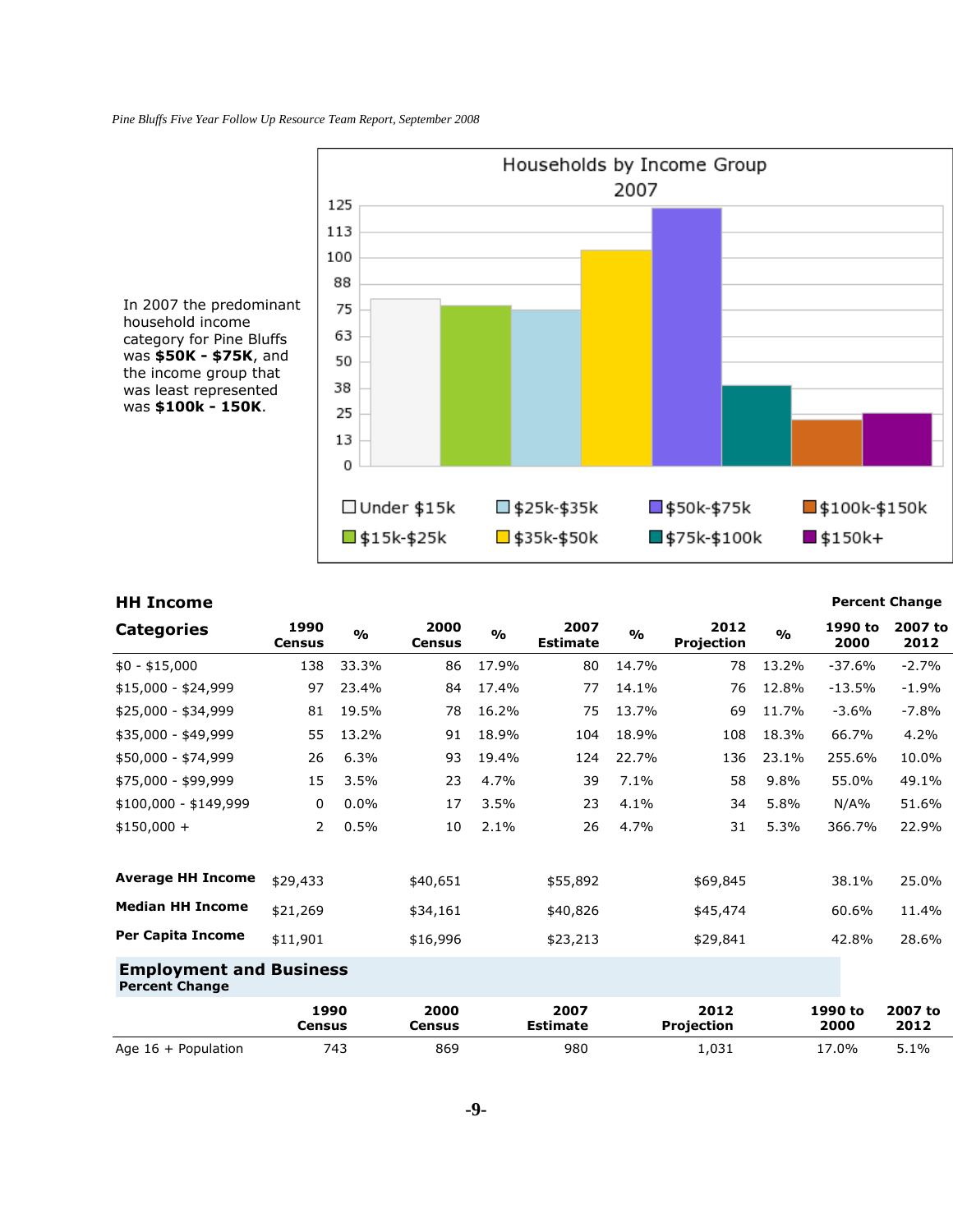| In Labor Force                         | 425 57.3% |                | 552 63.5% | 688 | 70.1% | 720 | 69.9%   | 29.9%    | 4.7%  |
|----------------------------------------|-----------|----------------|-----------|-----|-------|-----|---------|----------|-------|
| Employed                               | 398 93.7% |                | 532 96.3% | 652 | 94.8% | 681 | 94.6%   | 33.4%    | 4.6%  |
| Unemployed                             | 26 6.2%   | 17             | $3.0\%$   | 30  | 4.4%  | 32  | 4.4%    | $-36.8%$ | 4.5%  |
| In Armed Forces                        | $0.0\%$   | $\overline{4}$ | $0.8\%$   | 6   | 0.6%  | 7   | $0.7\%$ | N/A%     | 25.0% |
| Not In Labor Force                     | 318 42.8% | 317            | 36.5%     | 287 | 29.3% | 304 | 29.5%   | $-0.2%$  | 5.8%  |
| Employment in Blue Collar Occupations  |           |                | 258 48.6% |     |       |     |         |          |       |
| Employment in White Collar Occupations |           | 273            | 51.4%     |     |       |     |         |          |       |

### **Housing Units Percent Change**

| . .                        |                |           |                |           |                         |         |                           |       |                 |                 |
|----------------------------|----------------|-----------|----------------|-----------|-------------------------|---------|---------------------------|-------|-----------------|-----------------|
|                            | 1990<br>Census |           | 2000<br>Census |           | 2007<br><b>Estimate</b> |         | 2012<br><b>Projection</b> |       | 1990 to<br>2000 | 2007 to<br>2012 |
| <b>Total Housing Units</b> | 481            |           | 522            |           | 584                     |         | 626                       |       | 8.7%            | 7.1%            |
| Owner Occupied             |                | 312 65.0% |                | 366 70.1% | 446                     | 76.3%   | 496                       | 79.3% | 17.3%           | 11.3%           |
| Renter Occupied            |                | 102 21.2% |                | 116 22.2% | 101                     | 17.4%   | 95.                       | 15.2% | 13.6%           | $-6.5%$         |
| Vacant                     |                | 66 13.8%  | 40             | 7.7%      | 37                      | $6.4\%$ | 35                        | 5.6%  | $-39.6%$        | $-5.9%$         |

| <b>Vehicles Available</b> |                |           |                |         |                         |         |                           |         | <b>Percent Change</b> |                 |
|---------------------------|----------------|-----------|----------------|---------|-------------------------|---------|---------------------------|---------|-----------------------|-----------------|
|                           | 1990<br>Census |           | 2000<br>Census |         | 2007<br><b>Estimate</b> |         | 2012<br><b>Projection</b> |         | 1990 to<br>2000       | 2007 to<br>2012 |
| Average Vehicles Per HH   | 2.10           |           | 1.90           |         | 2.20                    |         | 2.60                      |         | $-10.0\%$             | 14.7%           |
| 0 Vehicles Available      | 20.            | 4.6%      | 28             | $5.9\%$ | 19                      | $3.5\%$ | 14                        | $2.4\%$ | 39.3%                 | $-26.9%$        |
| 1 Vehicle Available       |                | 106 24.2% | 137            | 28.4%   | 136                     | 24.9%   | 135                       | 22.8%   | 28.8%                 | $-1.1%$         |
| 2+ Vehicles Available     |                | 313 71.1% | 316            | 65.7%   | 392                     | 71.6%   | 442                       | 74.8%   | $1.2\%$               | 12.9%           |

| <b>Marital Status</b>   |                |           |                       |         |                         |       |                    |       | <b>Percent Change</b> |                 |
|-------------------------|----------------|-----------|-----------------------|---------|-------------------------|-------|--------------------|-------|-----------------------|-----------------|
|                         | 1990<br>Census |           | 2000<br><b>Census</b> |         | 2007<br><b>Estimate</b> |       | 2012<br>Projection |       | 1990 to<br>2000       | 2007 to<br>2012 |
| Age 15+ Population      | 755            |           | 893                   |         | 995                     |       | 1,045              |       | 18.2%                 | 5.0%            |
| Married, Spouse Present |                | 484 64.1% | 564                   | 63.2%   | 630                     | 63.3% | 661                | 63.2% | 16.5%                 | 4.9%            |
| Married, Spouse Absent  | 6.             | $0.7\%$   | 14                    | 1.6%    | 16                      | 1.6%  | 17                 | 1.7%  | 162.5%                | 8.7%            |
| Divorced                | 63             | $8.3\%$   | 70                    | 7.9%    | 79                      | 7.9%  | 82                 | 7.9%  | 12.1%                 | 4.4%            |
| Widowed                 | 81             | 10.7%     | 71                    | $8.0\%$ | 79                      | 7.9%  | 83                 | 7.9%  | $-12.0%$              | 5.3%            |
| Never Married           | 122.           | 16.2%     | 173                   | 19.3%   | 193                     | 19.4% | 202                | 19.4% | 41.2%                 | 5.0%            |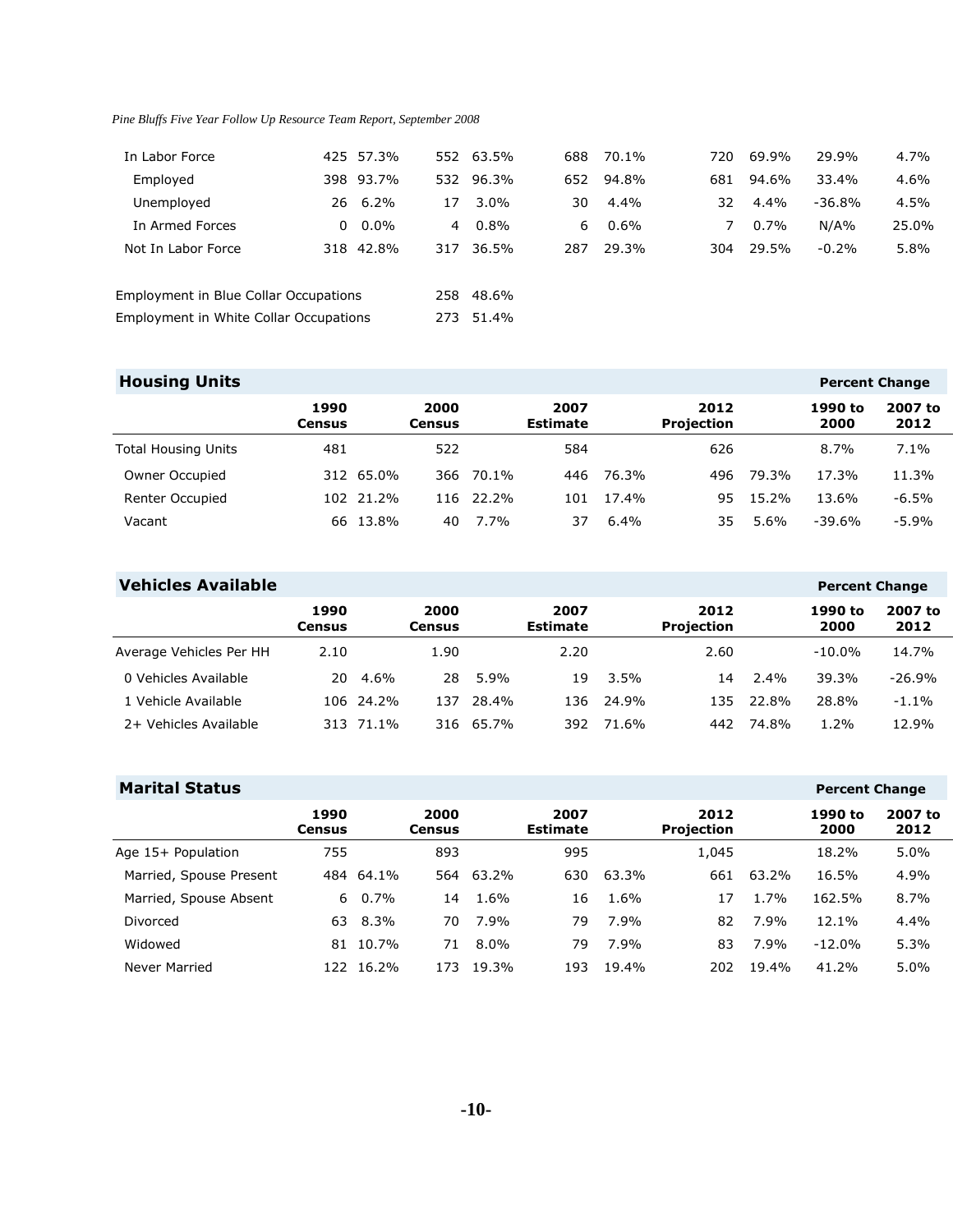| <b>Educational Attainment</b><br><b>Percent Change</b> |                       |           |                       |         |                         |         |                           |         |                 |                 |  |  |
|--------------------------------------------------------|-----------------------|-----------|-----------------------|---------|-------------------------|---------|---------------------------|---------|-----------------|-----------------|--|--|
|                                                        | 1990<br><b>Census</b> |           | 2000<br><b>Census</b> |         | 2007<br><b>Estimate</b> |         | 2012<br><b>Projection</b> |         | 1990 to<br>2000 | 2007 to<br>2012 |  |  |
| Age 25+ Population                                     | 658                   |           | 752                   |         | 853                     |         | 906                       |         | 14.4%           | 6.3%            |  |  |
| Grade K - 8                                            | 86                    | 13.1%     | 48                    | 6.3%    | 14                      | 1.7%    | 6                         | $0.6\%$ | $-44.8%$        | $-61.9%$        |  |  |
| Grade 9 - 12                                           |                       | 166 25.2% | 62                    | 8.3%    | 48                      | 5.7%    | 39                        | 4.3%    | $-62.5%$        | $-18.6%$        |  |  |
| High School Graduate                                   |                       | 212 32.2% | 279                   | 37.1%   | 352                     | 41.3%   | 392                       | 43.3%   | 31.6%           | 11.4%           |  |  |
| Some College, No Degree                                | 88                    | 13.3%     | 195                   | 25.9%   | 240                     | 28.2%   | 260                       | 28.6%   | 122.0%          | 8.0%            |  |  |
| <b>Associates Degree</b>                               | 32                    | 4.9%      | 49                    | 6.5%    | 49                      | 5.8%    | 46                        | $5.0\%$ | 51.1%           | $-7.0%$         |  |  |
| Bachelor's Degree                                      | 52                    | $8.0\%$   | 77                    | 10.3%   | 80                      | $9.4\%$ | 76                        | $8.4\%$ | 47.4%           | $-5.2%$         |  |  |
| Graduate Degree                                        | 21                    | 3.3%      | 39                    | $5.2\%$ | 68                      | $8.0\%$ | 88                        | $9.8\%$ | 83.9%           | 29.3%           |  |  |



Current year data is for the year **2007**, 5 year projected data is for the year **2012**.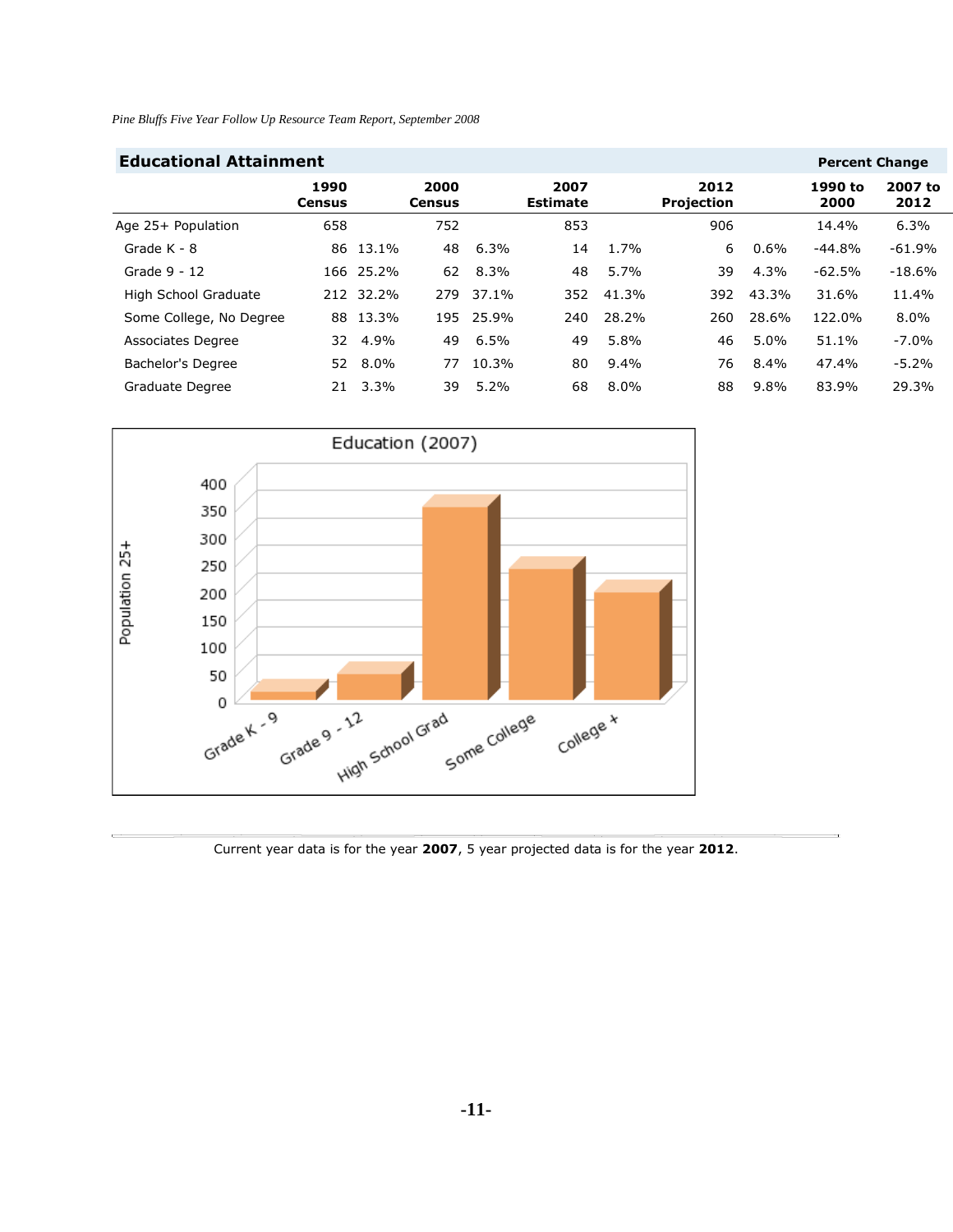# **Pine Bluffs Resource Team Members September 17 & 18, 2008**

#### **TEAM LEADER**

#### **Kim Porter, Agribusiness Division**

Wyoming Business Council  $214$  West  $15<sup>th</sup>$  Street Cheyenne, WY 82002 307-777-6319 [kim.porter@wybusiness.org](mailto:kim.porter@wybusiness.org)

#### **Jo Ferguson**

Wyoming Rural Development Council 214 W. 15th Street Cheyenne, WY 82002 307-777-5812 [jo.ferguson@wybusiness.org](mailto:jo.ferguson@wybusiness.org)

#### **Larry Atwell**

Senior Consultant, Align – Organizational Development and Training, a division of Western States Learning Corporation 1401 Airport Parkway Suite 300 Cheyenne, WY 82001 307-635-2550 [latwell@wslc.com](mailto:latwell@wslc.com)

#### **Robin Gorsuch**

Wyoming National Guard 3929 E.  $9^{th}$  Street Cheyenne, WY 82001 307-286-4225 [Robin.gorsuch@ng.army.mil](mailto:Robin.gorsuch@ng.army.mil) [robingsh@yahoo.com](mailto:robingsh@yahoo.com)

#### **Judy Hanson Weickum**

Retired Retailer 313 Saddle Drive Cheyenne, WY 82009 307-638-8806 [Rj3813weikum@bresnan.net](mailto:Rj3813weikum@bresnan.net)

#### **Community Contact:**

#### **Cate Cundall** Town of Pine Bluffs P.O. Box 429 Pine Bluffs, WY 82082

307-245-3746 [pinebluffs@rtconnect.net](mailto:pinebluffs@rtconnect.net)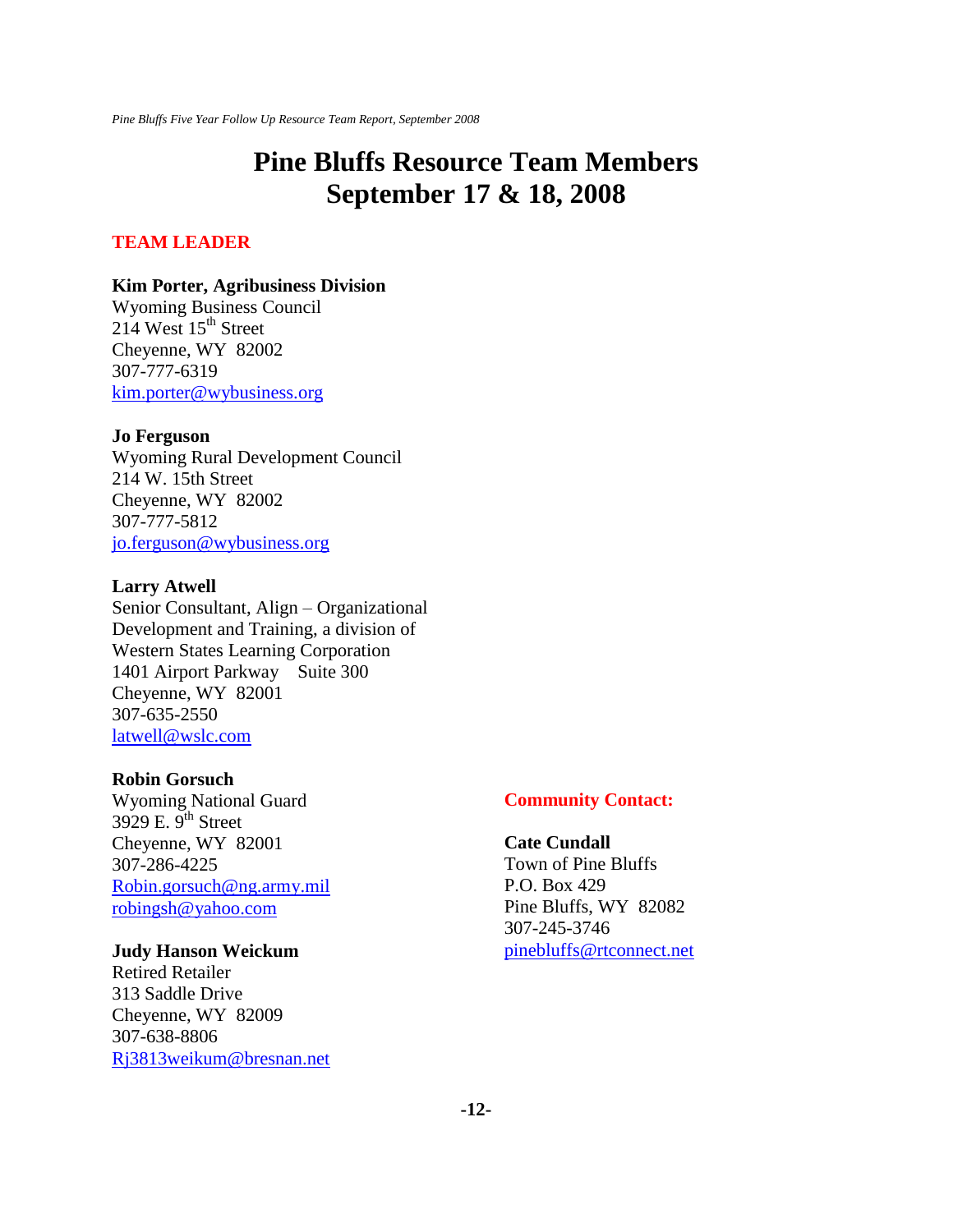# **Pine Bluffs Assessment**

# **Resource Team Agenda Pine Bluffs Five-Year Follow Up Community Assessment September 17 & 18, 2008**

### **Wednesday, September 17**

| 12:00 p.m. to $2:00$ p.m. | Lunch with Council, Community Tour and Orientation | Wild Horse               |
|---------------------------|----------------------------------------------------|--------------------------|
| 2:00 p.m. to $3:00$ p.m.  | <b>General Listening Session</b>                   | <b>Recreation Module</b> |
| 3:00 p.m. to $4:00$ p.m.  | <b>Church Listening Session</b>                    | <b>Recreation Module</b> |
| 4:00 p.m. to $5:00$ p.m.  | <b>EMS/Law Enforcement/Fire Listening Session</b>  | <b>Recreation Module</b> |
| 5:00 p.m. to 6:00 p.m.    | Dinner                                             | Rock Ranch               |
| 6:00 p.m. to $7:00$ p.m.  | <b>Agriculture Listening Session</b>               | <b>Community Center</b>  |

# **Thursday, September 18**

| <b>Youth Listening Session</b>                  | <b>High School Commons</b> |
|-------------------------------------------------|----------------------------|
| <b>Retail/Business Listening Session</b>        | <b>Recreation Module</b>   |
| Lunch and Senior Listening Session              | Senior Citizen Center      |
| Break                                           |                            |
| <b>Business/Banking Listening Session</b>       | <b>Recreation Module</b>   |
| Local/County/State Government Listening Session | <b>Recreation Module</b>   |
| Planning                                        | <b>Recreation Module</b>   |
| <b>Community Dinner</b>                         | <b>Community Center</b>    |
| <b>Town Meeting</b>                             |                            |
|                                                 |                            |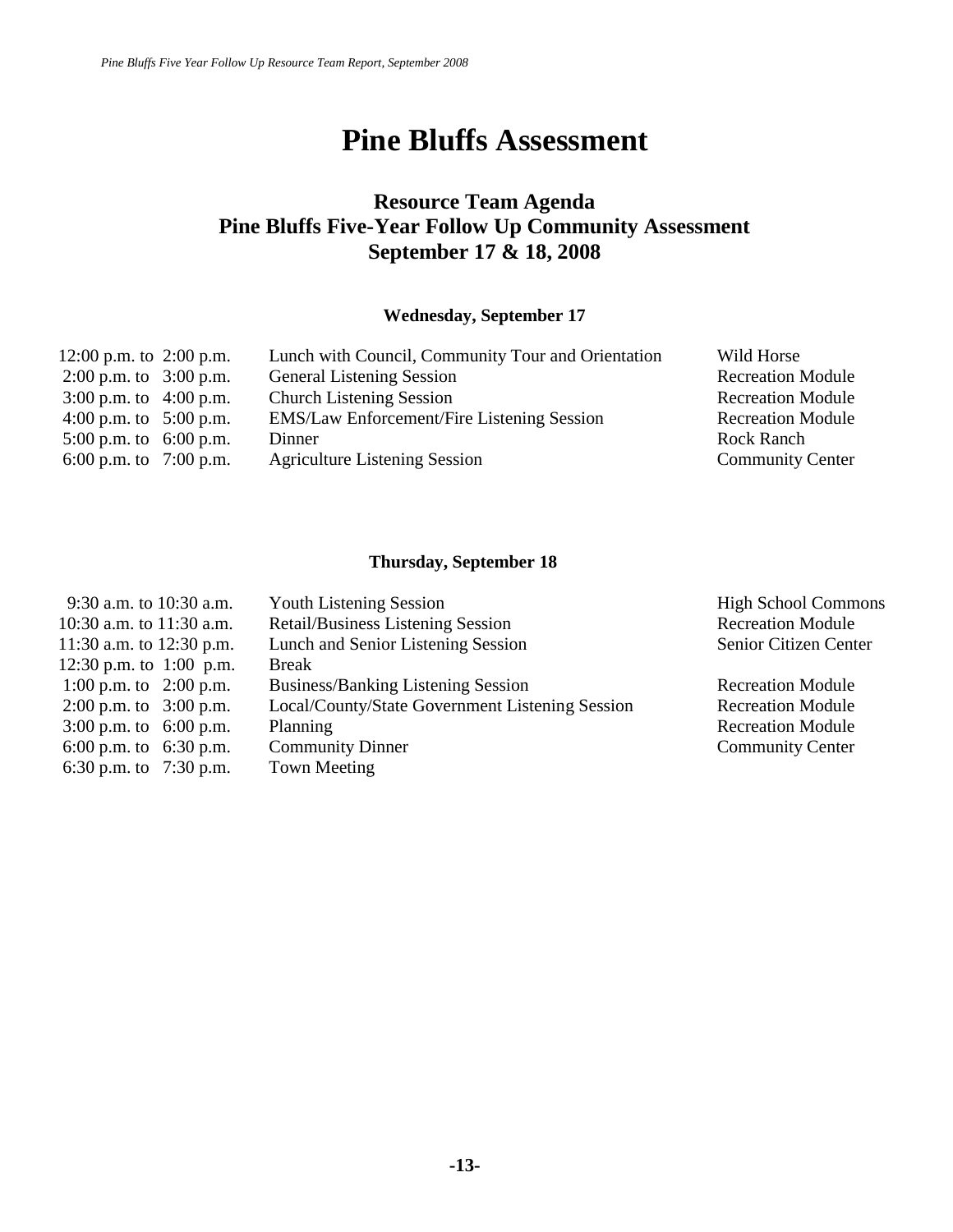# **Major Themes (What We Heard From What Was Said)**

#### **Infrastructure**

Water Truck parking RV Park Housing I-80 Schools Daycare LCCC Medical

#### **Bringing people into town**

Attractions – archeological center, museums and rodeo Business services More families PR Signage Facilities (i.e. retirement center)

### **Good People**

#### **The third place**

Recreation

Entertainment – coffee shop, golf, movie, hangout, pool, fitness, cultural, senior center

## **Beautification**

Clean up – business, residential and balanced enforcement

#### **Business Development**

Jobs – lack of workforce, lack of jobs (teens, professional and liveable wages) Chamber/business organization New businesses/mid size employer

#### **Communication**

Between citizens and town groups Between elected officials and citizens Between town and county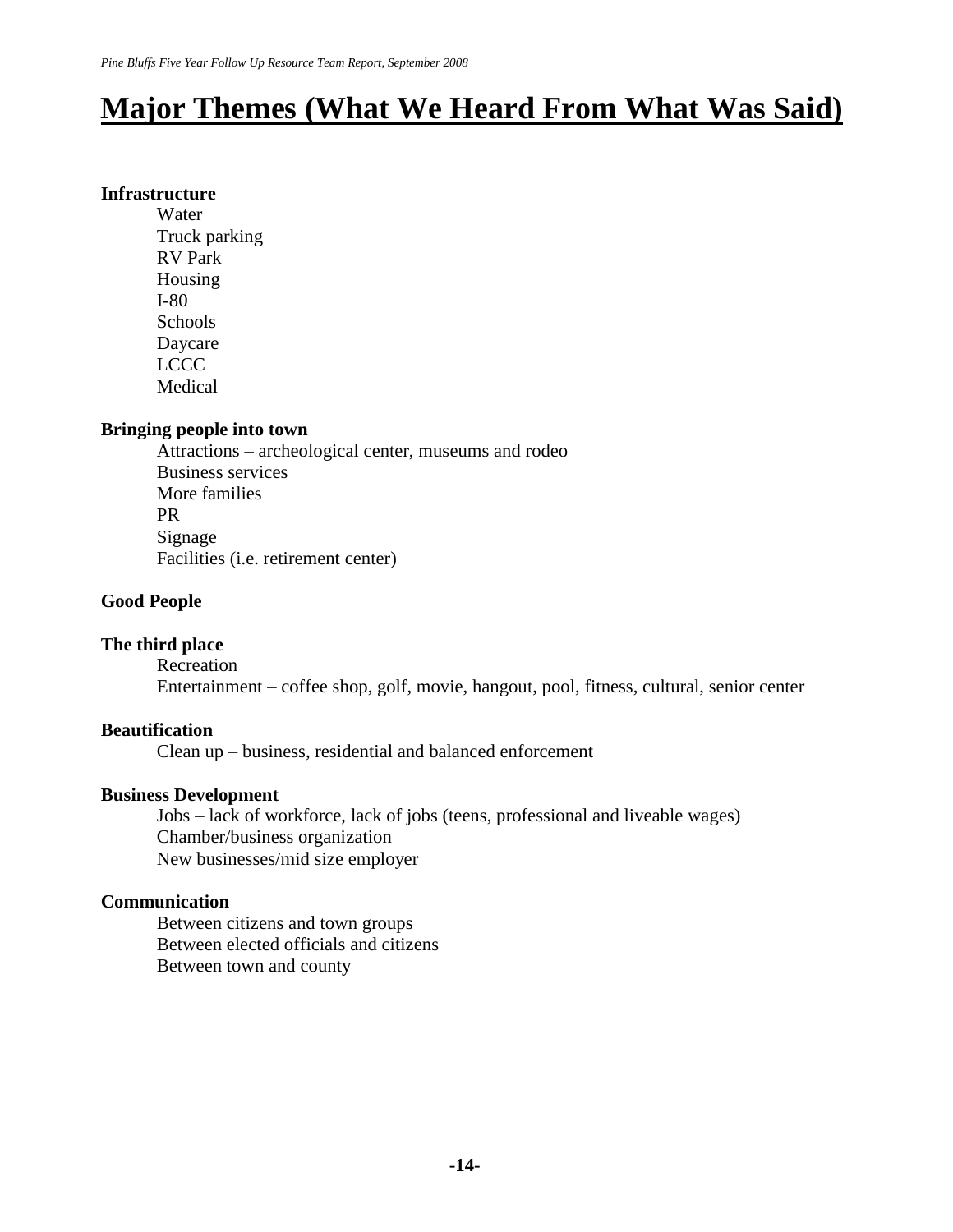# **RESOURCE TEAM MEMBER REPORTS**

**Kim Porter Wyoming Business Council 214 W. 15th Street Cheyenne, WY 82002 307.777.6319 [kim.porter@wybusiness.org](mailto:kim.porter@wybusiness.org)**

**Introduction:** It was quite clear from the people that we talked to that people really like living in Pine Bluffs, and everyone is interested in the continued success and growth of the town. It is a tribute to the town of Pine Bluffs and the people who live there that many of the major themes five years ago and the associated goals were met; for example the addition of pharmacy services and a BRC grant for a main street building to name a few. I would encourage everyone to not only look at this report, but the one from five years ago as some of the themes are the same and the older report has some very good information in it also

Pine Bluffs is uniquely situated, as the gateway into Wyoming from the east. The interstate and the railroad are infrastructure that can benefit the town and are the envy of many who would like to have such close proximity to two major sources of transportation.

I want to thank all the city officials and the people of Pine Bluffs for their hospitality. A special thanks to Cate for setting things up and doing a great job getting the word out!

# **Theme: GOOD PEOPLE**

**Challenge:** This is obviously not a challenge, but an awesome asset. People are what make a town, and we heard over and over how helpful and friendly the people were. We heard that the town really pulls together when there is someone in need and that the people in Pine Bluffs can count on each other.

**Solution:** The people are the solution! I would encourage the people in Pine Bluffs to become more active in their community. Go out to your town website, [http://pinebluffs.org/,](http://pinebluffs.org/) and keep up with the community events going on in your town and post your events too. We heard lack of communication as a theme, and the people in the town can help solve the problem of lack of communication. Support local businesses as they start up in Pine Bluffs so the businesses can be successful and more services can be available.

**Resources:** The citizens of Pine Bluffs. Because you love where you live and have a strong sense of community, I think there are people to help with the challenges that need to be addressed. The success of addressing the challenges lies with getting volunteers; this not only allows for buy-in of those living there, but the more people that help the less everyone will have to do, and you will not have people burning out because they are trying to do too much. People need to feel that they have a stake in a project and that they are doing something. Use this very huge asset to get the work done.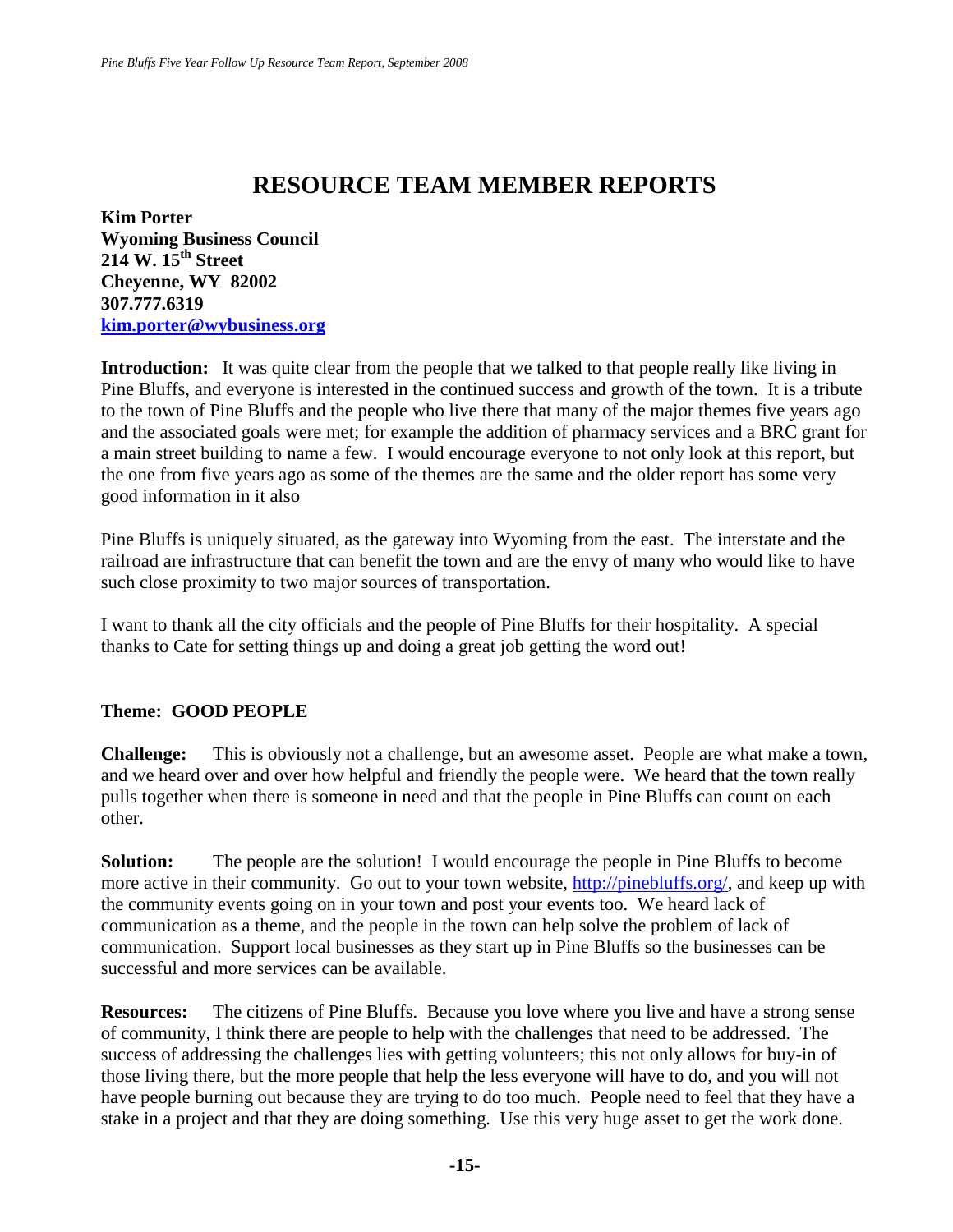Where there is a sense of community, there is a sense of pride. Not everyone is going to agree with every solution, but keep this sense of community and pride in mind while addressing the challenges. This will help people come to a compromise. Keep in mind the work that needs to be done is for the benefit of the entire town and the future of the town

# **Theme: BUSINESS DEVELOPMENT**

**Challenge:** Business Development/Workforce.

**Solutions:** It came to light that there are concerns about lack of jobs and lack of workforce or skilled workforce to fill jobs. This suggests that there are jobs in Pine Bluffs, and there is a workforce. The solution is to bring the two together. The city has agreed to add a link to their website for open positions in Pine Bluffs. I would encourage both employers and potential employees to visit this site often and use it as a central location for locating employment opportunities.

Many towns in Wyoming face these same issues and one of the best models I have seen for training the workforce is CANDO (Converse Area New Development Organization). CANDO is an economic development agency that has put together a training center that focuses on training for the industries in their area. They focus on the low-to-moderate income households to train those who would normally not be considered a part of their workforce. They have had great success since they started in 2000, and they continue to grow their resources. Another focus they have is on preparing the youth in their community to be successful in the workforce and tapping into this resource for their community.

# **Resource:**

CANDO Joe Coyne, Executive Director 130 South 3<sup>rd</sup> Street Douglas, WY 82633 307-358-2000 http://www.candowyoming.com/

**Solution:** The satellite service of LCCC is a great resource to assist with training needs. Another great resource for finding quality employees is in the High School. I would form a committee with a member base including local businesses, the high school, and the community college. This puts all the people at the table - the people needing a qualified work force (business) and the people who can train the work force (high school and community college). Brainstorm on what qualifications and training are needed, then work on a plan to meet the training/education goals. Remember, that wages will need to be equitable for the trained staff person in order to retain the employee. The Wyoming Department of Workforce Services is another resource that has the mission to help both employers and employees.

# **Resource:**

Wyoming Department of Workforce Services Employment Services [David Metzger](mailto:dmetzg@state.wy.us) [1510 E. Pershing Blvd., Cheyenne, WY 82002](http://mappoint.msn.com/(lzpvtf45tlolwd55320rh2vh)/map.aspx?L=USA&C=41.14587%2c-104.80285&A=7.16667&P=|41.14587%2c-104.80285|1|1510+E+Pershing+Blvd%2c+Cheyenne%2c+WY+82001|L1|) 307-777-3700 307-777-5870 fax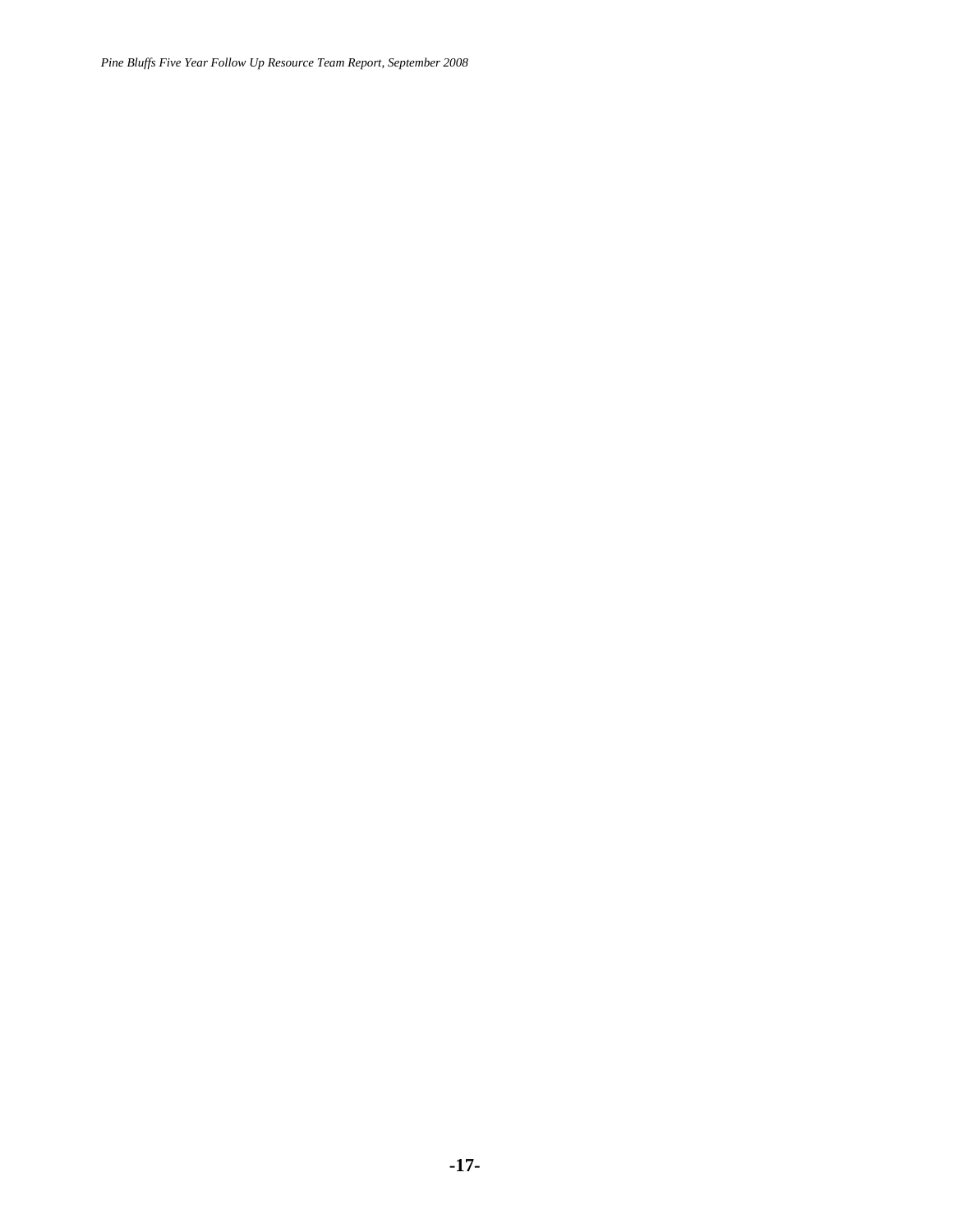# **Theme: INFRASTRUCTURE**

#### **Challenge:** Water

**Solution:** The town of Pine Bluffs has a long history of water shortages. Even with the drought waning, it would be a good time to look for long term solutions. Whatever effort the citizens of Pine Bluffs take, this will need to be a community-wide endeavor, as well as a county-wide endeavor. It must be said that the officials of Pine Bluffs have been actively pursuing options and many of the resources that I contacted were already working with the town of Pine Bluffs.

**Resources:** This news release just came out and may help with funding issues for water. Released On: October 20, 2008

Water Marketing and Efficiency Grant Funding Opportunity Announced for Fiscal Year 2009 under the Water for America Initiative

Bureau of Reclamation Commissioner Bob Johnson has announced the first funding opportunity for fiscal year 2009 under the Water for America Challenge Grant Program is now available online at [www.grants.gov](http://hostedmailsecurity.symantec.com/redir/?b3BQS4jhOrhs7enKOr014oX2te8RcCXY_uZXTLuZPtPtj4fynzV6lofb9wFmzvlFqDaRxforTEdCQm1PPNJ5ddwseod78VcSOedwbI_yq81LoBvDa14Qgr10Qg3jHIHi-5yNEw2ktxexKvxYYmfSk3q9JYSCCUOC-CrBten) . Reclamation is seeking proposals for cooperative projects that create water banks and markets or improve the water delivery efficiency of a system through conservation or operational improvements.

"Population growth, climate variability, chronic water supply shortages, and increased competition for water will challenge communities in the West," said Johnson. "This initiative is aimed at helping communities address the twenty-first century water challenges and ensure they have adequate water supplies now and into the future."

Water Marketing and Efficiency grants were previously known as Challenge Grants under the Water 2025 Initiative. In previous years, this program funded 137 projects which represented a combined investment of more than \$127 million in water improvements, including a non-federal cost share of \$97.7 million.

The Water for America initiative was developed under Secretary of the Interior Dirk Kempthorne to help state, tribal, and local governments better conserve, manage and develop their vital water resources to meet future challenges and demands. Projects will be selected for funding through a competitive process and should meet the goals of the initiative.

Entities that may submit proposals are irrigation and/or water districts, water authorities of federally recognized Tribes and other entities created under State or Territory law with water management authority. Applicants must also be located in the Western United States or United States Territories.

Proposals must be submitted as indicated on [www.grants.gov](http://hostedmailsecurity.symantec.com/redir/?b3BQS4jhOrhs7enKOr014oX2te8RcCXY_uZXTLuZPtPtj4fynzV6lofb9wFmzvlFqDaRxforTEdCQm1PPNJ5ddwseod78VcSOedwbI_yq81LoBvDa14Qgr10Qg3jHIHi-5yNEw2ktxexKvxYYmfSk3qpJYSCCUOC-CrBten) by January 14, 2009, at 4:00 p.m. MST. It is anticipated the awards will be made during the summer of 2009.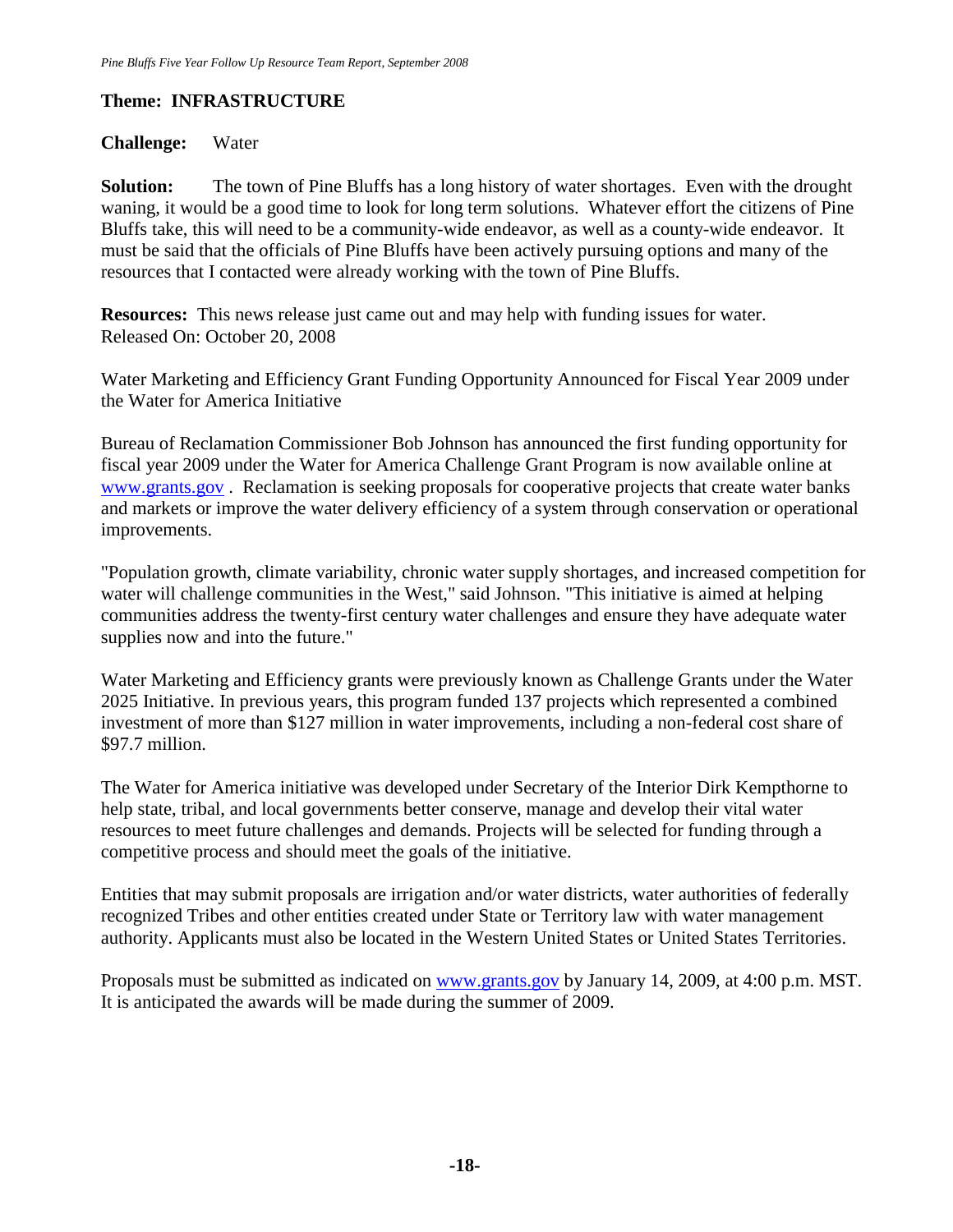For more information on Water for America visit [www.usbr.gov/wfa](http://hostedmailsecurity.symantec.com/redir/?m7bFI8CzASyUesLtAS02rEgzN6FD33KCXY_uZXTLuZPtPtj4fynzV6lofb9wFmzvlFqDaRxforTEdCQm1PPNJ5ddwseod78VcSOedwbI_yq81LoBvDa14Qgr10Qg3jHIHi-5yNEw2ktxexKvxYYmfSk3r9JYSCCUOC-CrBten) .

Miguel Rocha 84-52000 Bureau of Reclamation P.O. Box 25007 Denver, CO 80225-0007 Phone: 303.445.2841 Fax: 720.544.4230

**Resources:** The Energy & Environment Research Center (EERC), a non-profit branch of the University of North Dakota has a division devoted to water management issues. Groundwater is the largest available source of freshwater for human use. The EERC has more than three decades of experience in groundwater research. It has evaluated the occurrence, transport, and fate of a wide variety of groundwater contaminants at a broad range of sites encompassing extremes in climate and geologic setting. EERC groundwater research is providing a scientific basis for groundwater risk management and regulatory decision making and is leading to better protection of our critical groundwater resource. They do provide services for a charge. It may be worth it to contact this organization to help with long-term solutions.

Dan Stepan, Senior Research Manager EERC 701-777-5247 [dstepan@undeerc.org](mailto:dstepan@undeerc.org) <http://www.undeerc.org/centersofexcellence/watermanagement.aspx>

The Wyoming Water Development Commission is another agency, providing assistance through planning and grants. Pine Bluffs has worked with Bruce Brinkman on a few projects, and this work should continue.

Bruce Brinkman 6920 Yellowtail Dr. Cheyenne, WY 82002 307-777-7626

The City of Cheyenne has begun a project of recycling waste water into class A reused water. This recycled water is used to water golf courses and parks in the city. The town of Pine Bluffs might want to talk with Cheyenne about their project and the possibility of modeling their recycling efforts. It should be noted that this may be a little more difficult than it was in Cheyenne because Pine Bluffs is on well water. The city of Cheyenne and the town of Pine Bluffs also have a mutual aid agreement, and have agreed to help each other out in the time of need with resources and personnel, which will be helpful.

Clint Bassett 2100 Pioneer Avenue Cheyenne, WY 82001 307-637-6460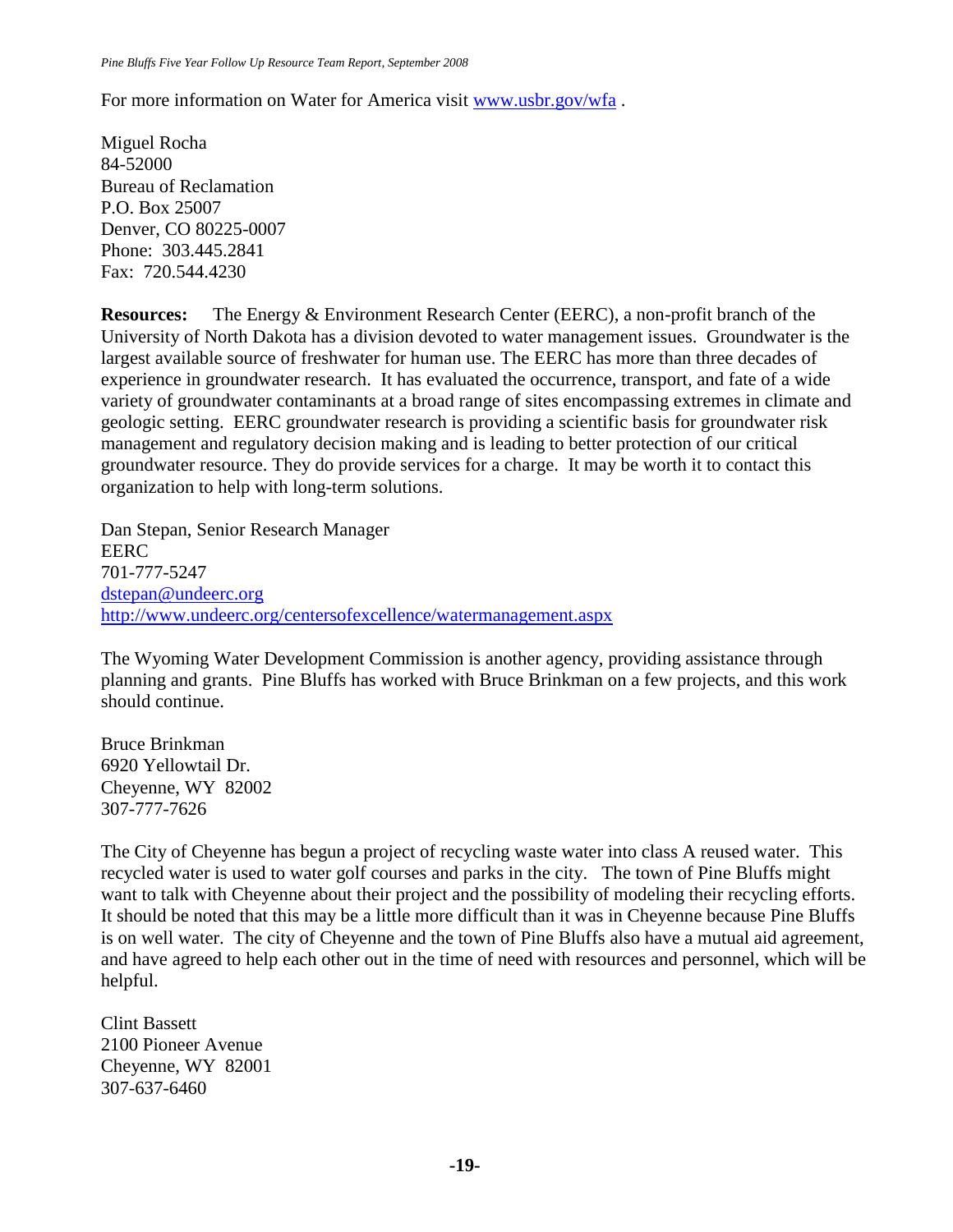The  $6<sup>th</sup>$  penny sales tax for water projects is another avenue to help the town of Pine Bluffs work on their water issues. These monies will be used to replace undersized lines and loop in the west side of town. There is also money to help locate alternate water sources.

### **Challenge:** Truck Parking

**Solution:** This one has me stumped. I would suggest that you contact the Southeast Regional Director for the Wyoming Business Council. Tom has a great wealth of contacts, and he may have some ideas or know of some other towns that may have worked on this issue. This came up in every session, and I felt that the citizens and the people who drive trucks were interested in a solution. It may be beneficial to form a committee of those citizens who have a stake in this issue to brainstorm and work on solutions. There may be someone in the town that has a solution, knowing that town better than me. This is not just a local issue, and a solution to this problem may be one way to diversify economic development efforts in the winter. Restaurants and other businesses may benefit if truckers have a place to park their vehicles.

### **Resources:**

Wyoming Business Council Tom Johnson Southeast Regional Director 1400 College Drive Cheyenne, WY 82007 307-635-7735

#### **Challenge:** Affordable Housing

**Solution:** In order to address the housing issue, it would be wise to establish a Housing Authority to serve as a catalyst for addressing the housing issues. This entity could research and develop recommendations and could arrange for a housing assessment to identify specific needs. A non-profit housing authority has access to grant funds that are not available to individuals or businesses. In competing for government grant monies, a grant application often scores higher by including more than one community or county. The more points, the higher the score, the more likely the grant will be funded. Below is a popular model for housing authorities and two housing authorities that may be able to provide information.

#### **Resources:**

Billie Kirkham in Riverton has experience setting up housing authorities and helping communities through the process of conducting a housing study and putting together a housing action plan.

Billie Kirkham Kirkham & Associates, LLC 455 Big Bend Riverton, WY 82501 307-856-1199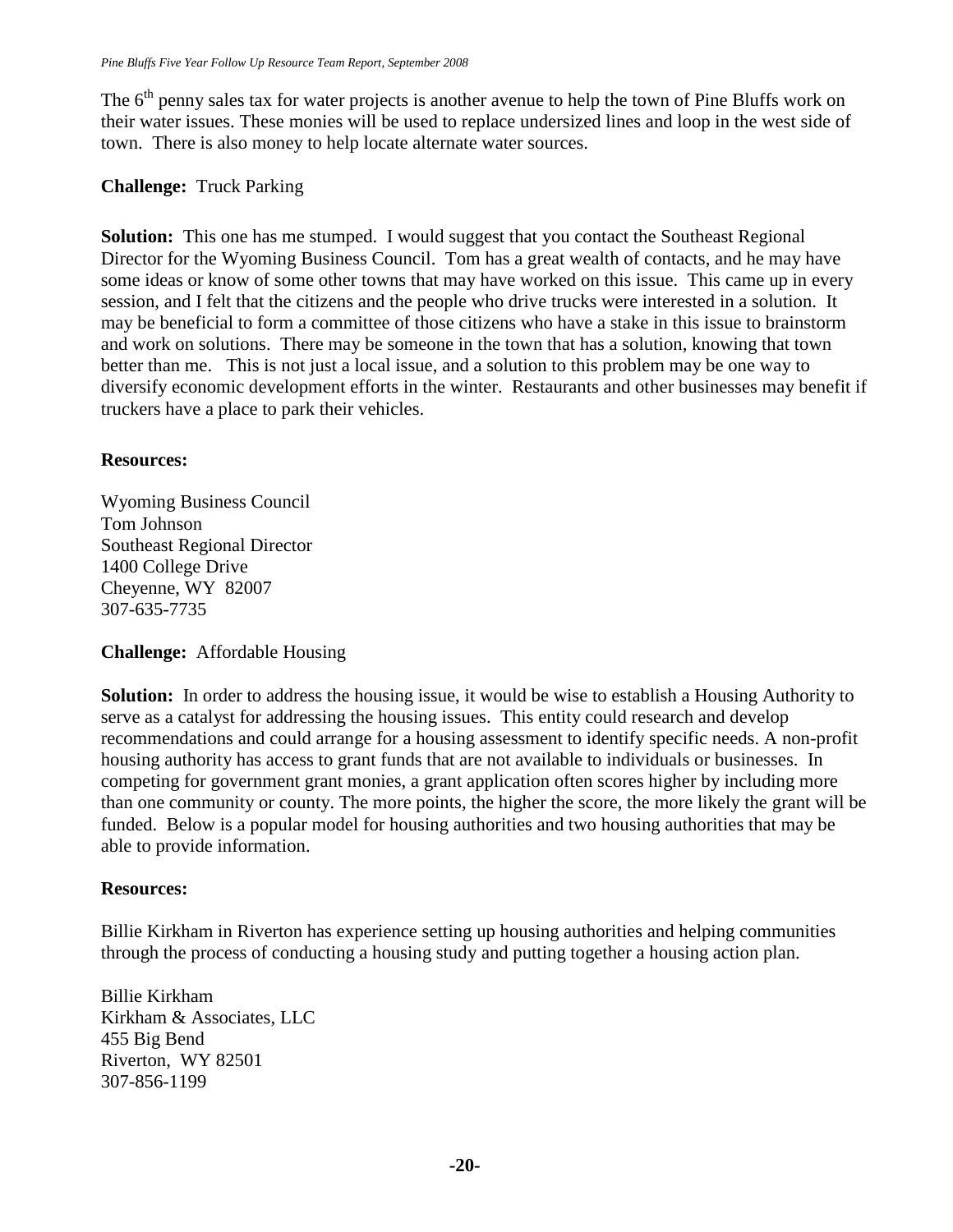Burlington, VT Housing Authority (popular housing authority model) <http://www.burlingtonhousing.org/>

Rock Springs Housing Authority Phone: (307) 352-1471

Teton Wyoming Housing Authority 180 Center Street #7 P.O. Box 714 Jackson, WY 83001 (307) 732-0867

**Solution:** Another important step in this process is to get a third party market study about the needs for housing in Pine Bluffs, for example is there a need for single family dwellings, multifamily dwellings, rentals, etc. This study will likely be required by many lenders such as WACD. Below are a few of the resources available.

# **Resources:**

Billie Kirkham Kirkham & Associates, LLC 455 Big Bend Riverton, WY 82501 307-856-1199

Property Dynamics is another firm that has provided these kinds of studies in Wyoming

Property Dynamics 15625 NE  $191^{\text{st}}$ Woodinville, WA 98072 425-489-9780

Grants may be available from USDA Rural Development for technical assistance. Grants are for selfhelp housing for public or private nonprofit groups. Applicants must show a need for self-help housing, the professional expertise to supervise a project and a lack of funding to be eligible for this assistance.

Southwest Area Office - Jack Hyde Acting Rural Development Manager 625 Washington St., Room B P.O. Box 190 Afton, WY 83110-0190 Phone: 307-886-9001

**Solutions:** USDA/Rural Development is an excellent resource for all types of loans and grants designed specifically for rural communities. Their mission is "To increase economic opportunity and improve the quality of life for all rural Americans." They accomplish this mission by offering over 50 government funded loan and grant programs throughout the nation. These programs are administered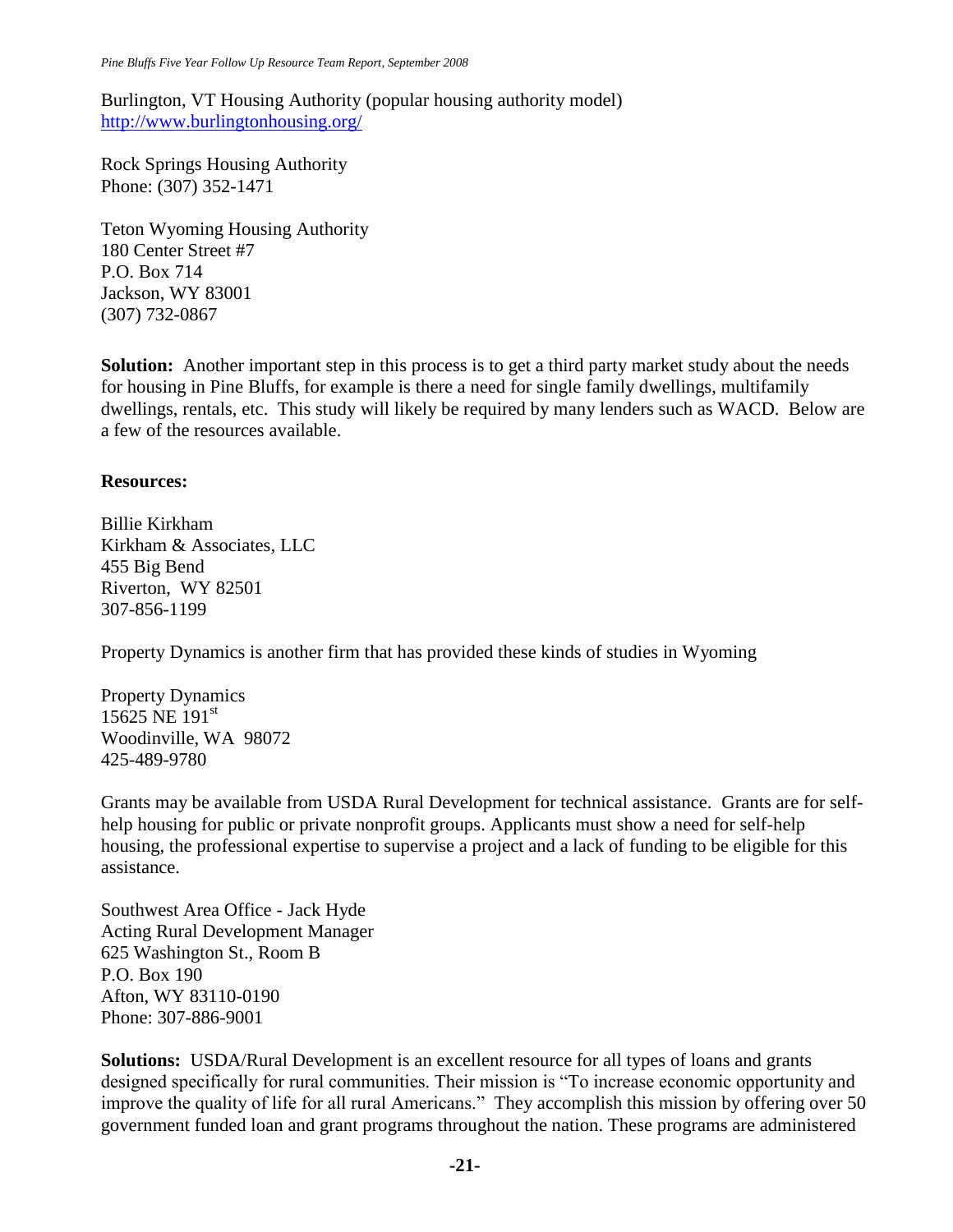through three mission areas which include Housing and Community Facilities, Business and Cooperative Programs, and Rural Utilities. Rural Development's programs are geared to individuals, businesses, non-profits, cooperatives, and local government entities. There are direct loans to low and very-low income families to purchase and repair homes. They also guarantee loans through lenders for moderate-income families in rural areas. Programs are also available to rehabilitate existing houses in order to make them safe and sanitary or to remove health and safety hazards.

## **USDA/Rural Development**

www.rurdev.gov USDA/Rural Development 208 Shiloh Road Worland, WY 82401 Phone: (307) 347-2456, Ext. 4 Email: lisa.bower@wy.usda.gov or kelly.jones@wy.usda.gov

**Resource:** The Wyoming Housing Network is another agency that may be helpful. The mission of the Network is to build stronger communities through increased and sustainable housing opportunities and neighborhood revitalization. For more information on the Network and the programs and services they offer contact:

Greg Hancock, Executive Director, 307-472-5843 [ghancock@wyominghousingnetwork.org](mailto:ghancock@wyominghousingnetwork.org)

**Resource:** The Wyoming Business Council has a grant for housing related infrastructure activities that leads to affordable, workforce housing. Eligible activities include: rights of way; sewer and water distribution projects; storm water control and drainage facilities; streets, roads and bridges; curbs, gutters and sidewalks; lift stations; traffic signals; street lighting; payment for the additional cost of over-sizing water and sewer distribution lines through or to a subdivision to accommodate future expansion; the purchase of land as necessary to accommodate infrastructure projects; other infrastructure consistent with the purpose of the program including but not limited to the following, if publicly owned: Telecommunications, electric utility lines, gas utility lines, infrastructure required by local government regulation. For more information, contact Julie Kozlowski at julie.kozlowski@wybusiness.org or at (307) 777-2812.

Other Housing resources include:

Wyoming National Association of Housing Redevelopment Officials www.wyo-nahro.org Debbie Wilson P.O. Box 30 Riverton, WY 82501 (307) 851-4518 [debw@wyoming.com](mailto:debw@wyoming.com)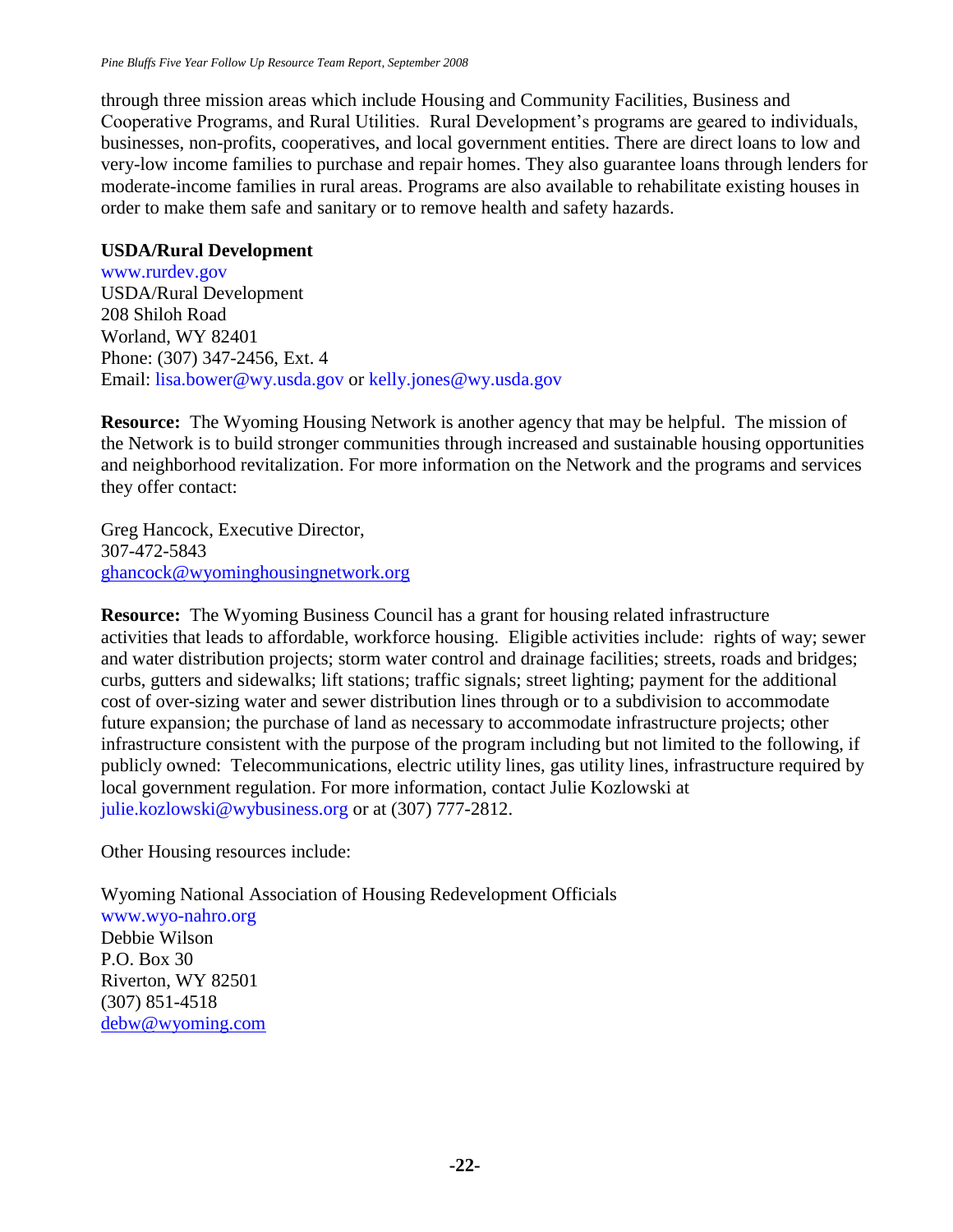**Wyoming Community Development Authority** Cheryl Gillum, Deputy Director/Director of Housing Programs 155 N. Beech Street Casper, WY 82601 Phone: 307-265-0603 www.wyomingwcda.com

www.knowledgeplex.org/ (Resource Center for Affordable Housing) www.fanniemae.com (Fanniemae) www.hud.gov (Housing and Urban Development) www.wyominghousingnetwork.org (Wyoming Housing Network) www.nw.org (NeighborWorks America) www.rcac.org (Rural Community Assistance Corporation) www.nhi.org (National Housing Institute) www.not-for-profit.org/ (Not for Profit Resource Center) http://www.nhi.org/ (National Housing Institute)

### **Challenge:** RV Park

**Solution:** The RV park would normally be a private business, however the school district bought the property and the Town is managing this for them. The Town got a late start in advertising, yet felt they had a good year with good visitation. The Town plans to boost advertising efforts with an earlier start.

**Resource:** The Division of Tourism may be able to help with signing issues and technical assistance in the tourism arena. Leslie can also tell you more about their Signage and Turnout Grant Program.

Leslie Kedelty Wyoming Travel and Tourism Industry Services Manager 1520 Etchepare Circle Cheyenne, WY 82007 Ph. No. 307.777.2839 Fax No. 307.777.2877 Email: [Leslie.Kedelty@visitwyo.gov](mailto:Leslie.Kedelty@visitwyo.gov)

# **Challenge:** I-80

**Solution:** The consensus seemed to be that being next to I-80 was an asset that was not being realized to its full potential. The question of how to get more people to come into the town was posed. The Wyoming Business Council offers a planning grant for things such as feasibility studies and targeted industry studies. The grants can be used to look at things like traffic flow and signage. Pine Bluffs had a grant in 2006, but the money was declined. It may be worth re-looking at this grant once again.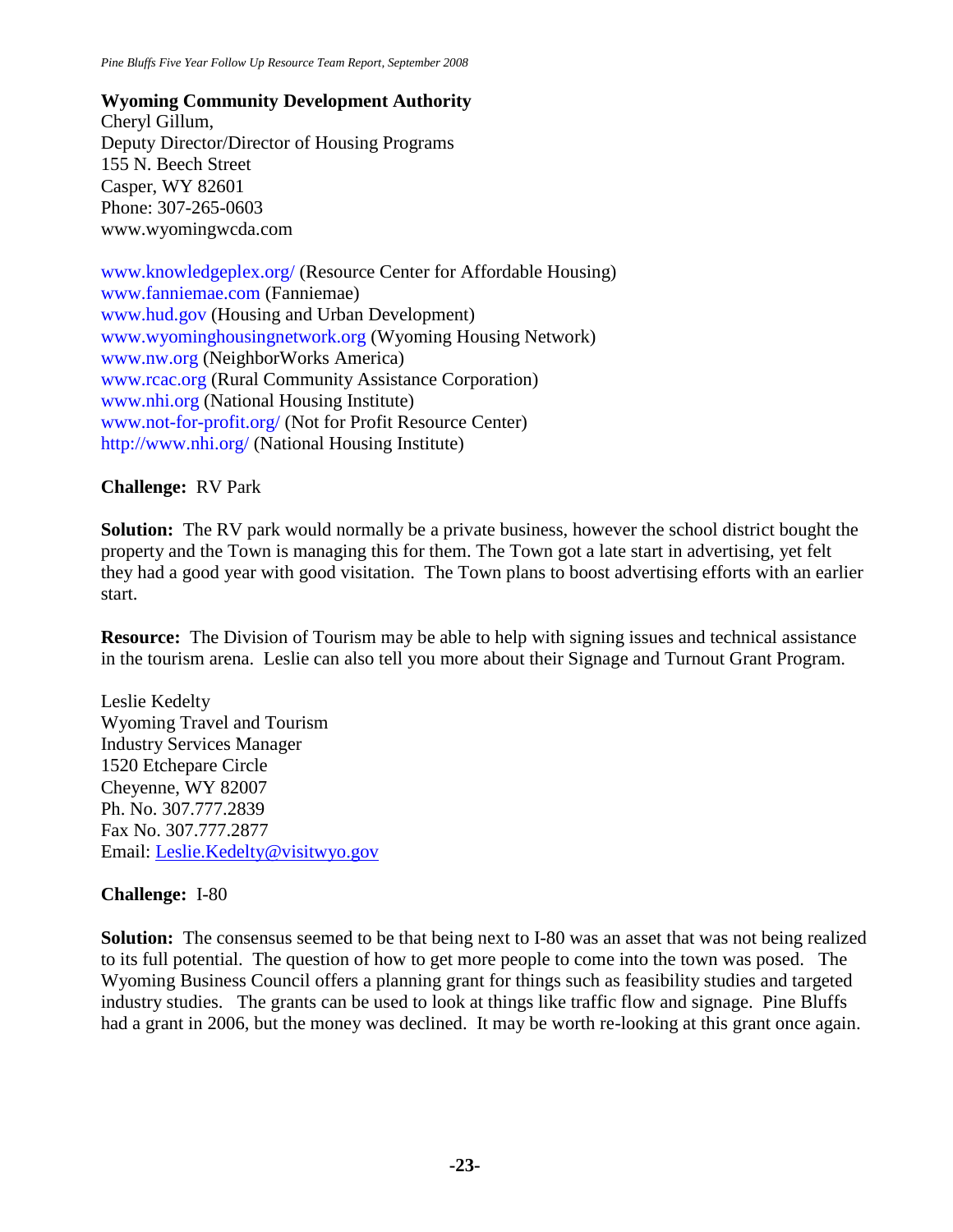**Resource:** Wyoming Business Council [Julie Kozlowski](mailto:julie.kozlowski@wybusiness.org) Economic Development CDBG Program Manager 214 W.  $15^{th}$  Street Cheyenne, WY 82002 307.777.2812

The Division of Tourism may be able to help with signing issues and technical assistance in the tourism arena. Leslie can also tell you more about their Signage and Turnout Grant Program.

Leslie Kedelty Wyoming Travel and Tourism Industry Services Manager 1520 Etchepare Circle Cheyenne, WY 82007 Ph. No. 307.777.2839 Fax No. 307.777.2877 Email: [Leslie.Kedelty@visitwyo.gov](mailto:Leslie.Kedelty@visitwyo.gov)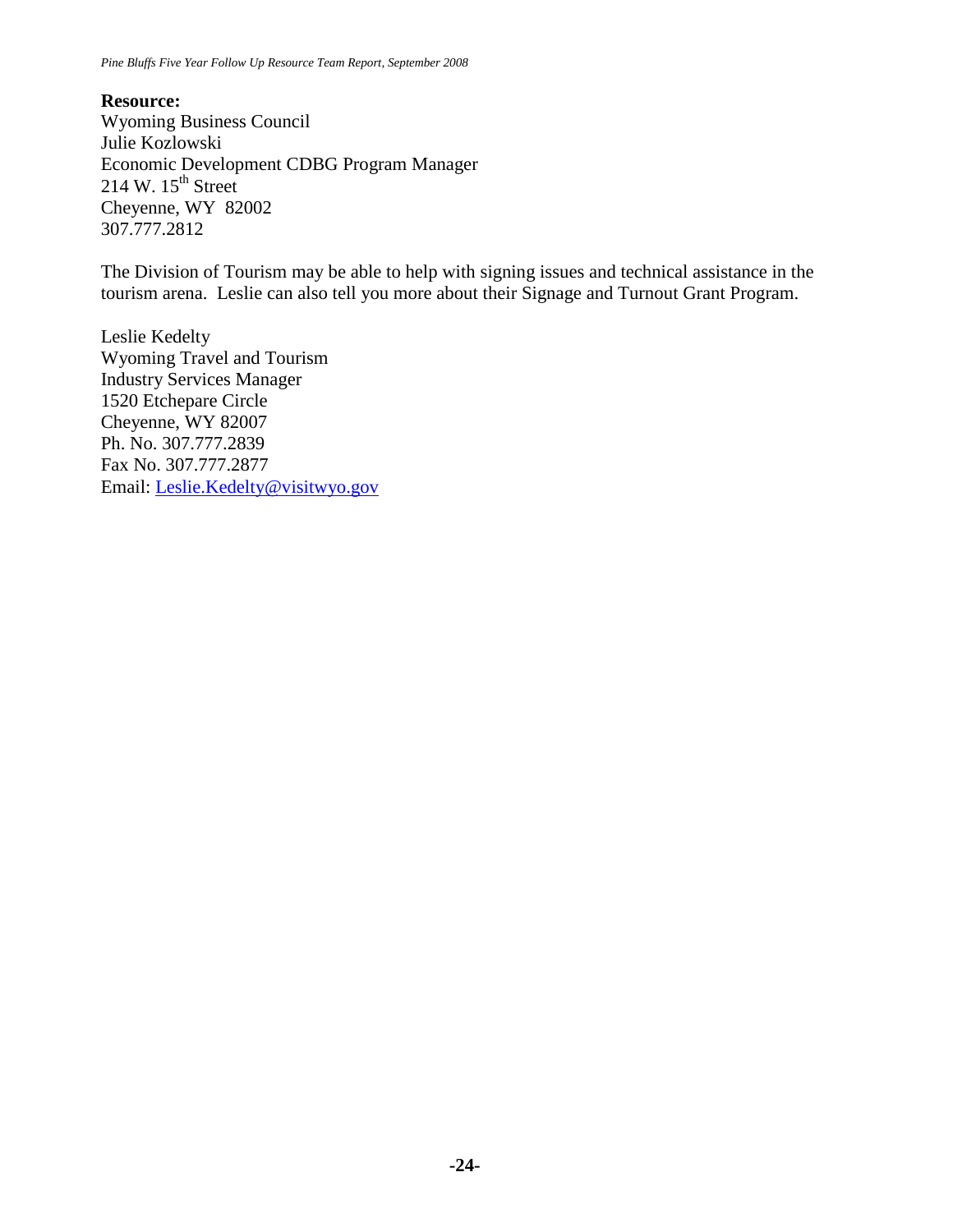**Larry Atwell Senior Consultant Align – Organizational Development and Training A division of Western States Learning Corporation 1401 Airport Parkway Suite 300 Cheyenne, WY 82001 307-635-2550** [latwell@wslc.com](mailto:latwell@wslc.com)

# **Introduction:**

The Town of Pine Bluffs staff, elected officials and citizens did a great job of putting together all the necessary local elements to have a successful community assessment. It was evident from the listening sessions that the citizens have great respect for all their fellow citizens even when there is disagreement. It is important that in those areas of disagreement all the town's citizens work to find a solution and learn from the situation. It is also important to remember to accept the final decisions and move forward to build a better and stronger community. I could see a community that was going through that difficult process.

Pine Bluffs finds itself in the same position as almost all communities do at some point. The citizens want more than the size of the population will support under normal terms. That's good though as it encourages some positive growth for the area. However, it does mean that for Pine Bluffs to be successful with most of the citizen's desires it is going to take strong citizen support of the new ventures, whether private or public, or they will just be lost due to being unable to cover the costs.

# **The Third Place**:

The "Third Place" is a term for where people like to spend their time outside of home and work. It can be the library, coffee house, fitness center or recreation center. During the listening sessions we heard a number of comments indicating the desire for something to do. Perhaps many of these can be combined with businesses or groups working together for the benefit of everyone. Studies have indicated that three out of four Americans under the age of 28 say "a cool city is more important than a good job." Improving where a person can call that "Third Place" will help attract the younger workforce and the jobs they desire.

Pine Bluffs really has some great opportunities and some existing fine facilities. A re-look at the possibilities and broader use of some items may be helpful as well as coordinated communication of the things to do, a "Third Place." The Pine Bluffs branch of the Laramie County Library appears very well done and a great asset. Continue to encourage support for that facility and their programming. With the right support they may be able to expand their programming for teens. A coffee shop was mentioned frequently. Working with the private sector businesses to add a nice expanded coffee shop amenity to Pine Bluffs and then supporting it should be a successful operation for someone. It is going to take local support in order to maintain that service. Sheridan Parks Department (307-674- 6421) has an ice cream shop in the park during the summer. You might check with them on how that is operated.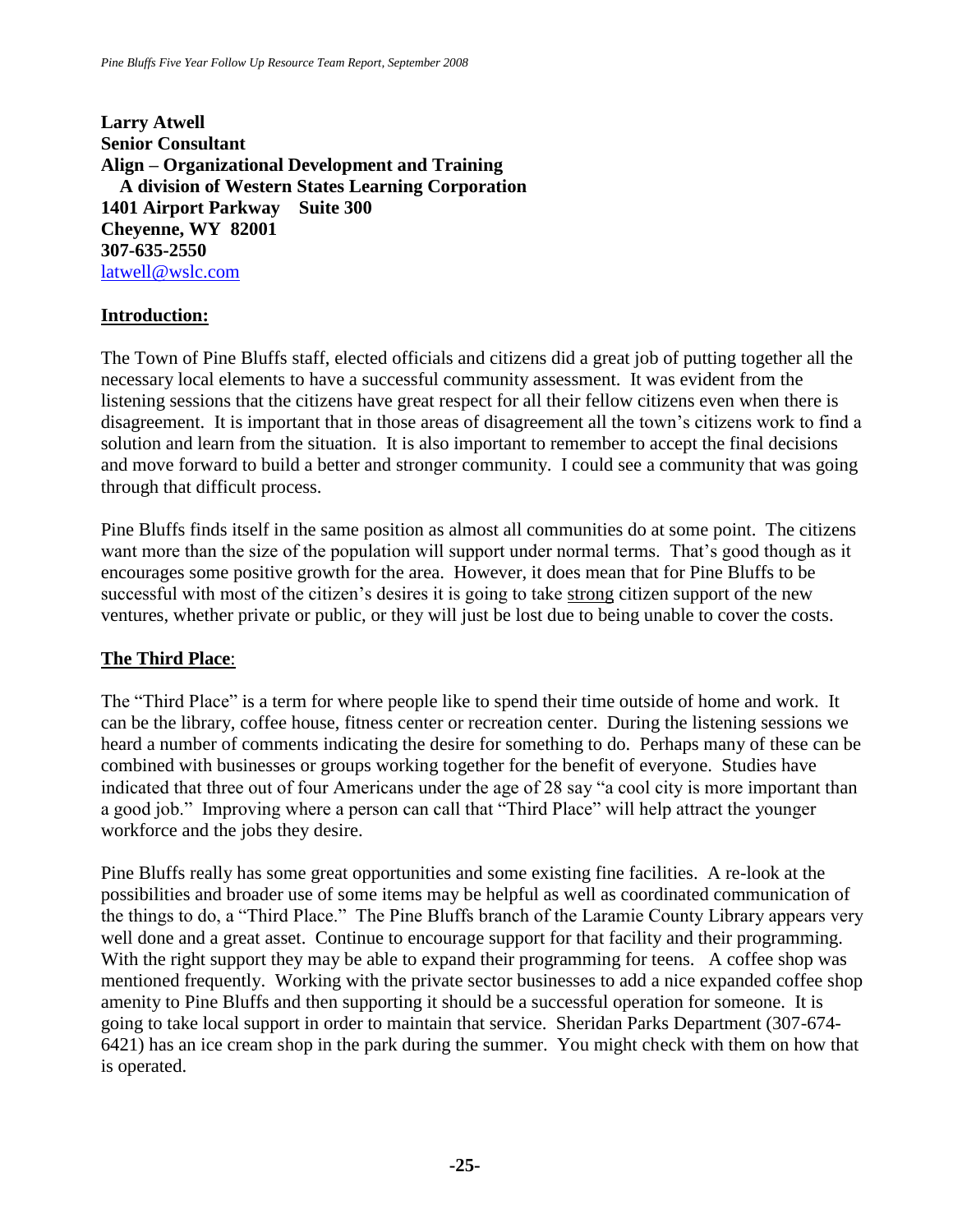The need for a movie theater was mentioned a number of times. It sounds like there is a nice summer program that could be continued in the winter on Friday and Saturday evenings by using a church, school auditorium, the old high school or the community center. Work with a school or church group that could use the movies as a fund raising opportunity.

**Fitness Center:** Could current recreation facilities be expanded to include fitness equipment? Is there a school facility that could be used? Could the Community Center/Day Care area be used in the future for a fitness center? The director of the fitness facility could also open the Community Center for the youth and this could be some employment for the teens. This may be a situation in which a for-profit concern would partner with the Town to provide certain equipment and some training. Evanston and Kimball both have a fitness center in their community center which operates with a user fee. It sounds like Kimball may be closer to the type facility that Pine Bluffs could have. Cheyenne Regional Medical Center operates a fitness center as a part of their physical rehabilitation efforts and could be a resource for assistance in establishing a good program. Wyoming Physical Therapy, P.C. may be interested in partnering with an organization in expanding their local presence. The Wyoming Business Council may be able to locate community enhancement grants that could assist in developing such a program.

### *Resources:*

Tom Johnson, Regional Director Wyoming Business Council 1400 E. College Cheyenne, WY 635-7735 [tom.johnson@wybusiness.org](mailto:tom.johnson@wybusiness.org)

City of Kimball Fitness Center  $615 \mathrm{E}$  3<sup>rd</sup> Street Kimball, NE 69145 308-235-3639

Jane Pfeiffenberger, Director Cheyenne Regional Medical Center – Health and Fitness Center 1620 East Pershing Cheyenne, WY 82001 633-7973

Doug Wilson, DPT – Owner Wyoming Physical Therapy, P.C. 322 Main Street Pine Bluffs 1217 S Greeley Hwy – Ste A Cheyenne 245-3358 772-0955 [www.wyophysicaltherapy.com](http://www.wyophysicaltherapy.com/)

**Swimming Pool:** The swimming pool could be covered in the winter and provide water aerobics and lap swimming opportunities for seniors as well as recreational activities for youth, lessons after school hours and possibly even high school competitive swimming, all of which should have some income potential to cover operating costs. In addition to the use factor this could provide some additional teen employment. An initial indication would be that the cost of a structure could be approximately \$100,000 with some installation expenses added to that plus the operational expense. Anya Petersen-Frey with the Small Business Development Center may be able to assist in putting together a business plan for an enclosed pool, and then Tom Johnson at the Wyoming Business Council would be a good resource to assist in developing a funding source to complete the project.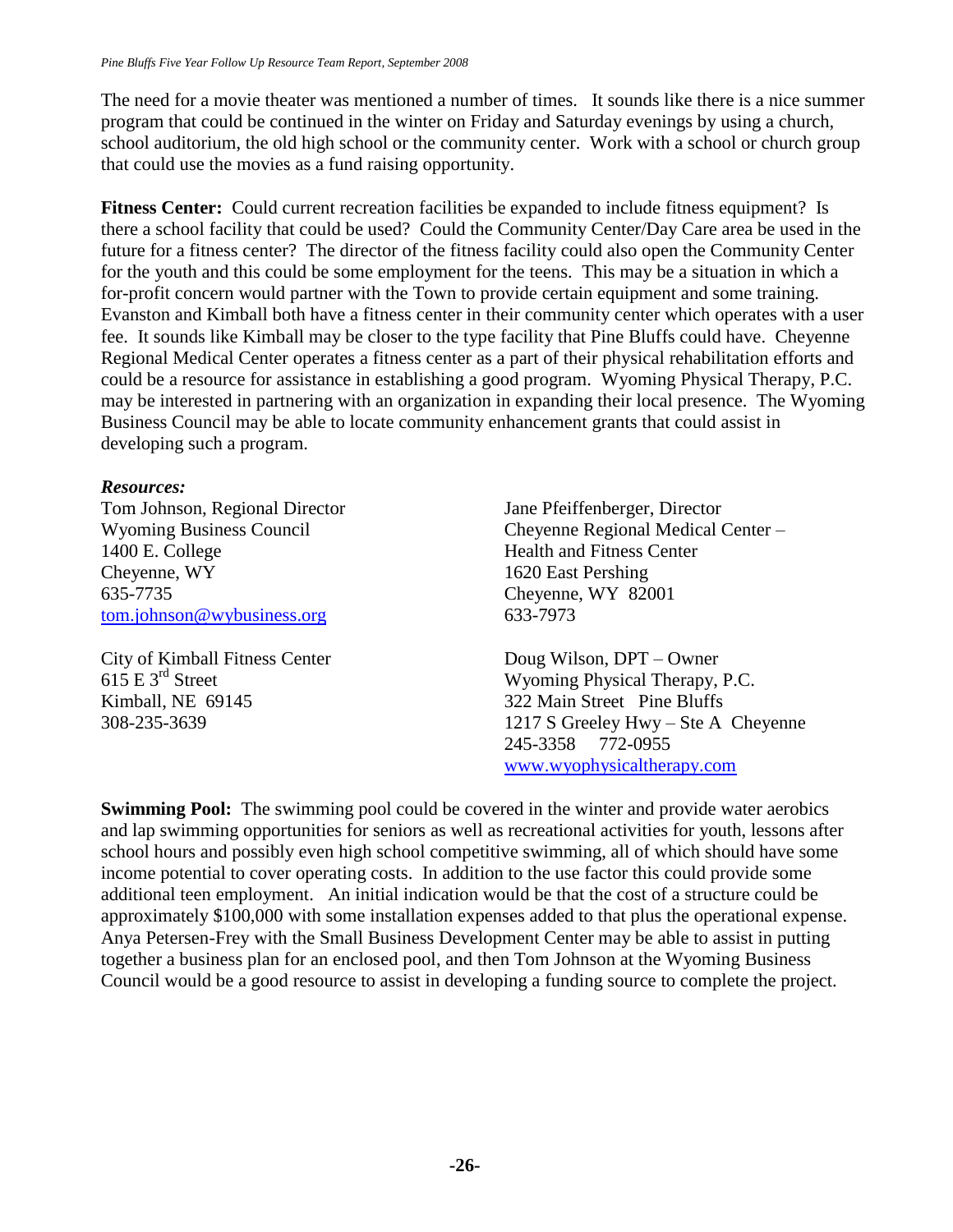#### *Resources:*

Anya Petersen-Frey, Regional Director Small Business Development Center 1400 East College Cheyenne, WY 82001 632-6141 sewsbdc@wyoming.com

Tom Johnson, Regional Director Wyoming Business Council 1400 E. College Cheyenne, WY 635-7735 [tom.johnson@wybusiness.org](mailto:tom.johnson@wybusiness.org)

Fabric Structures-USA 24 South O Street Lake Worth, FL 33460 1-800 424-5609

#### **Business Development:**

**Need for jobs in the community**: The teens expressed concerns regarding no jobs for them. There may be a limited number of jobs available in the service station, food service and other service areas. In order to expand this job market it would take a concerted effort on the part of business and government to find areas in which jobs could be filled by teen agers. Doing this may help relieve some of the shortage of workers for other areas.

#### *Resources:*

Dave Metzger, Regional Director 777-3700 Yvonne Vigil – Youth Advisor – 777-3720 Yvonne Jacoby – Youth Advisor - 7773079 Cheyenne Workforce Center 1510 E Pershing Blvd. Cheyenne, WY 82001 [www.wyomingworkforce.org](http://www.wyomingworkforce.org/)

Lack of workforce in the community: Many citizens of Pine Bluffs are driving to Cheyenne to find jobs. A part of this problem may be jobs that pay more and like other Cheyenne businesses it may be necessary for the Pine Bluffs area employers to increase the wage rates. The Chrysalis House, through Peak Wellness Center may be able to supply some employees under the right working conditions. That program might work with Climb Wyoming to see if there are some possible partnerships that could be beneficial.

#### *Resources:*

Ray Fleming-Dinneen Climb Wyoming  $1001 \text{ W } 31^{\text{st}}$  Street Cheyenne, WY 82001 [Ray@ourfamiliesourfuture.org](mailto:Ray@ourfamiliesourfuture.org) Web: [www.climbwyoming.org](http://www.climbwyoming.org/) 307-778-0094

Dave Metzger, Regional Director 777-3700 Andrea Hixon – Business Rep. 777-3704

Brenda Depugh – Business Rep. 777-3729 Heather Tupper – Business Rep. – 777-3728 Cheyenne Workforce Center 1510 E Pershing Blvd. Cheyenne, WY 82001 [www.wyomingworkforce.org](http://www.wyomingworkforce.org/)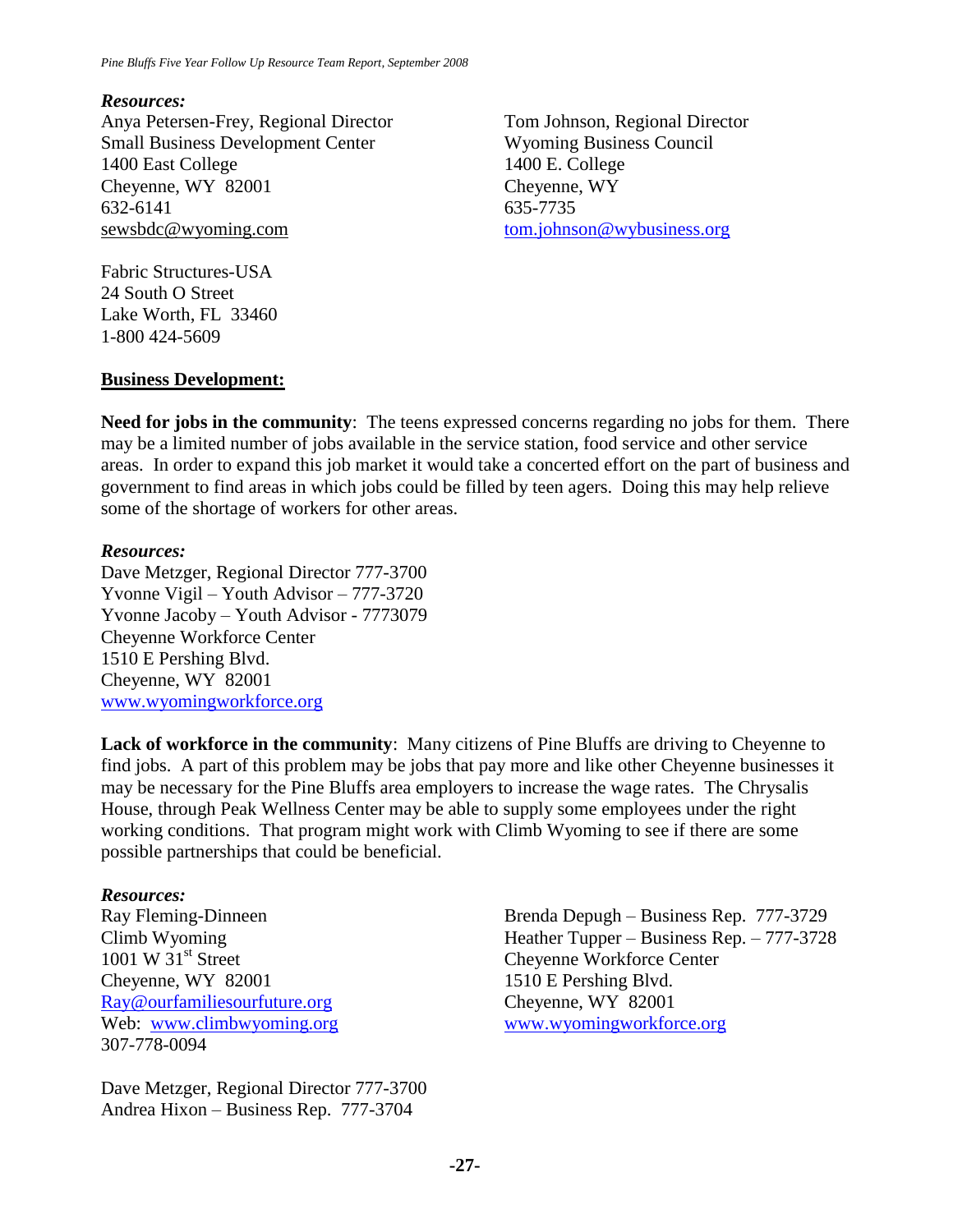**New mid-sized businesses**: It would be beneficial for the entire community if a couple of businesses in the 20-50 employee range could be found or developed. Look for opportunities with smaller manufacturers and local value-added operations that would put the farming background to good use. Finding a business in this size range adds population to the town that will help support a larger variety of retailers.

#### *Resources:*

Randy Bruns, President Cheyenne LEADS  $121$  W  $15<sup>th</sup>$  Street Suite 304 Cheyenne, WY 82001 [rbruns@cheyenneleads.org](mailto:rbruns@cheyenneleads.org) web: [www.cheyenneleads.org](http://www.cheyenneleads.org/) 307-638-6000

Tom Johnson, Regional Director Wyoming Business Council 1400 E College Cheyenne, WY 82007 [Tom.Johnson@wybusiness.org](mailto:Tom.Johnson@wybusiness.org) Web: [www.wybusiness.org](http://www.wybusiness.org/) 307-635-7735

Egbert Rail Park Tom Peters PO Box 9 Cheyenne, WY 82003 307-630-1515

**Chamber of Commerce/Business organization**: A chamber of commerce or other business organization can bring about a more cohesive and broadly supported business community. There should be some business and tourism promotion efforts that such an organization can do as a group but can't or won't do individually. By working as a group, specific business training may be possible in Pine Bluffs. Wright and Lusk are approximately the same size as Pine Bluffs and both invest from \$15-20,000 per year for a director working about ¾ time. The chamber might be co-located with some other effort to share a staffing necessity or it could be at the visitors' center to fill that role in addition to organization duties.

# *Resources:*

Jackie Bredthaurer, Director Niobrara Chamber of Commerce PO Box 457 Lusk, WY 82225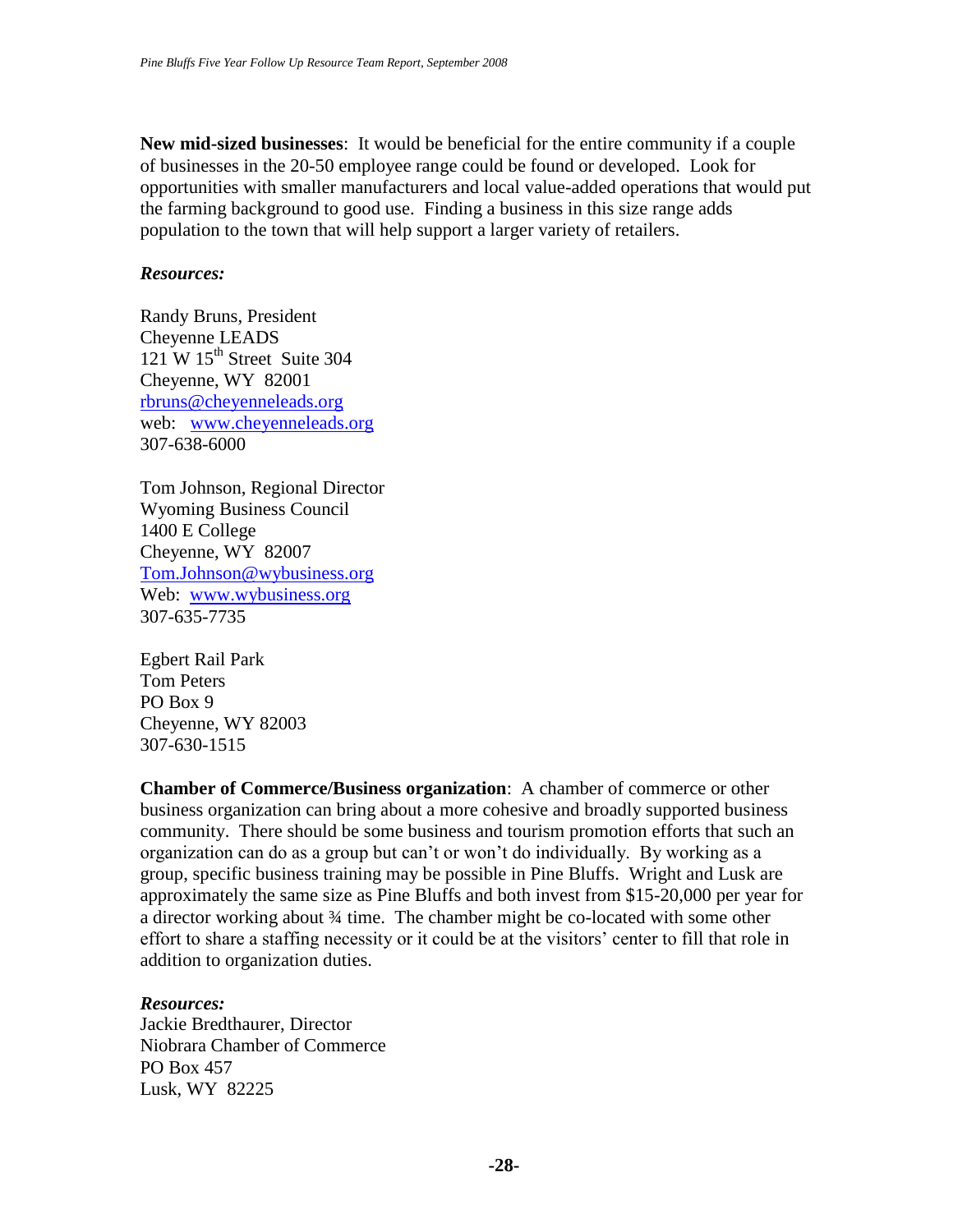[Luskchamberofcommerce@yahoo.com](mailto:Luskchamberofcommerce@yahoo.com) Web: [www.luskwyoming.com/chamber.html](http://www.luskwyoming.com/chamber.html) 307-334-2950

Jamie Swingholm, Director Wright Area Chamber of Commerce 15089 Hwy 387 PO Box 305 Wright, WY 82732 [wright@collinscom.net](mailto:wright@collinscom.net) Web: [www.wrightareachamber.org](http://www.wrightareachamber.org/) 307-464-1312

Dale Steenbergen, President Greater Cheyenne Chamber of Commerce 121 W  $15^{th}$  Street Suite 204 Cheyenne, WY 82001 [dales@cheyennechamber.org](mailto:dales@cheyennechamber.org) Web: [www.cheyennechamber.org](http://www.cheyennechamber.org/) 307-638-3388

Larry Atwell, Senior Consultant Align – Organizational Development & Training Div. of Western States Learning Corporation 1401 Airport Parkway Suite 300 Cheyenne, WY 82001 [latwell@wslc.com](mailto:latwell@wslc.com) Web: [www.alignwslc.com](http://www.alignwslc.com/) 307-635-2550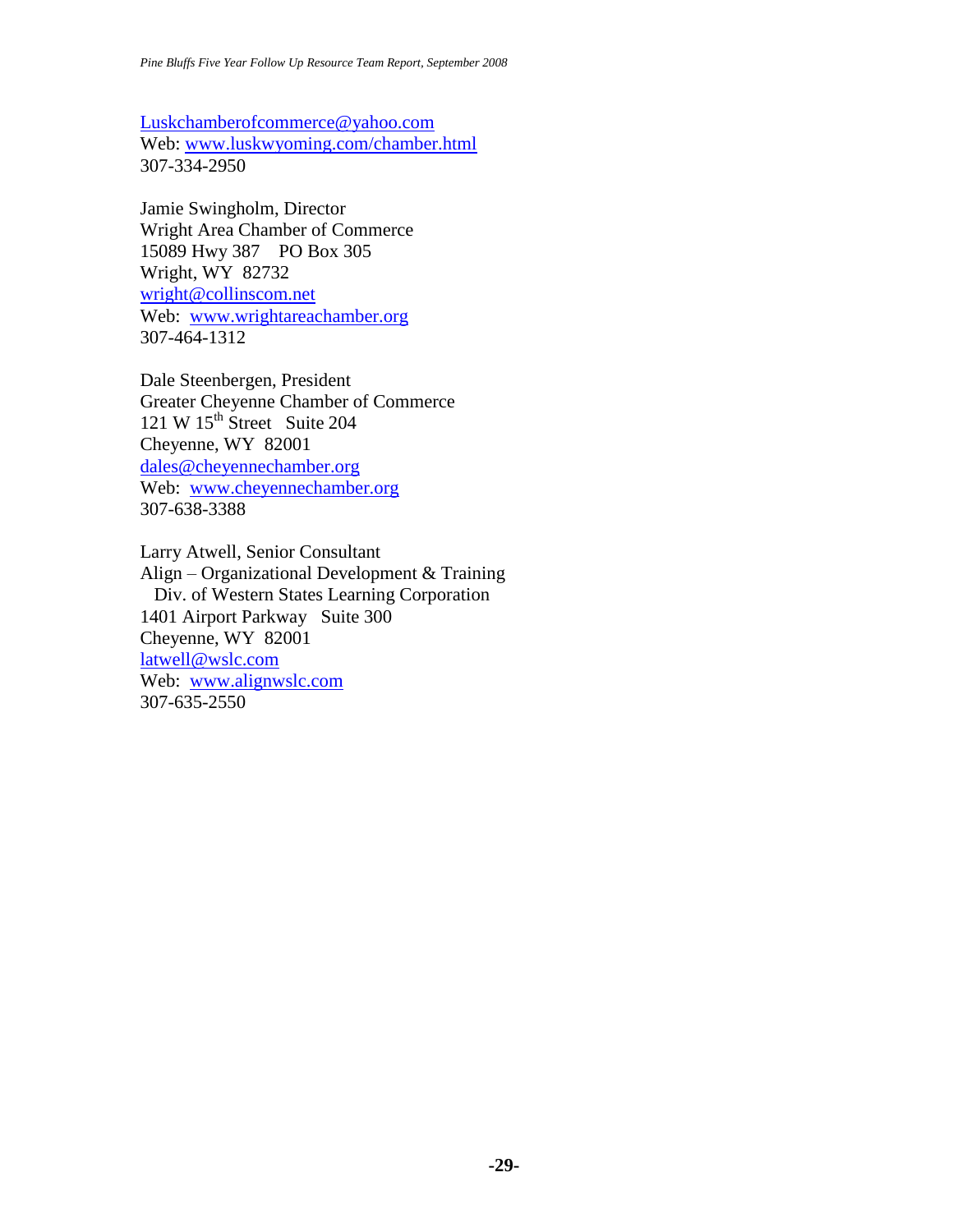**Jo Ferguson Wyoming Rural Development Council 214 W. 15th Street Cheyenne, WY 82002 307-777-5812** [jo.ferguson@wybusiness.org](mailto:jo.ferguson@wybusiness.org)

Thank you for our time in Pine Bluffs. We were delighted with the tour and the chance to visit the archeological site—what potential!! Pine Bluffs has challenges with the commuting population. Pine Bluffs is blessed with good schools and loyal, committed town leaders.

### **Challenge: Retail Business**

Attracting and keeping viable businesses in a community is a long-time planning effort by members of the town council, real estate community, and residents. We heard many comments about the need for a department/clothing store, a lumber yard, other stores, more restaurants and motels. The start up of the new Commerce Building should enliven Main Street and perhaps bring some new businesses to downtown. The Business and Industry section of the Wyoming Business Council, along with your WBC Regional Director can point you in the right direction for study and action to this problem. The Business Council has access to many tools to jump start this effort: SBDC, Marketing Research, Wyoming Women's Business Center and others.

Specifically for the retail component that was mentioned numerous times, the town may want to partner with Wyoming Business Council to do some entrepreneur programs such as "How to Start a Business." WBC can also do market research for any business. Often joint sponsorship and marketing attract more interested parties.

Organizing a Retail Business Group or Chamber of Commerce could help the Town of Pine Bluffs invigorate the downtown area. Recently, several business people in the Town of Ranchester re-grouped to start up their defunct Retail Business Group. They are meeting regularly and throwing out ideas about marketing and getting people to stop and shop on their way through their community. They are also working on strategies to encourage residents to support town businesses.

Another tool to revitalize the downtown development would be to hold monthly "Business After Hours" affairs and/or a Business Fair to attract other business owners and new customers. This is one of Cheyenne Chamber of Commerce events.

For other business expansion the town should support the creation of the new business/industrial park. Business parks have retail, wholesale, manufacturing, and professional services type businesses. Professional services could include private and government office buildings. Your WBC Regional Director can assist in discussions for any research the Town requires to help it to make a decision.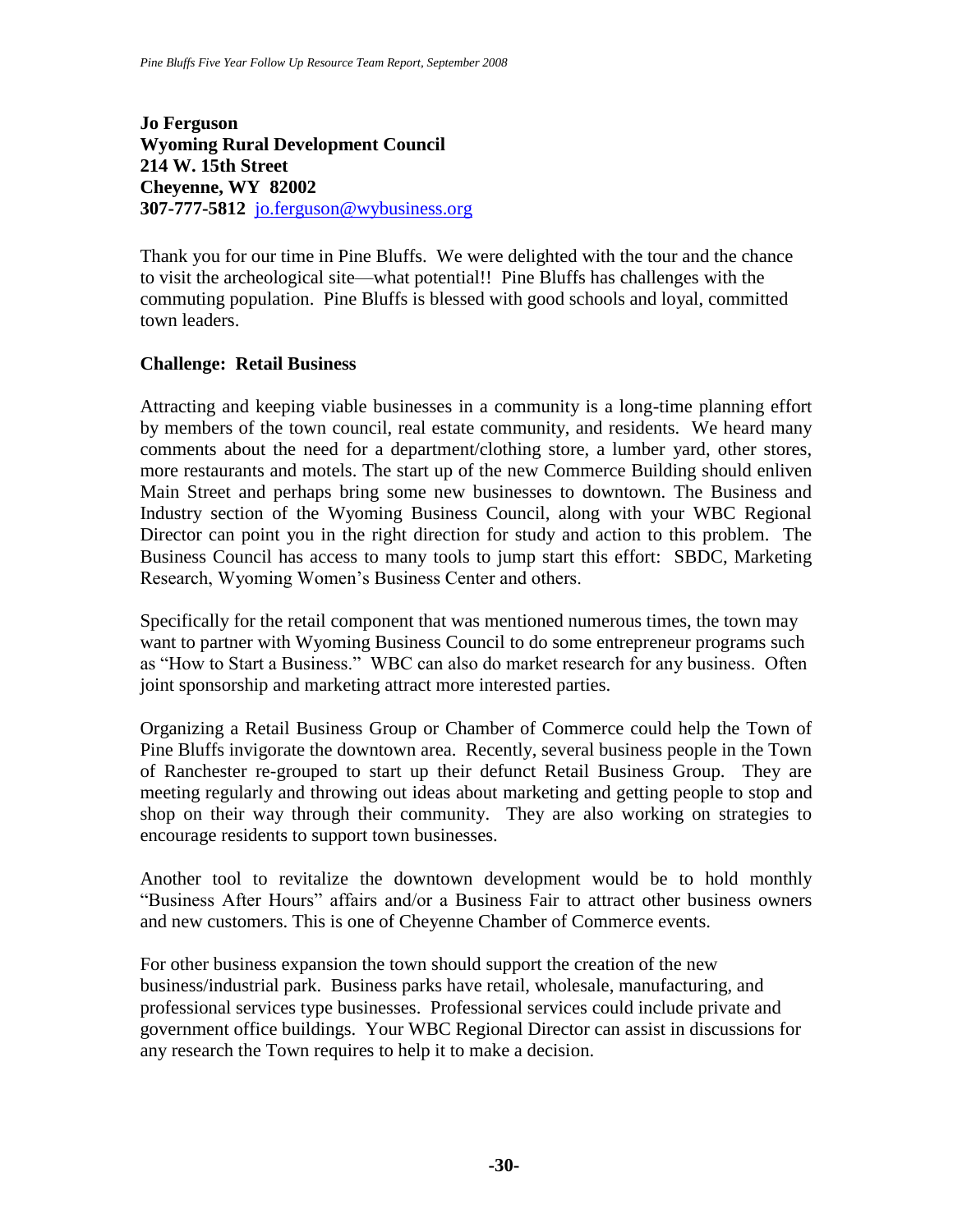#### **Resources:**

Business Retention & Entrepreneurship Wyoming Business Council Program Manager 307-777-2844 Wyoming Business Council [annie.wood@wybusiness.org](mailto:annie.wood@wybusiness.org) 307-777-2820 [Brandon.marshall@wybusiness.org](mailto:Brandon.marshall@wybusiness.org)

Brandon Marshall Annie Wood, Sr. Mktg. & Attraction Spec.

Melinda Johnson, Grant Coordinator P.O. Box 695 Ranchester, WY 82839 307-655-2283, cell 307-751-5640 [Mkj32@hotmail.com](mailto:Mkj32@hotmail.com)

Tom Johnson Molly Davis, Manager Southeast Regional Director **Business Ready Communities** Wyoming Business Council Wyoming Business Council 214 W. 15h Street 214 W. 15<sup>th</sup> Street Cheyenne, WY 82002 Cheyenne, WY 82002 307-635-7735 307-777-2811 [Tom.johnson@wybusiness.org](mailto:Tom.johnson@wybusiness.org) [molly.davis@wybusiness.org](mailto:molly.davis@wybusiness.org)

Cheyenne Chamber of Commerce 121 E.  $15<sup>th</sup>$  Street Cheyenne, WY 82001 307-638-3308

Susan Flobeck, CDBG Economic Development Grant Program Manager Wyoming Business Council 307-777-2812 [Susan.flobeck@wybusiness.org](mailto:Susan.flobeck@wybusiness.org)

# **Challenge: Main Street**

#### **Issue: Visuals & Functionality**

**Solution:** The Wyoming Main Street Program is dedicated to providing Wyoming communities with opportunities to strengthen local pride and revitalize historic downtown districts. It strives to improve the social and economic well-being of the community by assisting them to capitalize on their assets and uniqueness. Wyoming Main Street has just introduced a new tier program that will allow smaller communities to participate.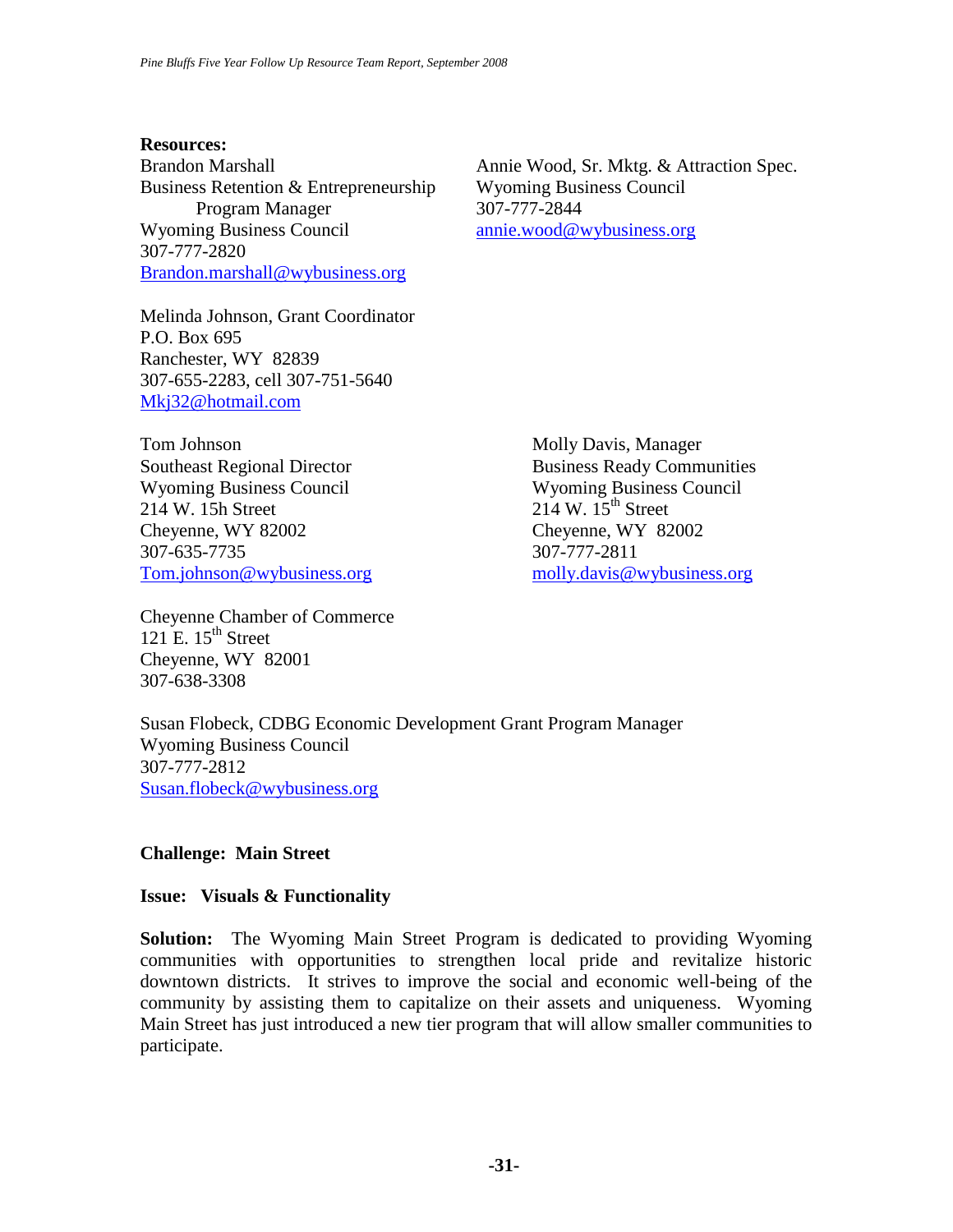#### **Resource:**

Wyoming Main Street Program Evan Medley, State Program Manager 214 West  $15<sup>th</sup>$  Street Cheyenne, WY 82009 307-777-2934

#### **Challenge: Beautification of town**

Many comments were heard about vacant, unkempt houses, falling down structures, junk cars and garbage on vacant lots, unmowed lawns, weeds in alleys, and Parsons area cleanup. A community cleanup program could definitely enhance the town. This would be organized by volunteers—challenges could be made among different organizations. This could be a one-time effort or a long-term continual effort. A once-a-year abandoned appliance pickup could help enhance the town's look. There may be some grants available to help this effort: TEAL program at Wyoming Department of Transportation for community beautification and paths. Saratoga, Frannie and Ft. Laramie are among several towns in Wyoming that have formed clean-up committees.

#### **Resources:**

#### **Wyoming Department of Transportation**

**Office of Local Government Coordinator** C.J. Brown 5300 Bishop Blvd.Cheyenne, WY 82002307-777-4179 [cj.brown@dot.state.wy.us](mailto:cj.brown@dot.state.wy.us)

Town of Saratoga, Mayor John Zeiger PO Box 486, Saratoga, WY 82331 307-326-8335

Town of Frannie PO Box 72, Frannie, WY 82423 307-664-2323

Town of Fort Laramie, Mayor Richard Monger 100 East Bliss Street P.O. Box 177. Ft. Laramie 82212 307-837-2711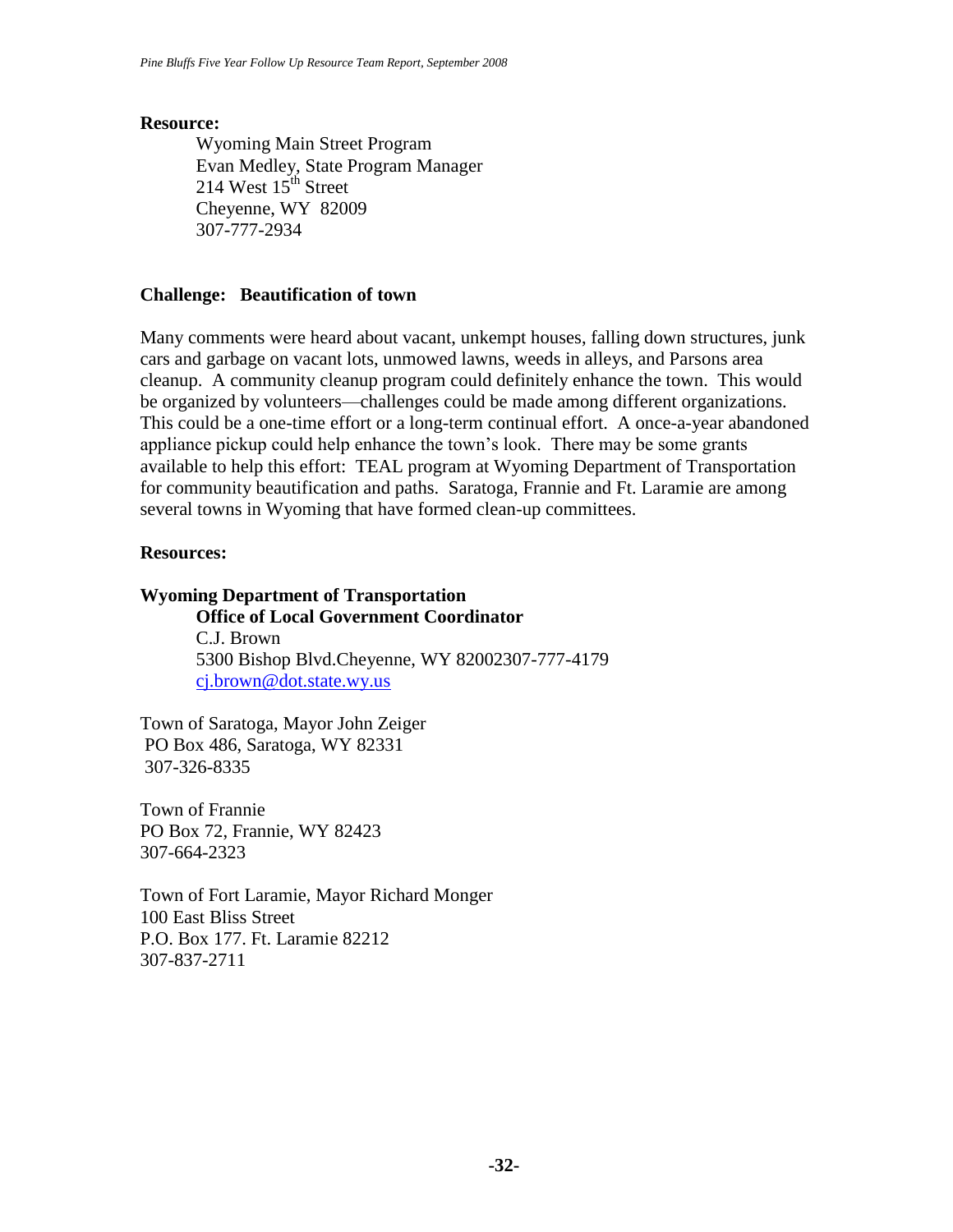# **Challenge: Enforcing ordinances**

**Solution to enforcing the cleanup ordinances:** The first question is, "Do the people of Pine Bluffs even know what the cleanup ordinances are?" Holding a town meeting to explain what the ordinances are and how the town plans to enforce them could be a first step. Make copies of the town ordinances available to anyone that wants them. Maybe even include them in the water bill so that you know everyone got a copy. Letting the community members of Pine Bluffs know what the ordinances are and that the town plans on enforcing them is a vital part in cleaning up Pine Bluffs.

# **Challenge: Communication**

**Solution:** Several different communication issues came up: 1) Lack of communication among citizens and town groups; 1) Lack of communication between town and citizens; 3) Lack of communication between town and county. Lack of community involvement was also mentioned in the communication comments. A community calendar was suggested. Good use of the local weekly newspaper might help with these issues. A possible recommendation would be to hold town council meetings or workshops when projects appear on the horizon and invite county commissioners. Perhaps those workshops could be facilitated by an outside organization when trying to come up with vision items. We heard both from citizens and leadership that communication is a twoway street. The town leadership would like feedback from the citizens. Perhaps have a comment sheet in place at Town Council Meetings at the sign-in table to return to leadership. It is also necessary to provide information to citizens—even those who commute daily. One community in Wyoming is investigating through Homeland Security General Purpose or Citizens Corp Grants the effectiveness of an electronic board prominently located as community members drive by. Therefore, events and activities could be posted and then used, if necessary, for emergencies. WyDOT may also have some funds for this project.

#### **Resource:**

Laramie County Commissioners (Homeland Security Grants)  $309$  West  $20<sup>th</sup>$  Street Cheyenne, WY 82001 Rob Cleveland, Emergency Managements Director 631-4265

C.J. Brown, T.E.A.L Office of Local Gov't Coordinator Wyoming Department of Transportation 5300 Bishop Blvd. Cheyenne, WY 82009 307-777-4179 [cjbrown@dot.state.wy.us](mailto:cjbrown@dot.state.wy.us)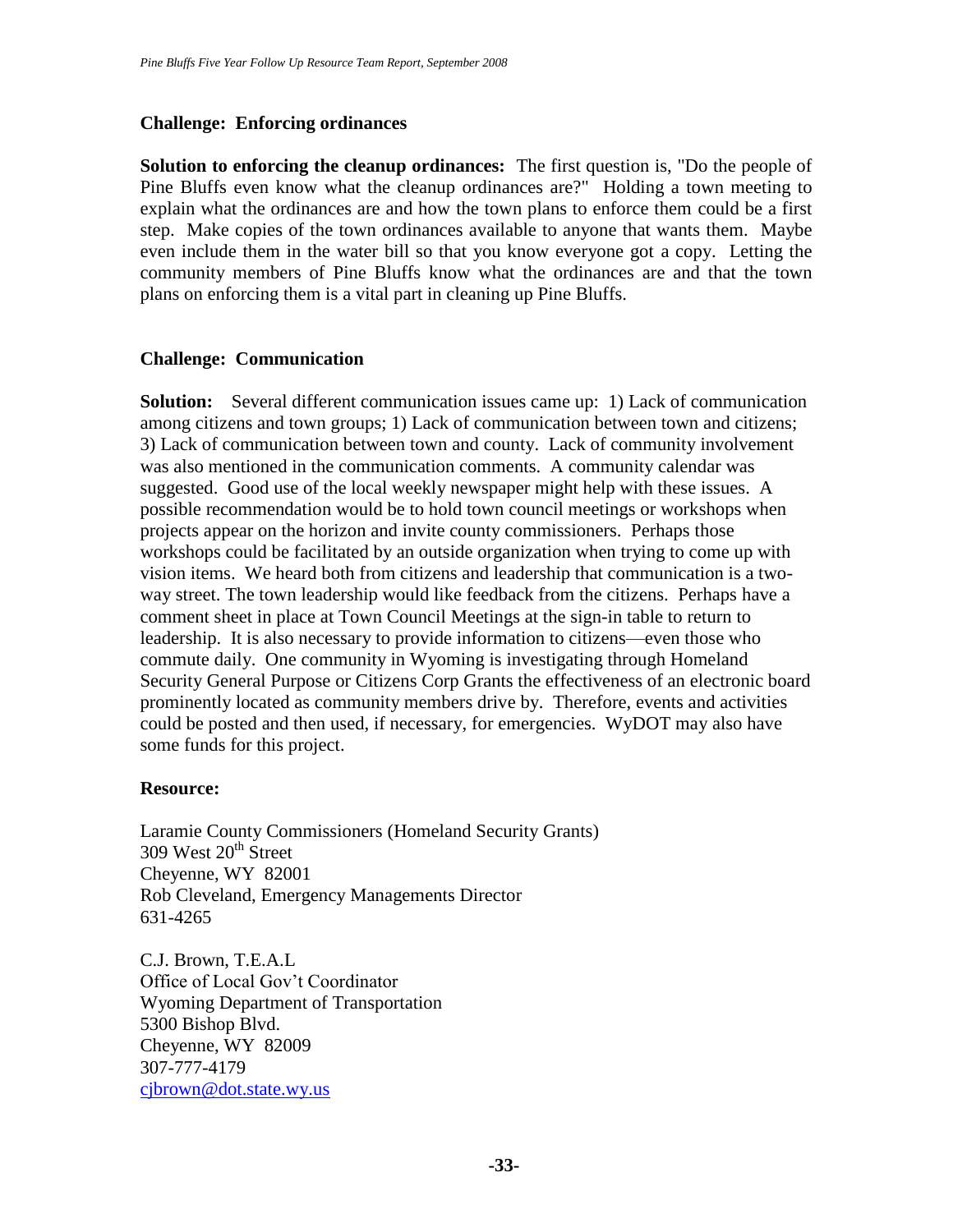For facilitation contact: Mary Randolph, Executive Director Wyoming Rural Development Council 214 W.  $15^{th}$  Street Cheyenne, WY 82002 307-7776430 Mary.randolph@wybusiness.org

Federal Funding Sources for Rural Areas [www.nal.usda.gov/ric/ricpubs/funding/federalfund/fed03.html](http://www.nal.usda.gov/ric/ricpubs/funding/federalfund/fed03.htm)

Often cultural events can help the unification and communication in the town. The cultural events can be tied to school activities and led by talented instructors. This could help communication among citizens and school personnel. The current local festival perhaps could bring in additional concerts, etc. that would appeal to all ages and add revenues to the town. Expanding the length of the Trail Days might help accommodate the above-mentioned concert idea. Check with Cheyenne Frontier Days Committee Chairmen for ideas and planning information. Wyoming Travel and Tourism could possibly provide aid in events that could attract to Pine Bluffs.

#### **Resources:**

Event and concert information: Cheyenne Frontier Days Joe Lopez, Chairman of Contract Acts Jerry Ciz, Chairman of Public Relations 307-381-1600 [www.cfdrodeo.com](http://www.cfdrodeo.com/)

Marketing Specialist Wyoming Travel & Tourism 307-777-2881

USDA-RD Community Development Program Publication. As a strategy for economic development, tourism and festivals can be very useful. <http://ocdweb.sc.egov.usda.gov/technotes/tn5.pdf>

#### **Issue: Railroad Safety**

Railroad Tracks. Even though the proximity of the railroad tracks to the town and school and the railroad crossing did not come out in a listening session, the challenge for providing safe crossing procedures and safety rules near the tracks is always useful.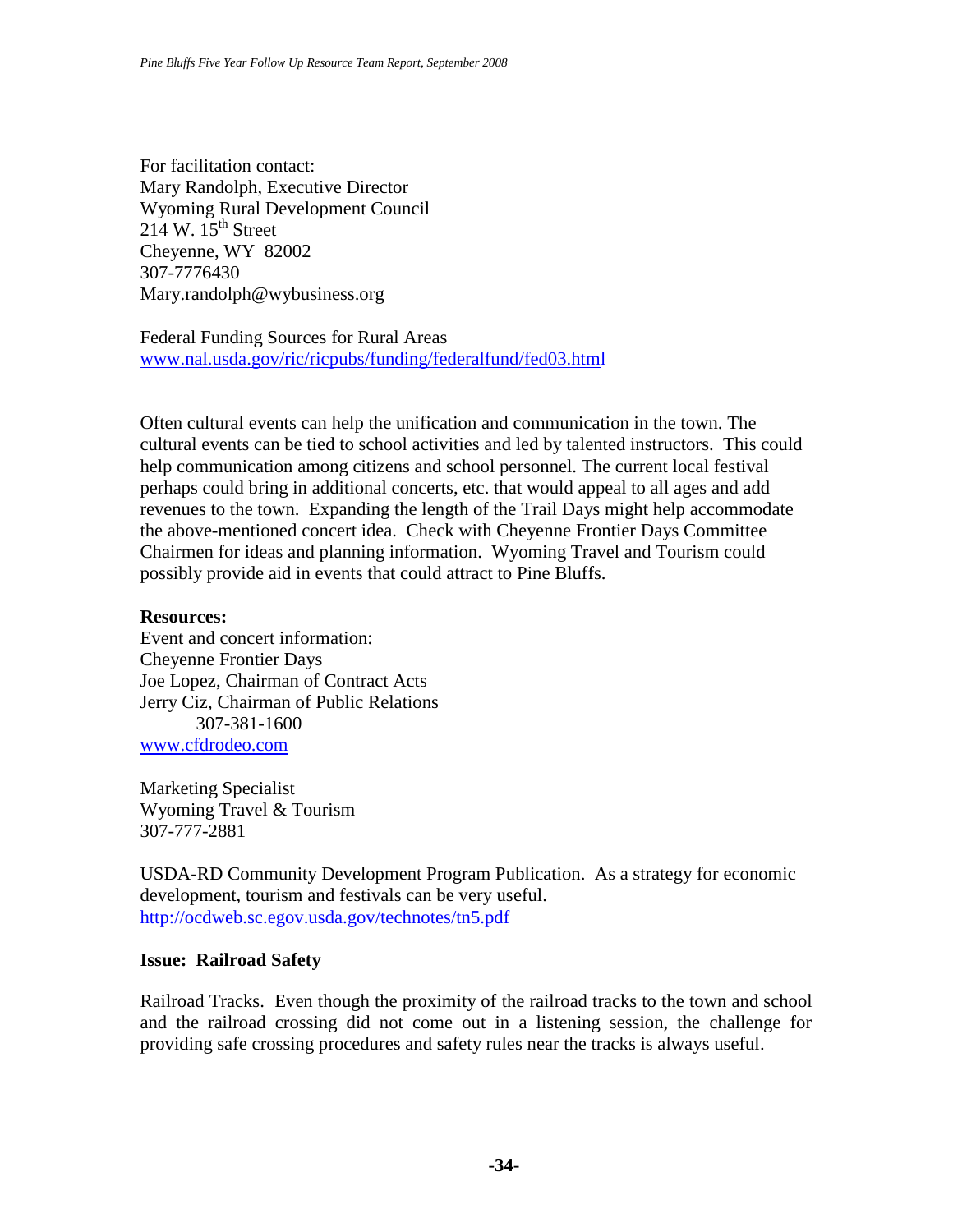### **Solution:**

The Wyoming Chapter of Operation Lifesaver presents programs to schools and communities every year throughout the State of Wyoming. Wyoming Operation Lifesaver is a non-profit organization that provides education programs to the public. The programs are designed to help prevent and reduce crashes, injuries, and fatalities at the nation's 260,000 public and private highway-rail intersections and on railroad rights-ofway. Wyoming Operation Lifesaver is part of the national program, Operation Lifesaver, Inc.-—volunteers dedicated to saving lives by promoting highway-rail intersection safety through education. The goal is to make the public more aware of the dangers that exist on and near railroad tracks. It is recommended that Pine Bluffs and its schools should request that this education program be done about once a year. More information can be found on the website: [www.wyomingoperationlifesaver.com](http://www.wyomingoperationlifesaver.com/) Contact the State Coordinator to set up a presentation.

#### **Resource:**

#### **Wyoming Operation Lifesaver**

Darrell Real - [State Coordinator](javascript:sendEmail() P.O. Box 681 342 Highridge Cir. Wright, WY 82732 Phone (307) 680-0146 | Fax (307) 464-6000

#### **Challenge: Enhancing Attractions and Museums**

#### **Issue: Museum Expansion**

**Solution:** Much was said about the potential of the Pine Bluffs Archeological Center. Continued preservation of this area is a must. Any growth that takes place at the Center and in the downtown museum must be done with careful planning. A program that can provide technical assistance in areas of historic preservation is the State Historic Preservation Office. It assists in preserving our state's most valuable historic, places, assets, objects and culture.

#### **Resource:**

Wyoming Department of State Parks & Cultural Resources State Historic Preservation Office 2301 Central Ave. Cheyenne WY. 82002 Audrey York, 777-6347 Nancy Weidel, 777-3418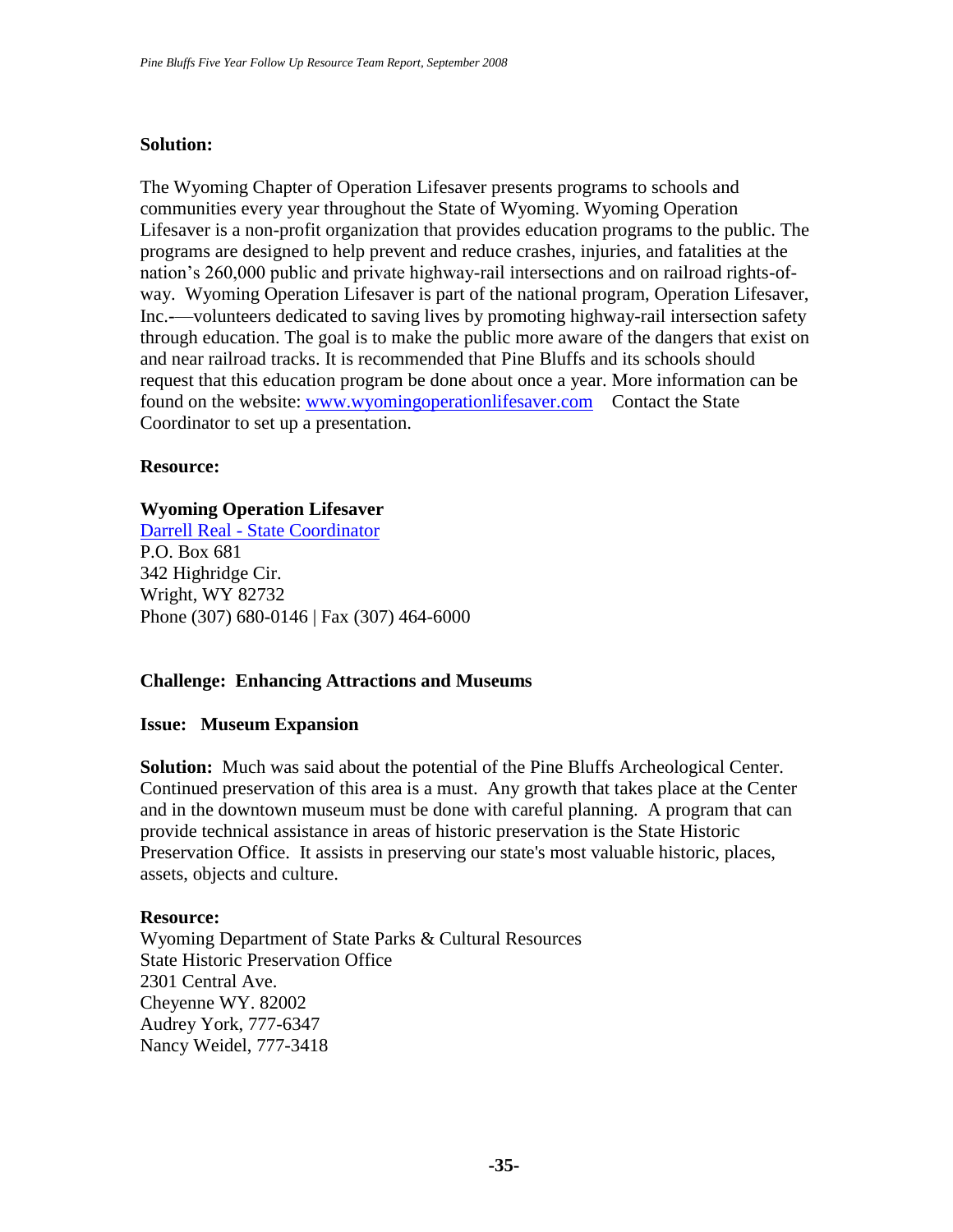#### **Theme: Drug and Alcohol Issues**

**Challenge:** Concerns were identified by the youth themselves about drug and alcohol issues. A significant number of youth in Pine Bluffs cited awareness of problems in this area among their peers. This was also stated by the adults as "underage drinking."

**Solution:** Working within existing programs and expanding them to other venues seems the most efficient way to deal with this challenge. The optimum approach for these efforts is to focus on education and prevention. Parental involvement in this process is key to making and sustaining progress.

#### **Resources:**

Peak Wellness Center 510 W.  $29<sup>th</sup>$  Street Cheyenne, WY 82001 307-632-9362 Karla Meeks, Therapist in both Pine Bluffs and Burns High Schools

Wyoming Department of Health Substance Abuse Division Felicia Gutierrez 6101 Yellowstone Road, Suite 220 Cheyenne, WY 82002 307 777-3357 [Felicia.gutierrez@health.wyo.gov](mailto:Felicia.gutierrez@health.wyo.gov) <http://wdh.state.wy.us/mhsa/index.html>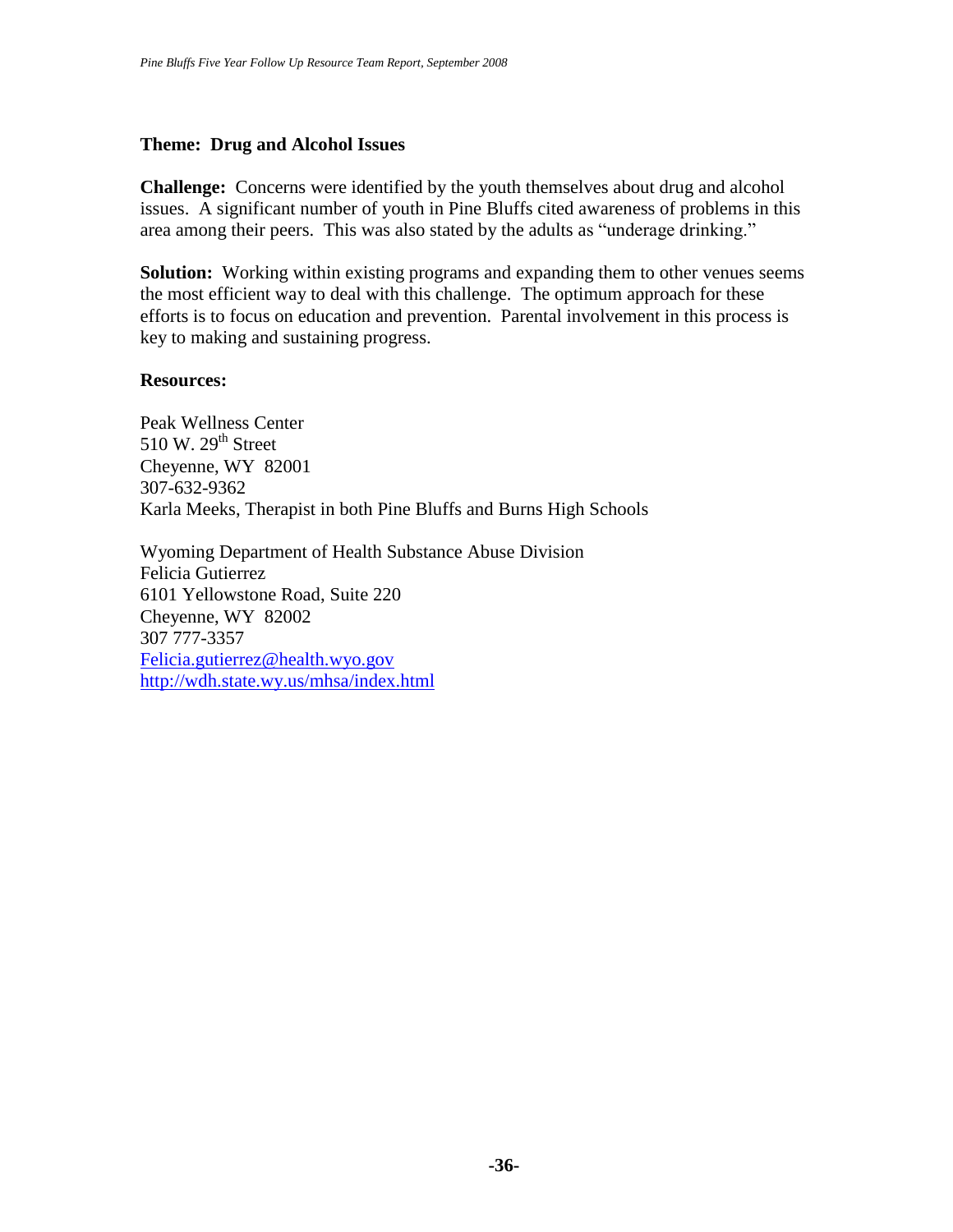## **Robin Gorsuch WY National Guard State Youth Coordinator 5500 Bishop Boulevard Cheyenne, WY 82009 307-772-5018** [robin.gorsuch@us.army.mil](mailto:robin.gorsuch@us.army.mil)

**Introduction:** Thank you to everyone who helped coordinate our visit to Pine Bluffs. It was a pleasure to meet so many citizens in your town and to see first hand the numerous strengths of your community. I believe individuals and communities find energy and motivation to accomplish goals by stepping back a looking at what has already been accomplished. As residents of Pine Bluffs, you have a lot of reasons to be proud of your community. A few of the things that especially struck me were the following.

- Bringing pharmacy services to the community.
- Having a quality mini-bus available for use by community groups at a very modest cost.
- Dramatically increasing tourist traffic at the Archeological Dig.
- A top-quality child care center.
- And of course, the great people who live here.

# **Theme: BRINGING PEOPLE INTO TOWN**

#### **Sub-Theme: Visitors**

### **I believe the two most unique attractions in Pine Bluffs are the Archeological Dig and the Shrine.**

**Solution:** Check into the possibility of having a supplemental sign about the Archeological Dig posted with the I-80 Rest Stop signs. This would have to be approved by WYDOT District Traffic Engineer as there are certain requirements attractions need to meet. I spoke with Matt at the Nebraska Department of Roads, Traffic Engineering Office, and he said that if it was approved by Wyoming there would likely not be any problem having a supplemental sign posted on the Rest Stop sign east of Pine Bluffs.

#### **Key Contact Information:**

WY Department of Transportation District Traffic Engineer 3411 S. Third Street Laramie, WY 82070 Randy Griesbach 307-745-2100

**Solution:** Post information about the Archeological Dig on the website, "About.com: Archeology" and other archeologically oriented websites. This would bring the dig to the attention of individuals who are interested in this particular type of attraction.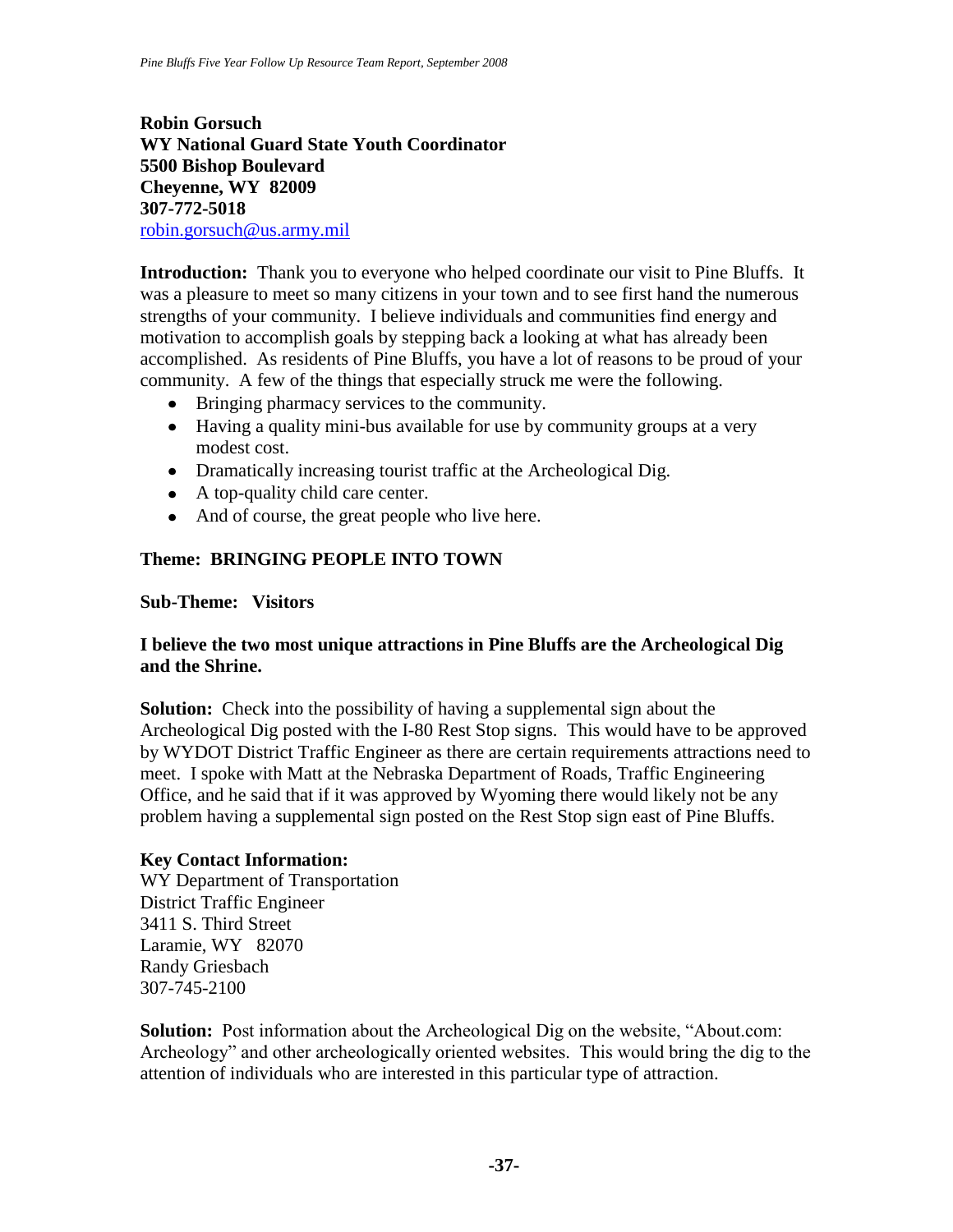**Solution:** Maintain extended hours and additional days at Archeological Dig through the use of volunteer or teen summer employment. The use of teens to work at the Dig during the summer would accomplish two priorities at the same time—expanding hours at the Dig and providing summer jobs for local teens. The Workforce Investment Act program at the WY Department of Work Force Services will reimburse an employer for up to 400 hours of work by a teen. There are income requirements for the teen's household and they have to have at least one "barrier" in their life such as being from a single parent household, dropping out of high school, or being on probation. Living in a remote area may qualify as a barrier.

### **Key Contact Information:**

WY Department of Work Force Services 1510 E. Pershing Blvd. Cheyenne, WY 82002 Yvonne Vigil Phone: 307-777-3720

**Solution:** Establish a Farmers Market. Studies have shown that tourists will stop and stay in towns where there is a Farmers Market. The Business Council has a small grant program for marketing costs associated with Farmers Markets in Wyoming. The Wyoming Department of Agriculture has a Specialty Crop Grant Program to promote youth involvement in Community Gardens and Farmers Markets. The National Gardening Association has small grants for Youth Programs and community gardens.

#### **Key Contact Information:**

Wyoming Farmers Marketing Association P.O. Box 20939 Cheyenne, WY 82003 Renee King Phone: 307-674-6446 ext. 3509 Questions? Contact Kim Porter at 307-777-6319.

**Solution:** In a study conducted for Rock Springs by Roger Brooks of Destination Development, he stated that the very best lure to get the traveling public to stop or deviate from their routine travel is to advertise "CLEAN RESTROOMS." This will lure more travelers to the town or city than any other thing, and once the traveler is in the town to use the clean restrooms, signs can be used to encourage them to explore the town further and to shop. The community of Wall, SD, has developed a thriving business by placing many small, economical signs along I-90 advertising free ice water. Clean restroom and ice water are very inexpensive ways to get people to stop in your community. Community Development Block Grant Planning Only grants are available to fund a portion of studies like the one that was done for Rock Springs. Mr. Brooks did a study for the Town of Kemmerer for half the cost of the Rock Springs study. Your local economic development professionals can provide details about these grants. The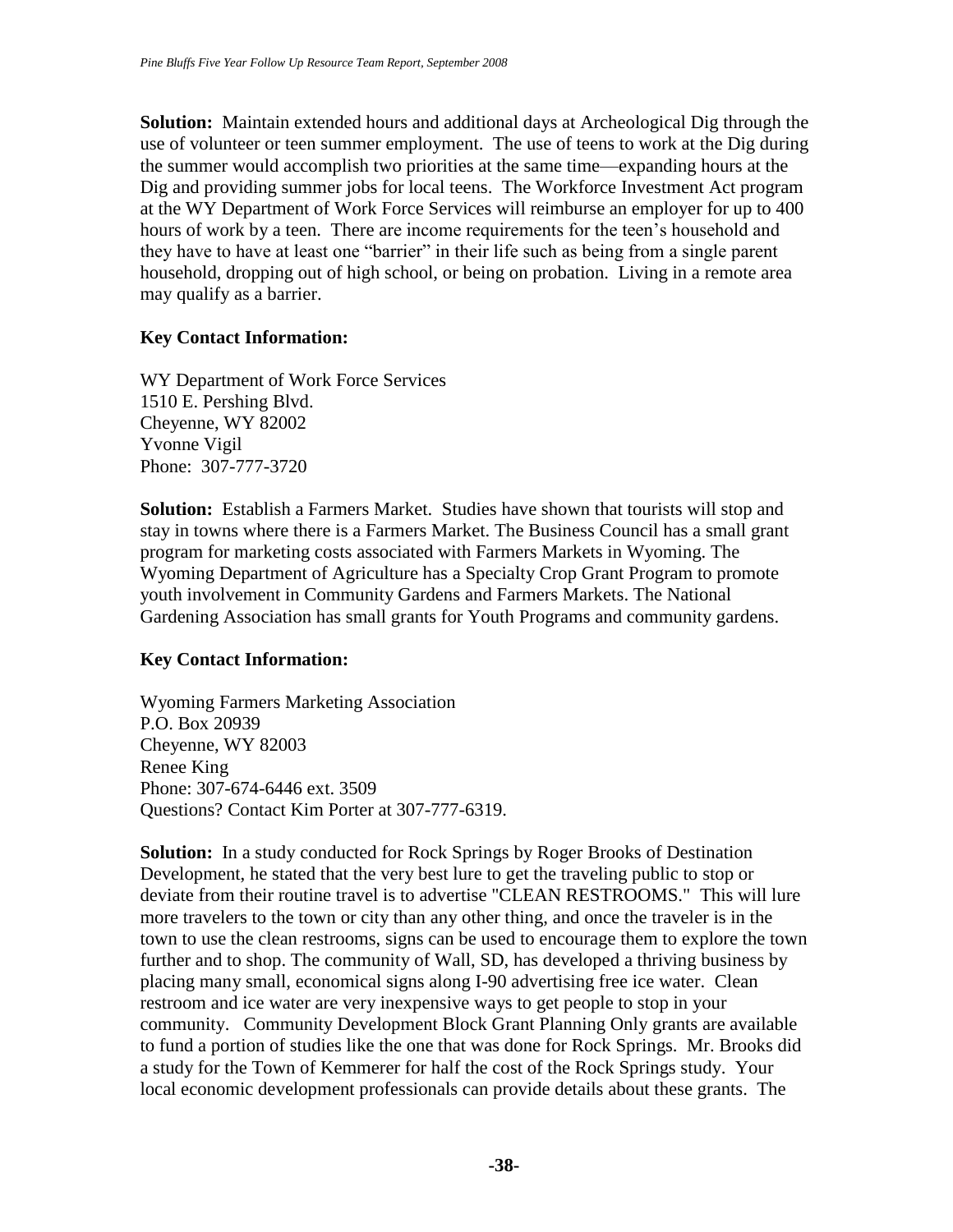TEAL Program could also provide valuable technical assistance and grant monies for projects designed to get fatigued drivers off the road. This program would be a great fit for the development of the Archeological Dig and can provide funds for signage and/or billboards as well as other things.

#### **Key Contact Information:**

TEAL Program 5300 Bishop Boulevard Cheyenne, WY 82009-3340 CJ Brown Local Program Planner 307-777-4179 Cj.brown@dot.state.wy.us

The town of Pine Bluffs is currently the economic development arm. Cate Cundall Town of Pine Bluffs P.O. Box 429 Pine Bluffs, WY 82082 307-245-3746 [pinebluffs@rtconnect.net](mailto:pinebluffs@rtconnect.net)

**Solution:** Create a visitor questionnaire to use at the rest area, the Dig and other businesses in Pine Bluffs. This will enable you to identify who stops in Pine Bluffs and why they stop. This information can then be used to target newspaper, TV, radio and internet advertising. For example, if many of your town's guests are vacationers from large cities who are en route to nearby attraction you would buy ads in advertising media that will be seen by these prospective customers. A questionnaire could be attached to an information packet about Pine Bluffs. Creative, attractive bumper stickers might be one item to include in this packet. This would provide free advertising that could cover the whole country. .

**Solution:** Take advantage of free publicity. This will require someone who knows how to write press releases or is willing to learn. For small towns with small budgets, publicity can be an effective way to reach prospective customers who could never be reached through paid promotion. Publicity usually materializes when some event or characteristic of a town becomes "newsworthy" in the eyes of the media-radio, television, magazine, or newspaper. Smart marketers know that many news stories exist only because someone put forth the effort to write a press release. A press release can often tie in with some of the town's other promotional activities. But the story won't be run if nobody writes it. In order to get larger newspapers to run a story, the writer will need to be familiar with techniques for writing good concise press releases.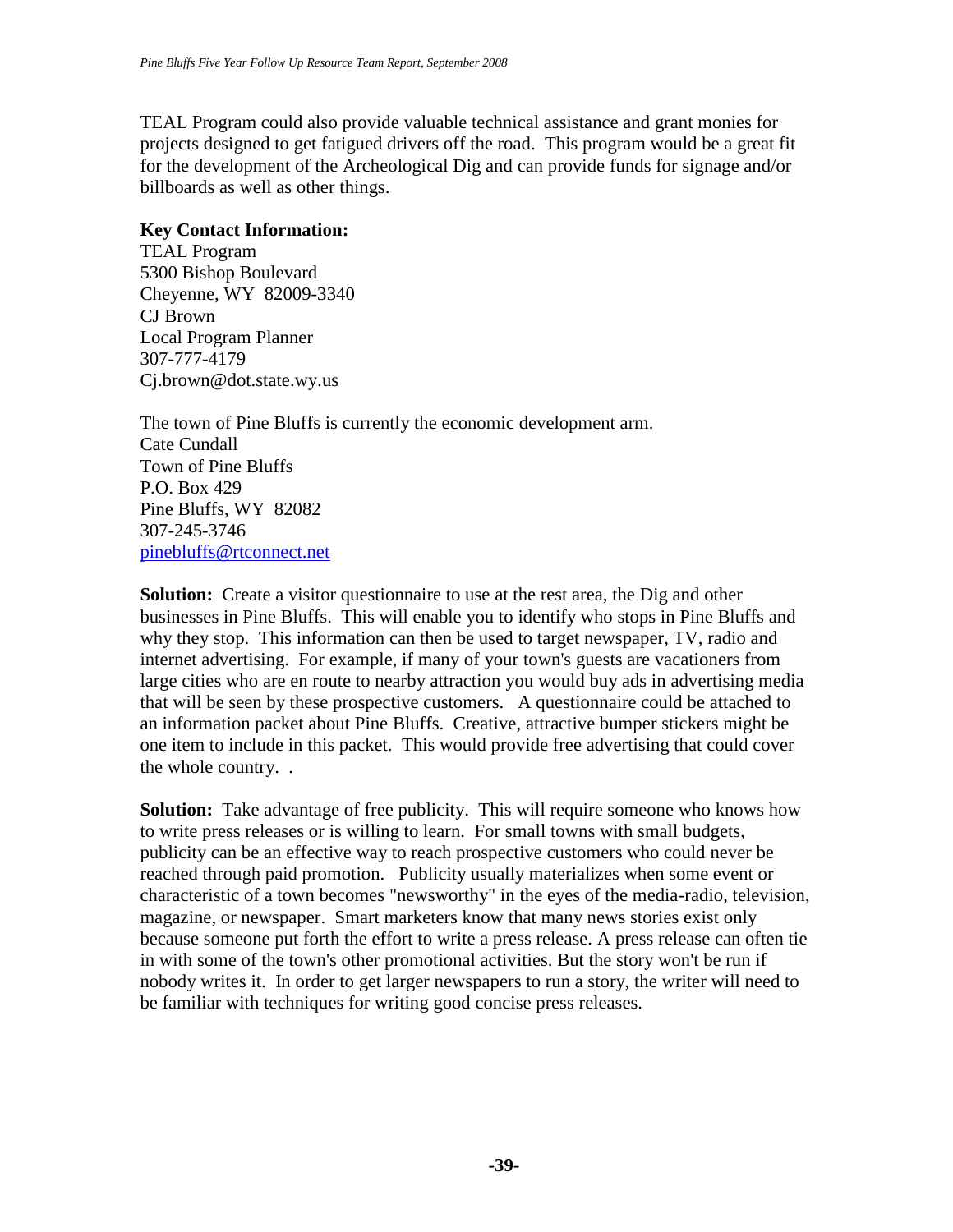### **Sub-Theme: New Residents**

Solution: Post information about Pine Bluffs on web pages, social net-working sites, web-based bulletin boards such as Craig's List and printed media that are targeted at individuals who are thinking of relocating. Information in the previous section on identifying a target audience is important to this strategy as well. High school or college students may be able to provide expertise on web-based methods of advertising.

### **Key Contact Information:**

http://craigslist.org/

### **Theme: THIRD PLACE (for youth)**

Concern over the lack of leisure activities for youth and lack jobs for teens were mentioned several times.

**Solution:** Refer to the paragraph above and contact information for employing youth at the Archeological Dig.

**Solution:** Hold a photo contest or use PhotoVoice to engage youth and produce publicity for Pine Bluffs. PhotoVoice encourages the use of documentary photography by giving cameras to everyday people to record their lives, enabling them to have control over how they are perceived by the rest of the world while simultaneously learning a new skill. PhotoVoice is an exciting and popular new way for people to get their story out to a larger audience.

#### **Key Contact Information:**

http://www.photovoice.org/

http://web1.msue.msu.edu/imp/modtd/33529767.html

David H. Hogg, formerly of the Department of Marketing, and Douglas Dunn, Extension Rural Development Program, University of Arizona. This publication is part of the Small Town Strategy series produced by the Western Rural Development Center. Other titles in the series include:

- \* Helping Small Towns Grow
- \* To Grow or Not to Grow: Questions on Economic Development
- \* Hiring a Consultant
- \* Identifying Problems and Establishing Objectives
- \* Basic Grantsmanship
- \* Socioeconomic Indicators for Small Towns
- \* Community Evaluation for Economic Development

Copies may be obtained from the Extension Service at cooperating universities or from the Western Rural Development Center, Oregon State University, Corvallis, Oregon 97331. Two related series of WRDC publications might also be of interest: the Coping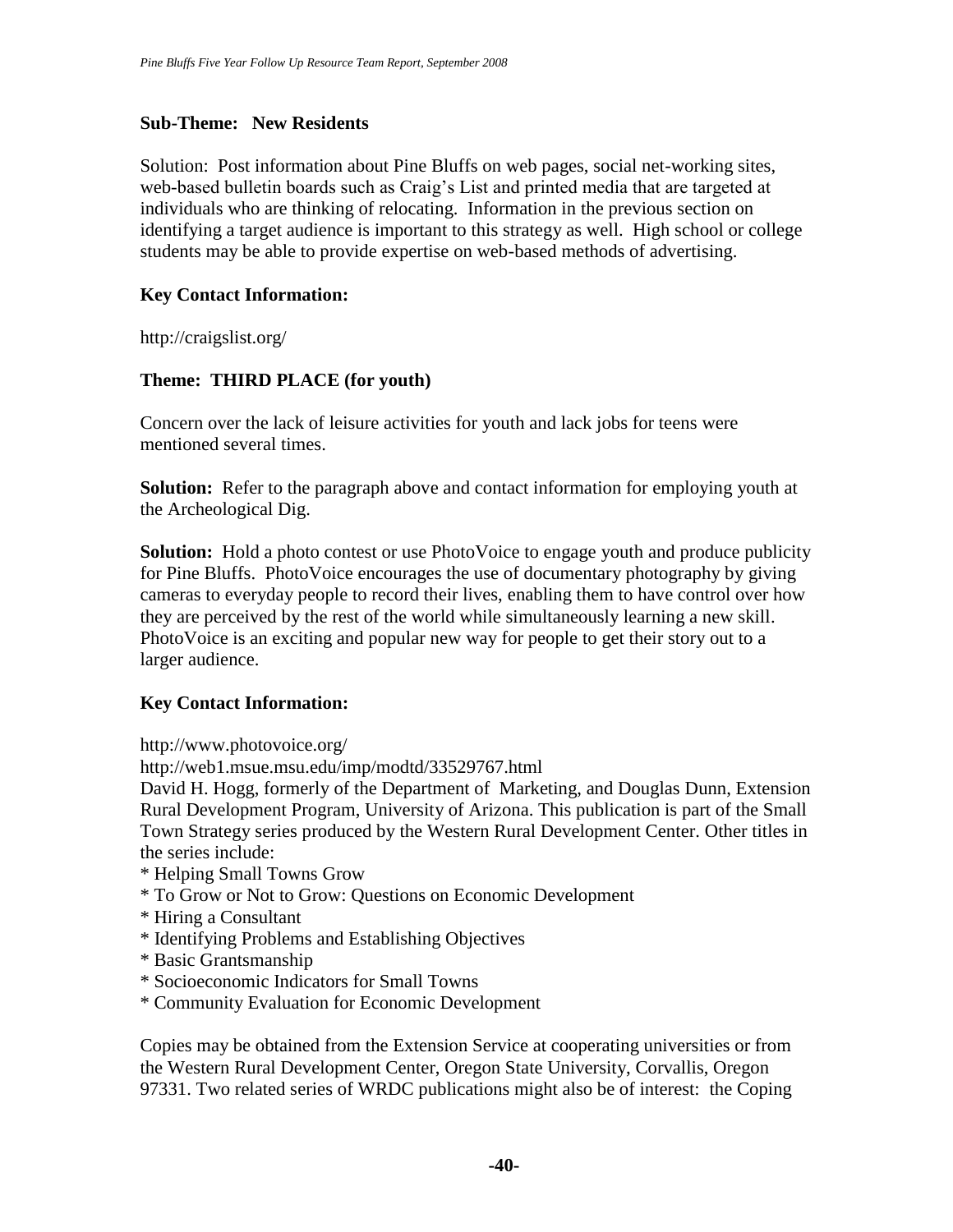with Growth series and the Municipal Bonds series. Please write to WRDC for a complete list of available publications.

**FINAL COMMENT:** In reviewing the Community Assessment that was done in 2005, there are many great recommendations that your community might consider reviewing for further ideas. There are also many great ideas for engaging youth in small communities in the Ranchester Resource Team Report, January 2002 that you can review.

Thanks again for a wonderful time in Pine Bluffs. I look forward to the great things you will do as a community in the future.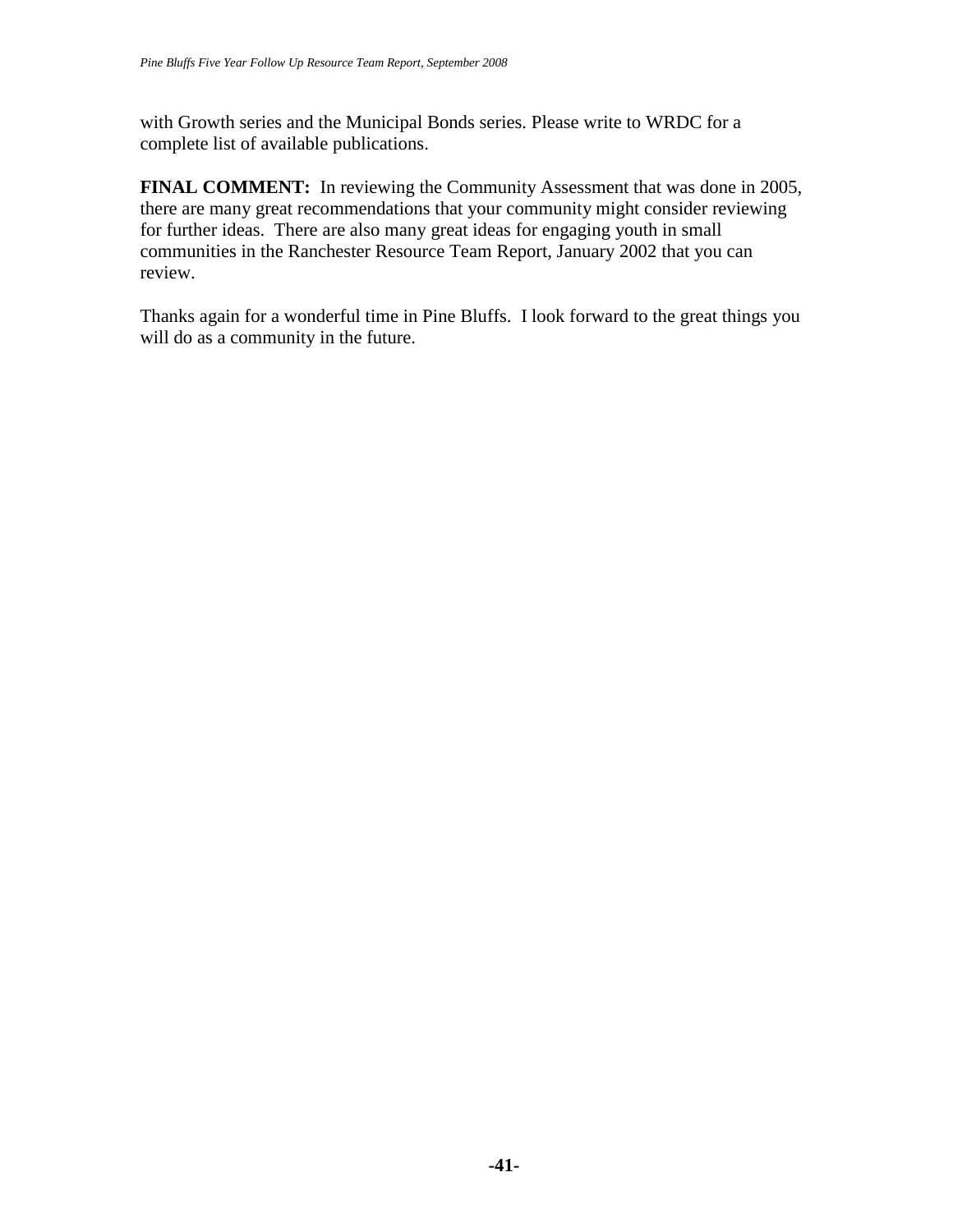**Judy Hanson-Weickum Retired Retailer 313 Saddle Drive Cheyenne, WY 82009 307-638-8806 [Rj3813weikum@bresnan.net](mailto:Rj3813weikum@bresnan.net)**

#### **Challenge: Business Development - Retail**

**Solution:** One of the concerns at the listening sessions was lack of a clothing store. Several solutions could be researched.

- 1. How Powell, WY started their retail co-op. Begin small with basic "wants" and as that succeeds add additional needs such as women's, men's, children's clothing and shoes. To finance this co-op, issue stocks or create a membership which would give some start-up money. When enough capital is obtained, then get a letter of credit from a local bank. Another method of funding is to sponsor farmers' markets with a portion going to the retail co-op.
- 2. Determine the kind of merchandise and where to obtain that merchandise. The Denver Merchandise Mart is a resource to obtain inventory. There is also an "off-price" market in Las Vegas as well as in Denver. "Off-price" merchandise would make it beneficial to make a profit.
- 3. Site—A possible vacant building that could be available.
- 4. Employees—begin with volunteer help and as money is generated begin paying staff.
- 5. Advertising—Restaurants could showcase weekly items that the co-op is stocking. Do bumper stickers, posters, direct mailers to locals. Word of mouth though church and civic groups.

#### **Resources:**

Powell Mercantile, Inc. 227 N. Bent Powell, WY 82435 307-754-5888

**[Denver Merchandise Mart](http://www.denvermart.com/)**

www.**denvermart**.com 451 E 58th Ave # 4270 Denver, CO 80216 (303) 292-6278

#### **Off-Price Specialist Show, Las Vegas, NV [info@offpriceshow.com,](mailto:info@offpriceshow.com) 262-782-1600**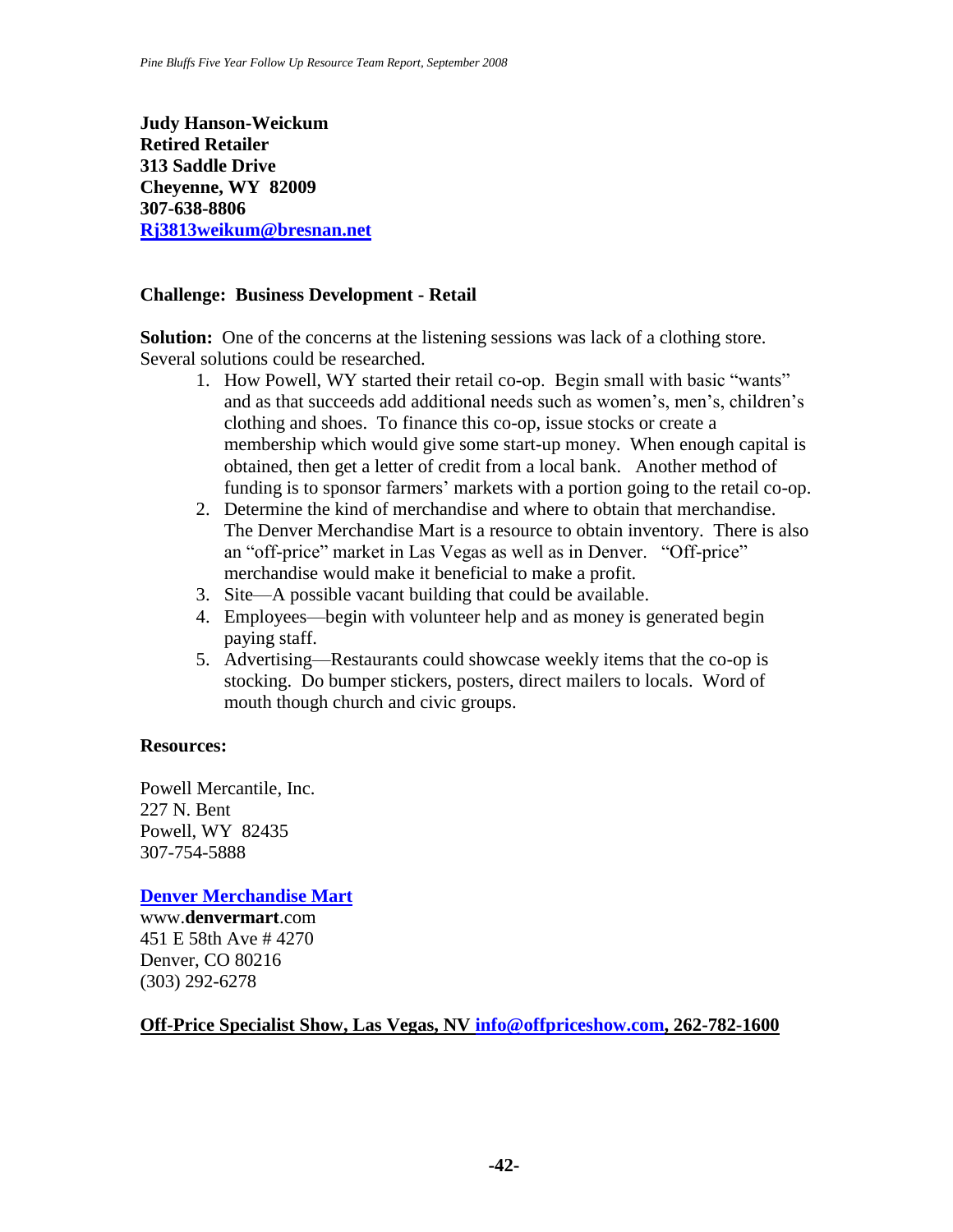## **Challenge: Business Development – Archeological Site**

**Solution:** Provisions need to be made either on site or off site for a souvenir corner fake arrowheads, sage-scented candles, toy Indians, tepees, history books, T-shirts, faux trade beads (strung as a community project). Establish a restaurant with indigenous, Native American foods such as fry bread, tacos, etc. Market tours to Laramie County School District #1 & 2, LCCC. Ft. Collins, Kimball, etc.

#### **Challenge: Business Development - Jobs for Chrysalis House graduates**

**Solutions:** Jobs can be generated for graduates by creating a new business opportunity. Establish a bean harvesting, packaging and retailing business that would develop bean products to be sold. These could include soup mixes for gift baskets.

**Resource: [www.womensbeanproject.org](http://www.womensbeanproject.org/) Women's Bean Project** 3201 Curtis Street Denver, CO 80205 303-292-1919

#### **Challenge: Beautification of town**

**Solution:** Create a Task Force to identify the problem and send a notice to offender. The Task Force would then contact the property owner and discuss reason for the condition of property and what can be done to help them.

Have a clean-up weekend with everyone helping those who are unable to accomplish this, followed by a chili feed afterwards that could bring the towns people together for a common goal. Reward could be property of the month featured in store fronts, restaurants, gas stations of before and after pictures which would be positive reinforcement.

Have retired and young people working together in the parks planting flowers and a community vegetable garden and maintaining these. Have a picnic or ice cream social after planting to celebrate. Ask for donations to defray the cost and add revenue to co-op fund. The garden would be maintained by volunteer labor; those contributing would be able to harvest and enjoy the fruits of their labor.

#### **Resource:**

**Cheyenne Botanic Gardens, Claus Johnson, Volunteer Director Www.** Botanic.org 710 South Lions Parks Drive, Cheyenne, WY 82001, 307-637-6458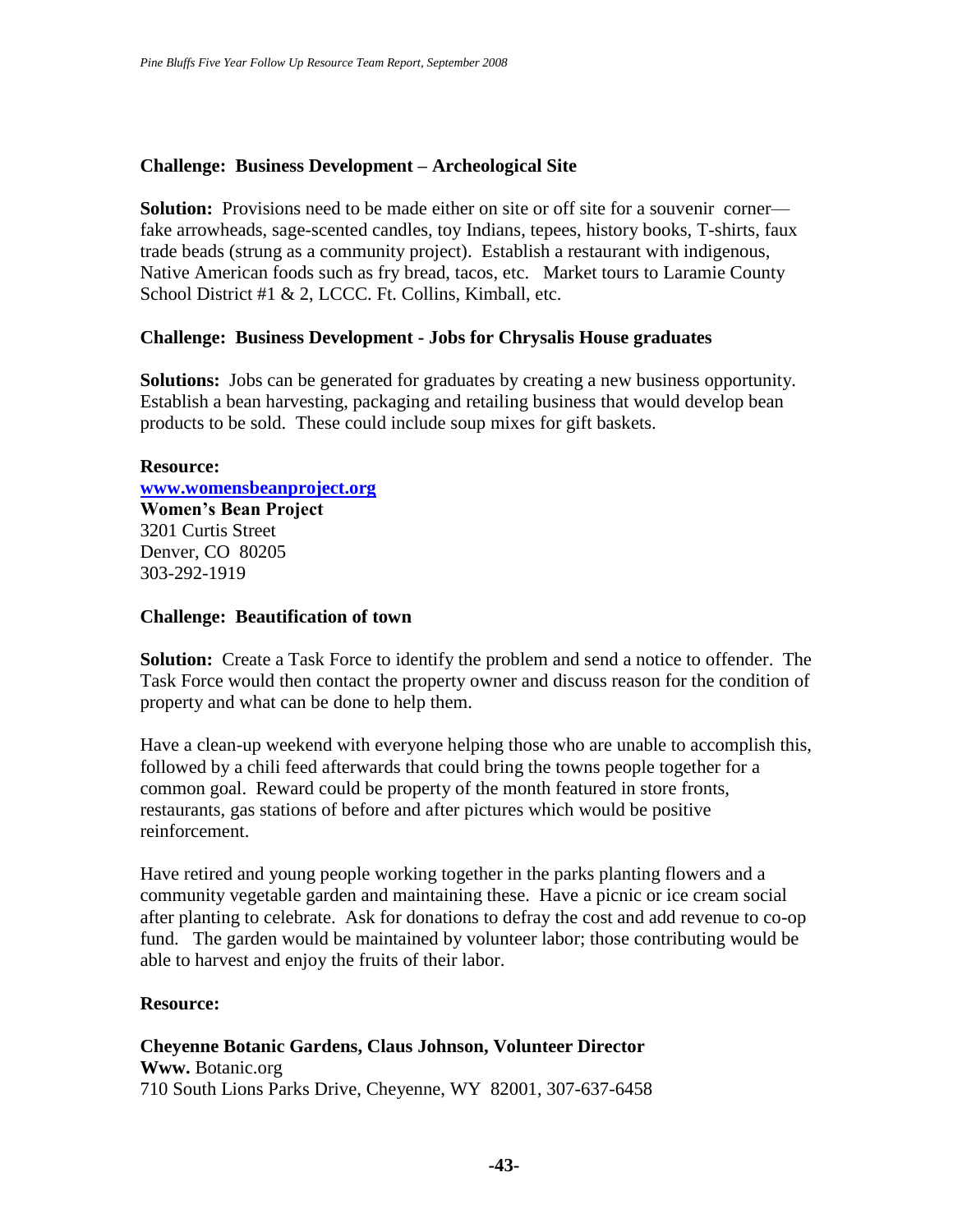# **WHAT WAS SAID AT THE INTERVIEWS**

The Resource Team spent two days interviewing the local residents to hear what they had to say. Those being interviewed were directed to answer three questions:

- $\checkmark$  What are the major problems/challenges in the community?
- $\checkmark$  What are the major strengths/assets of the community?
- $\checkmark$  What projects would you like to see implemented in your community in the next two, five, ten, or twenty years?

We have listed below, without comment, what we hard from those who volunteered to be interviewed.

# **Question #1: What are the major problems and challenges in your community?**

- Future development
- Growth
- Properties not clean\*\*
- Hard for business start up
- Business can't compete with Cheyenne
- No jobs for college graduates
- Getting people involved in community
- Lack of communication and PR<sup>\*</sup>
- Law enforcement not equitable\*
- Business in town not supported
- Need a down town
- No pride in town
- Cars on lots
- Need cooperation in maintaining parks, developing parks
- Change in city government
- Snow piled in middle of street
- Snow removal
- Need lower price permit for truck parking
- Disappointed with County Commissioners on garbage and land fill issues
- Mow the alleys
- Lack of adequate wages to keep young people here
- Business development
- Variety of services available (i.e.) specialized healthcare
- Downtown area
- Underage drinking
- Lack of business growth and new businesses
- Lack of jobs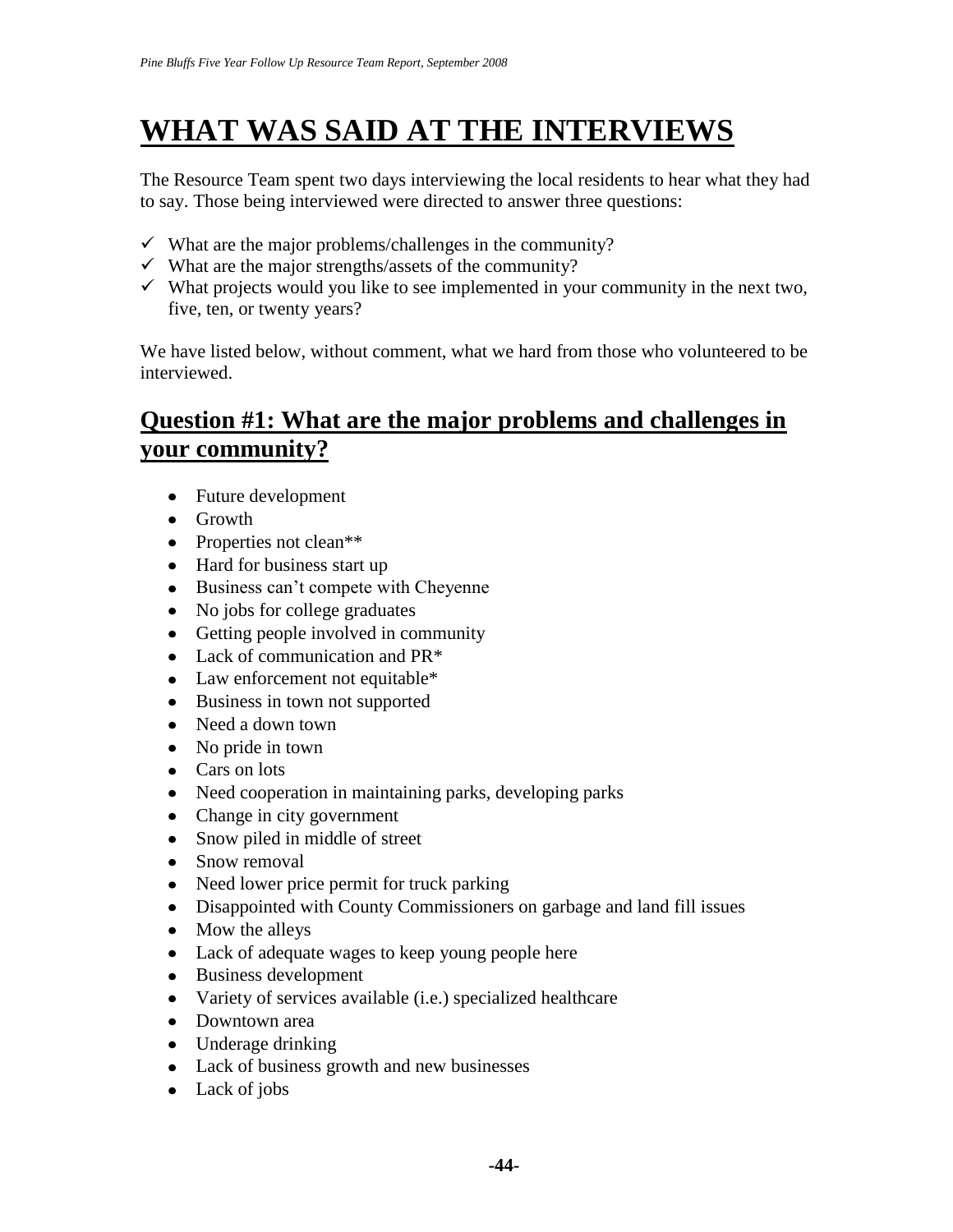- Water supply
- Close to Cheyenne for local small businesses to thrive
- No clinic open on weekends
- Some private properties look like land fills
- Local restaurants need to clean up
- Lack of good paying jobs to keep people here
- No business to lure people in
- People going to Cheyenne to do their business
- Getting business back into the community
- Lost Chamber, No chamber to help businesses
- Lack of adequate housing for low income\*
- Everyone depends on the mayor and town council to do everything for them\*
- Lack of community involvement
- Lack of housing apartments that are two bedroom or more
- Keep people here to shop and support local businesses
- If it doesn't affect the people directly, they don't care or have the time to help
- Getting businesses organized and start a chamber
- Low paying jobs
- Livable wage
- Agree with previous two entries
- Businesses come and go
- Somewhat hard to get involved in community if you don't have children in school
- Lack of stop signs
- Nothing to do
- $\bullet$  10 dittos
- Swimming and hang out at Conoco
- Nothing to do; everyone goes to Cheyenne for entertainment
- Nothing to do, need some place for teens
- No jobs for teens
- Bullying
- More resources—dry-cleaning, photos
- Mainstreet; first impression of WY; not attractive
- Drug problem— $25 30$  hands
- Alcohol problem— $60 70$  hands
- $\bullet$  Water\*\*\*\*
- $\bullet$  Keeping kids here\*
- More retail businesses
- Need more people
- No enough for kids to do
- Need for additional businesses
- Don't want regulations & hassle from govt for new and small business
- Don't support existing business
- Lack good paying jobs\*
- Lack of good workforce\*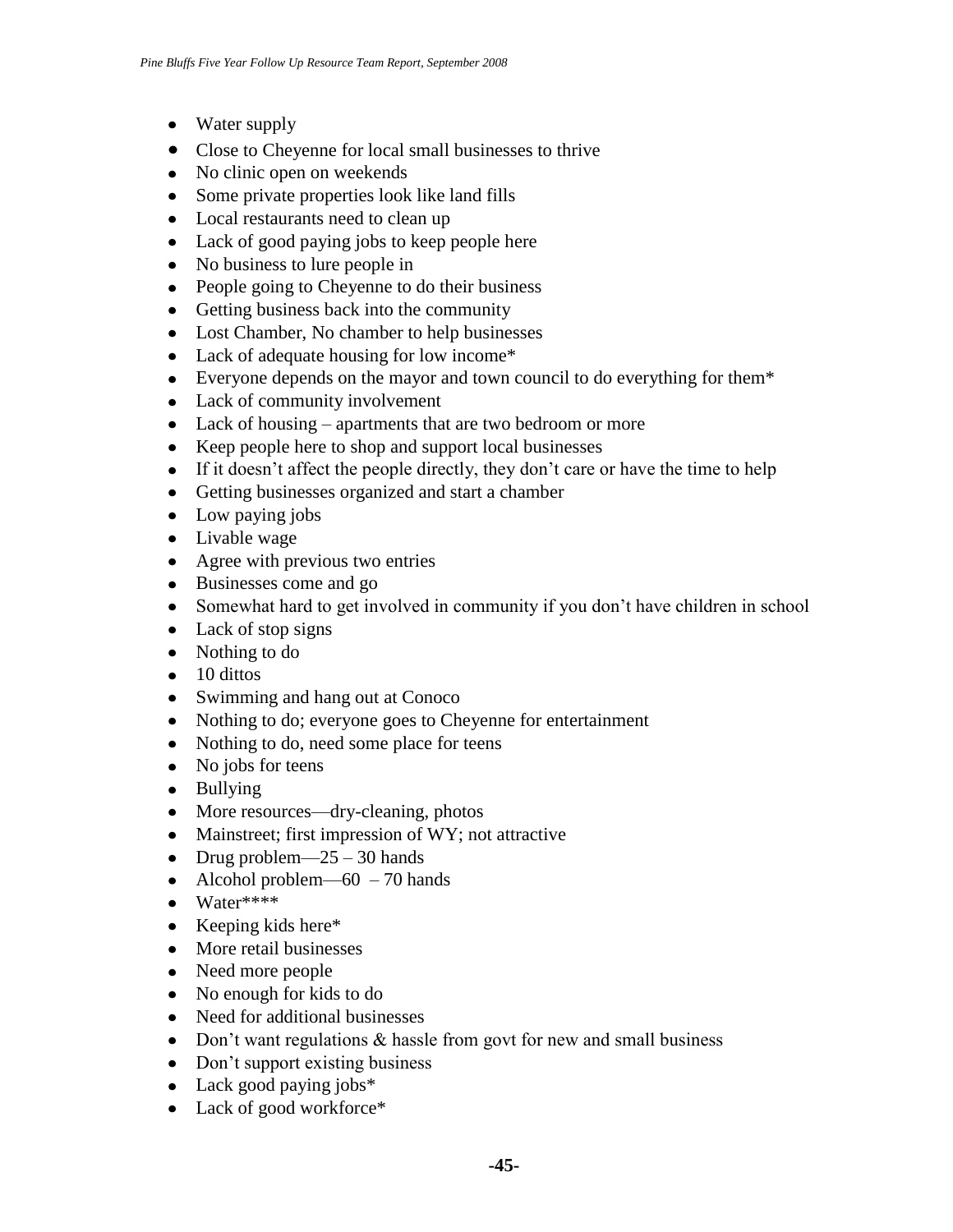- Govt. regs on water, building, schools\*
- Price of gas
- People leaving
- Families needing to be in larger town
- $\bullet$  Buildings in disrepair unappealing
- 22 Vacant houses
- Not knowing what is going on
- Renew Care & Share
- Economic issue
- Town takes over vacant buildings for storage (Takes away a spot for new business,)
- Impressions of town bad because of junk piles, unmowed lawns
- Two years town had gone from well-kept to unkempt
- Price of water
- Grants received but money pocketed
- Same problems as 30 years ago
- Aging community
- No reason to come home
- Water\*\*\*\*\*\*\*\*\*\*\*\*\*
- Empty houses
- More stuff for senior citizens
- Clean up town
- Lack of support for businesses
- Cats and dogs
- Keep businesses going \*\*\*
- Not enough people to support business, workforce
- Water\*
- Nothing to do
- High school needs to go so we can get new gym
- More on Main Street
- Places for kids to hang out besides park or gas station\*
- Businesses closing
- Ground Water Available and reserve
- $\bullet$  Land Fill Recycling availability
- Affordable electric service maintaining system
- Affordable natural gas
- Town services are good but too expensive
- Truck parking within city limits
- Citizens not taking care of their property (weeds and junk)
- Police need to better direct their efforts—teen drinking, drugs, meth
- Declining population
- Aging population
- Lack of new industry /jobs
- Unsightly homes, yards, businesses especially Main Streets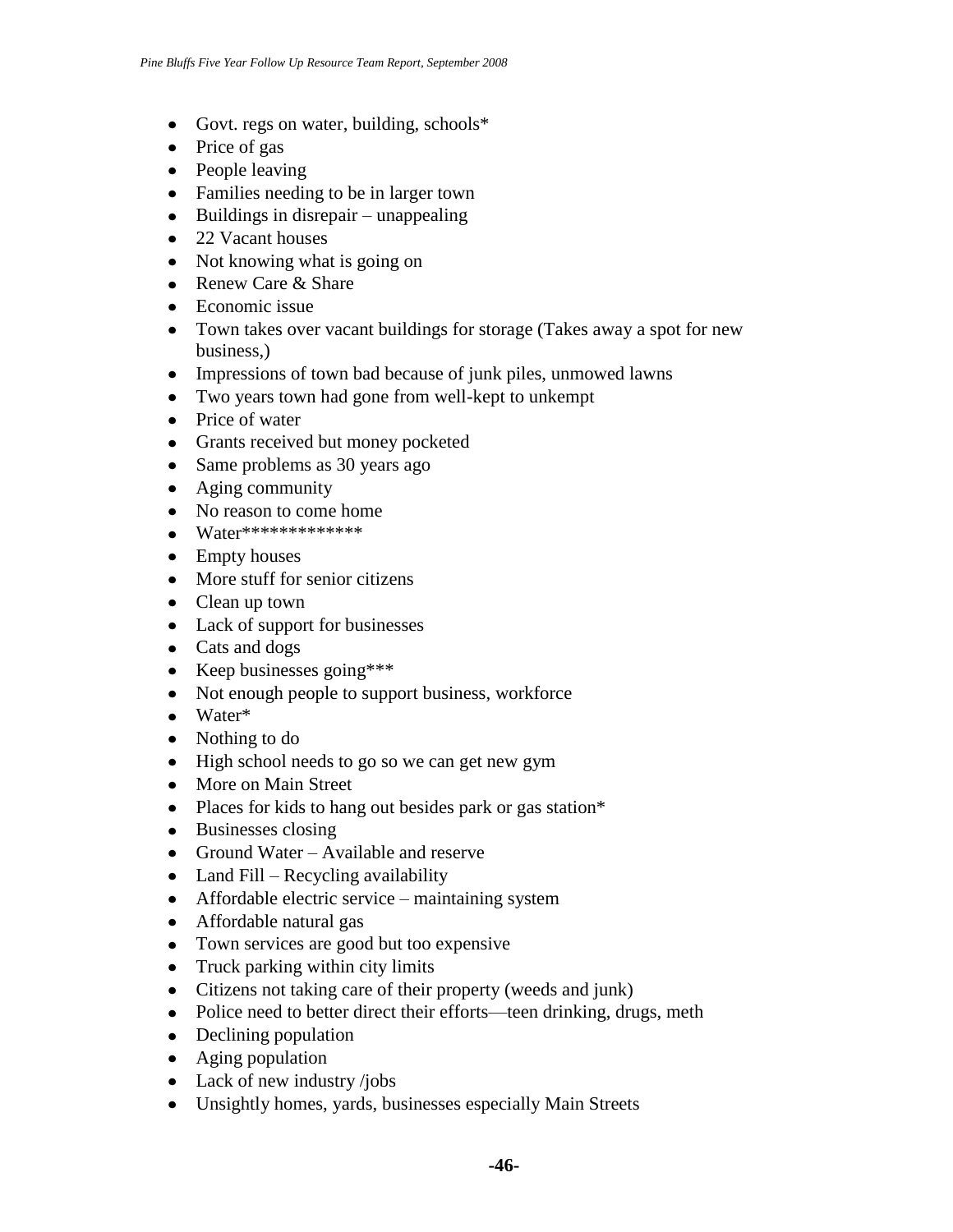- Town pick up days for large items for landfill
- Water
- Drawing people and business to community
- Communication/accuracy
- Preparation
- Community Calendar
- So close to metropolitan area much of workforce leaves
- Need edge to attract young people
- Growth
- Slump in property value
- Challenge in cultural aspect
- Lack of interest on volunteerism
- Government
- Lack of Care place
- More participation to address and identify problems
- More people here today
- Lack of current communication among whole community
- Accessible of downtown off I80
- Lack of signage at both exits
- Lack of coordination between eastern Laramie Co communities and whole county
- Distance of commuting to Cheyenne
- Parsons area beautification
- No linkage to town
- Hard to find archeological
- Development of Main Street
- Funding
- Water
- Lack of communication\*\*
- Yards, weeds, truck parking
- Naysayers
- Lack of community feedback\*
- Attitude w/two viewpoints
- Apathy
- Deterioration of yards
- Putt, putt golf
- Roller rink
- Arcade
- Town Garage Sale
- Farmers' Market
- Bakery
- Water Availability
- Keeping youth here after high school
- Getting/Keeping Industry/Business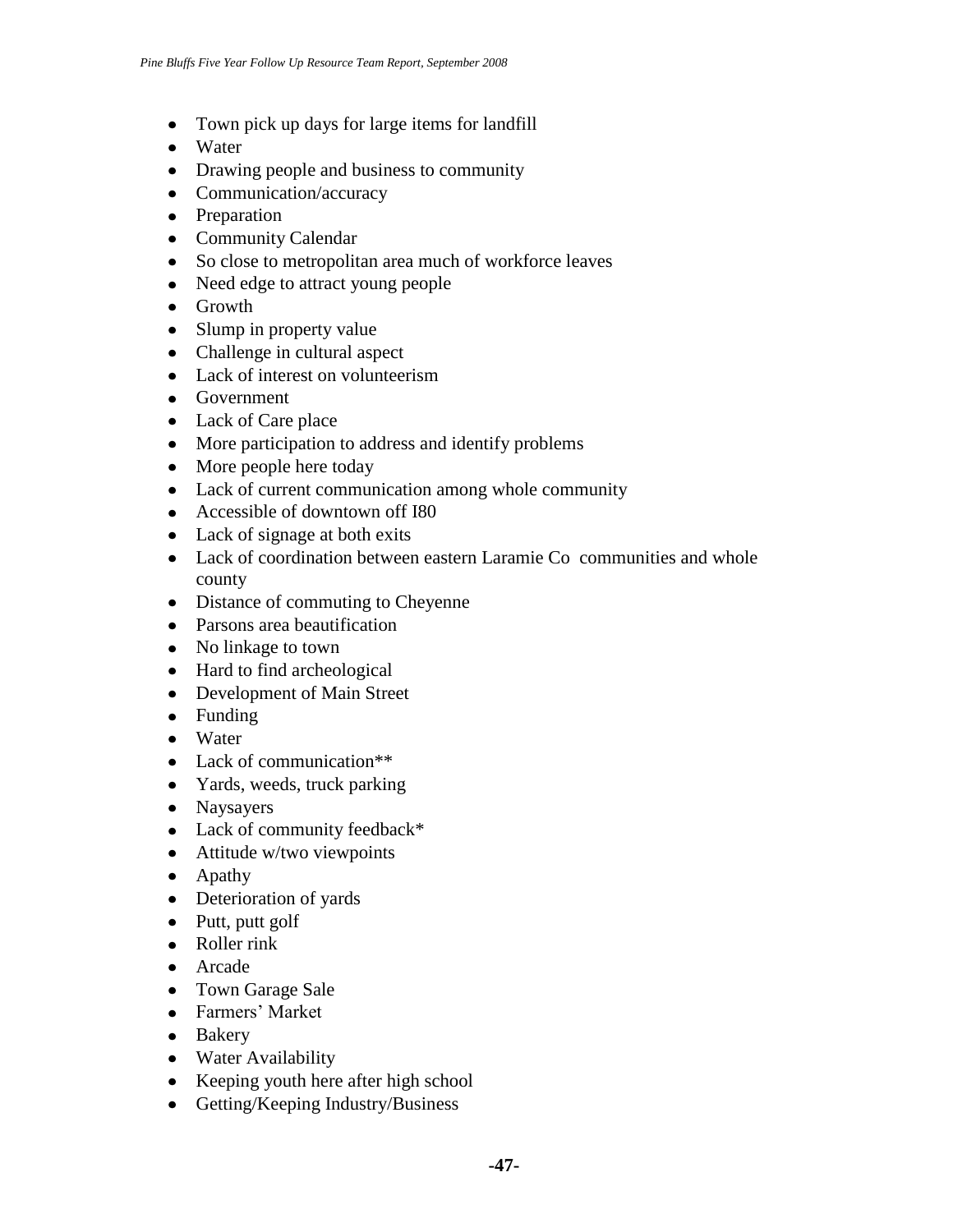- Place for youth to gather safely
- A big mistake was not keeping NAPA Downtown
- Everyone wanting to go up by I80
- Roads need to be updated, curb appeal
- People coming in from I80 are not impressed as first things they see is Parson's Street
- Down town building waste of taxpayers money
- $\bullet$  Fix up old buildings
- Weed whack in the alleys by city and landowners
- Town should take down dead trees (safety as well as looks and ground stumps.)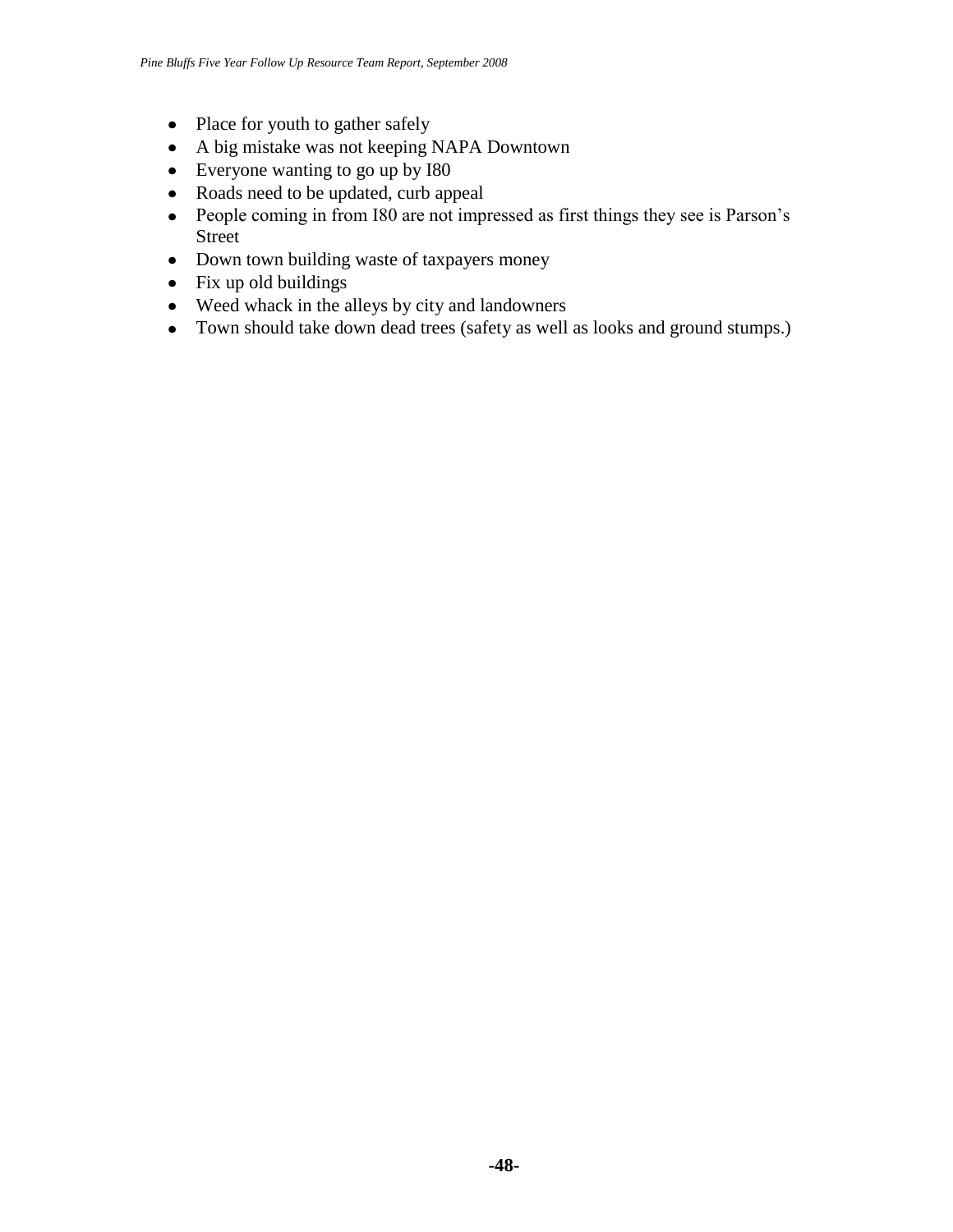# **Question #2: What are the major strengths/assets of the community?**

- Infrastructure\*
- Streets
- Size\*
- Peaceful
- Beautiful
- Good taxes
- Attractions
- Daycare w/preschool
- People\*\*
- General caring for others
- Morals
- Friends
- Water
- Pretty community
- Location
- Nice, friendly people
- School District
- Rest Area
- Community that cares for and meets the needs of those who need it
- Great school system
- Location right off interstate
- Sustained infrastructure
- The vet clinic is so good my family brings animals from Colorado
- Manageable crime rate
- Better than average schools for per capita town
- Pine Bluffs is an orderly, well run town that meets a variety of needs
- Emergency services seem to operate well.
- Town museum definitely add to the attractions found in this part of the country
- People in this town are great
- It's a quiet friendly place
- The High West Energy center
- The school system
- The Railroad, cooperative banks
- Interstate I80
- An honest & hardworking population
- Great town daycare
- Town pool
- Feel safe at night; clean up now and in future
- Golf course  $-10$  years  $-$  it can be a good course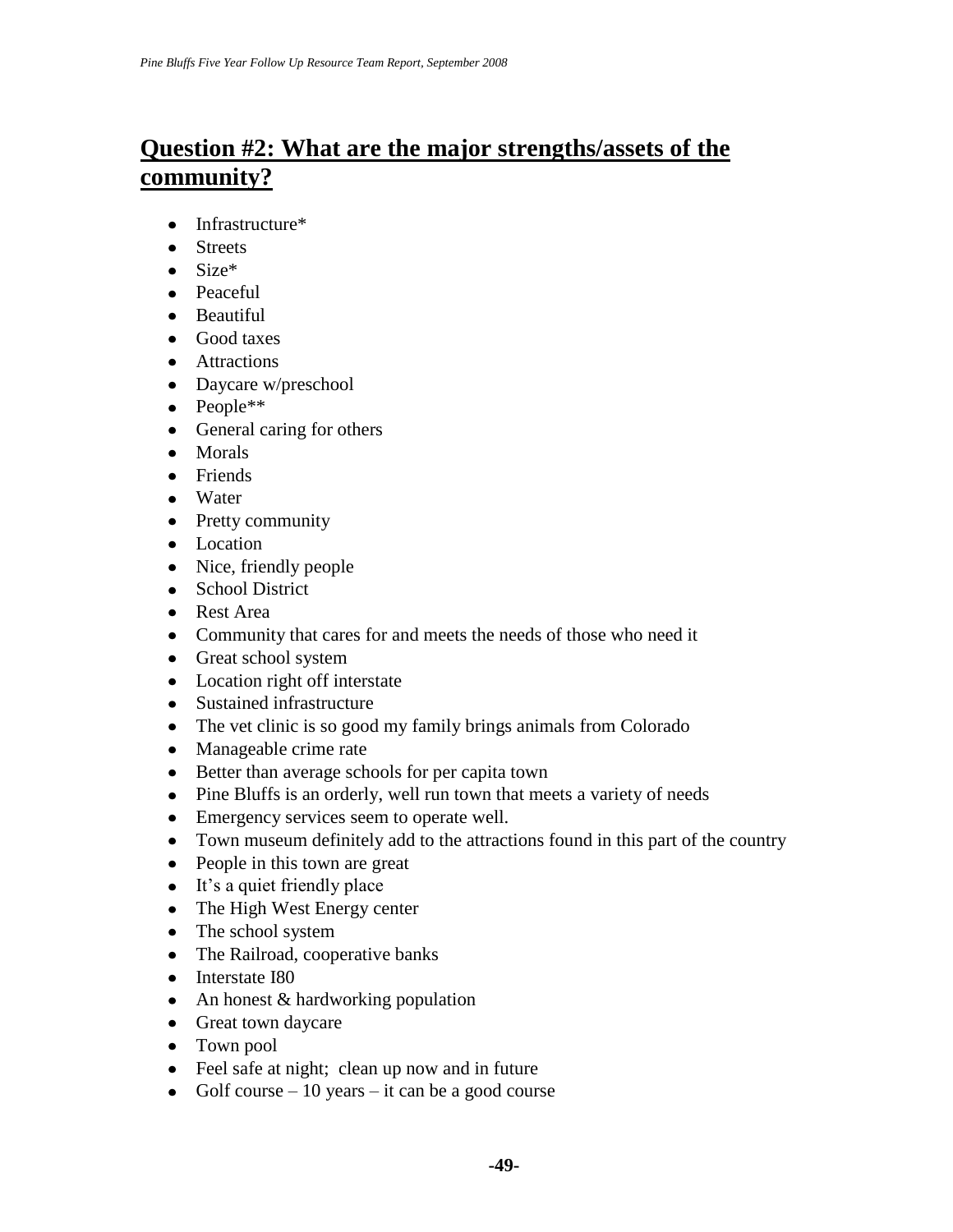- New playground equipment at park w/basketball courts and adjustable hoops
- Small community
- Great school system
- Town employees, leadership of town council and mayor
- Town comes together when it needs to helps each other out
- Strong leadership with town council do lots of planning, very progressive
- Availability to medical and pharmacy services
- Volunteers fire dept, emt's, etc
- Good schools\*
- Proximity to I-80
- LCCC satellite
- Recreation director creativity movies in the park, etc
- Grocery store and its generous owner donates a lot to the community\*\*\*
- Friends
- Tight knit community
- Someone will help you if you need it
- Hard working, good people
- Good internet/cell service
- Everyone gets to know each other
- Low crime rate
- Good gun club
- Education system; go to college smarter; more time with teachers
- Rodeo
- Parks, recreational
- Golf course
- $\bullet$  School\*\*\*
- Close to LCCC & Cheyenne
- Medical, dental\*\*
- Grocery
- Airport
- Good access
- Small town atmosphere\*
- Not afraid to be a commuter community
- Raise children in small community
- People within community\*\*
- Old High School on historic register list
- Volunteerism
- No traffic
- Streets well maintained, wide\*
- Street signs
- Quality of people
- Top notch teachers
- Firemen, EMS
- Town crew good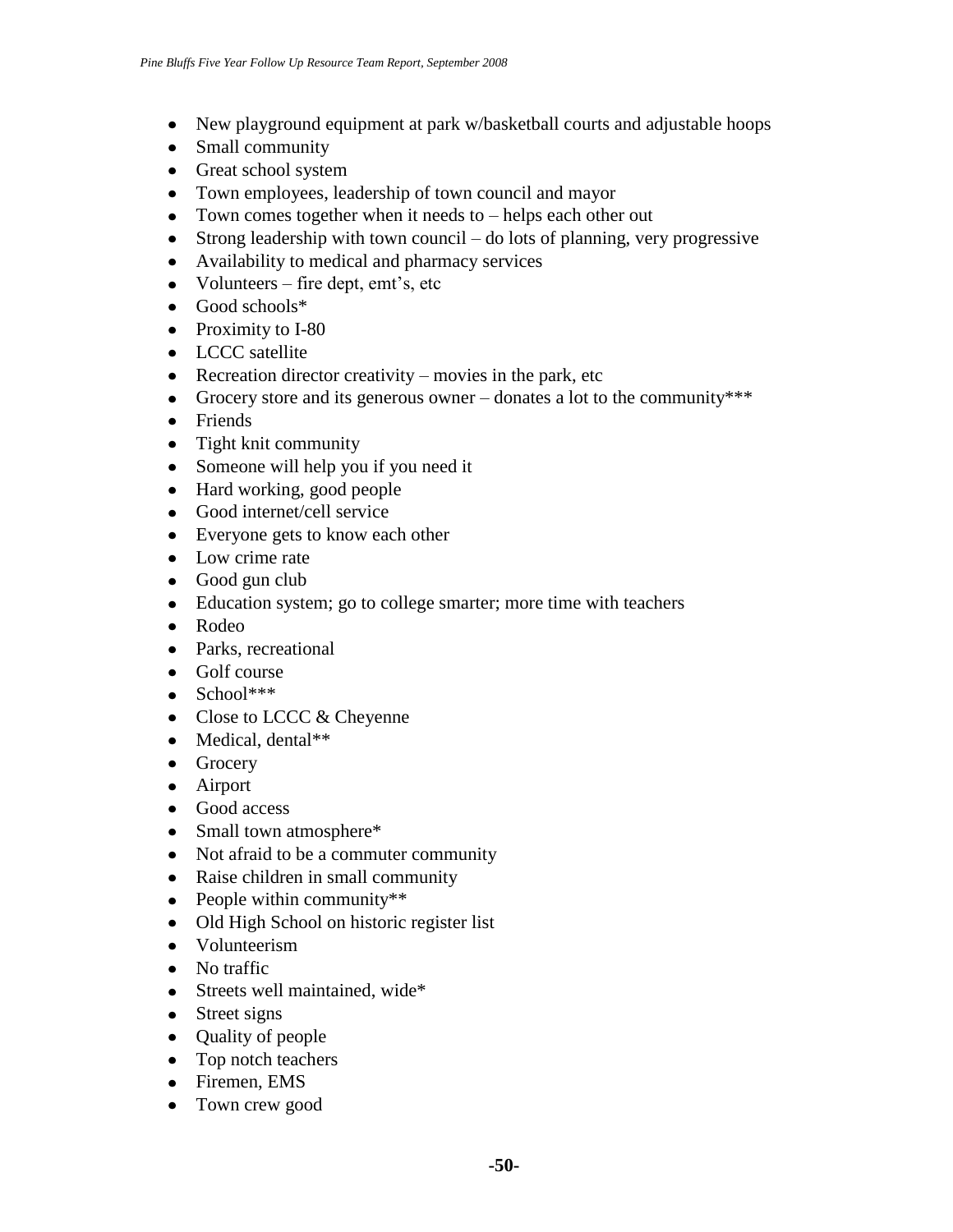- Dentist
- Good place to raise children
- Community Center
- See the sky
- Enjoy nature
- Caring, look out for one another
- Major artery
- Will generate a lot of wind power
- Swing toward energy
- Strength of financial structure of town
- Living in a small community
- People\*\*\*
- Rec department is very involved\*
- Friendly people
- Beauty of the bluffs
- Churches\*
- Good weather\*\*
- Good people
- No tornadoes/floods
- Quiet and peaceful
- Schools
- Comfortable place
- Nice people
- Good senior center
- Dentist
- Doctor
- City does good job of managing every day problems
- City Council tries to better down town
- People—friendly, helpful\*
- Churches
- Archeological
- Highway 30 and Lincoln Assn
- Rec Module
- Community Center
- LCCC Extension
- Head start\*
- Daycare\*
- People,
- Town celebration
- Bond
- Child care
- Outreach campus
- Public Library Branch
- Willing to look toward future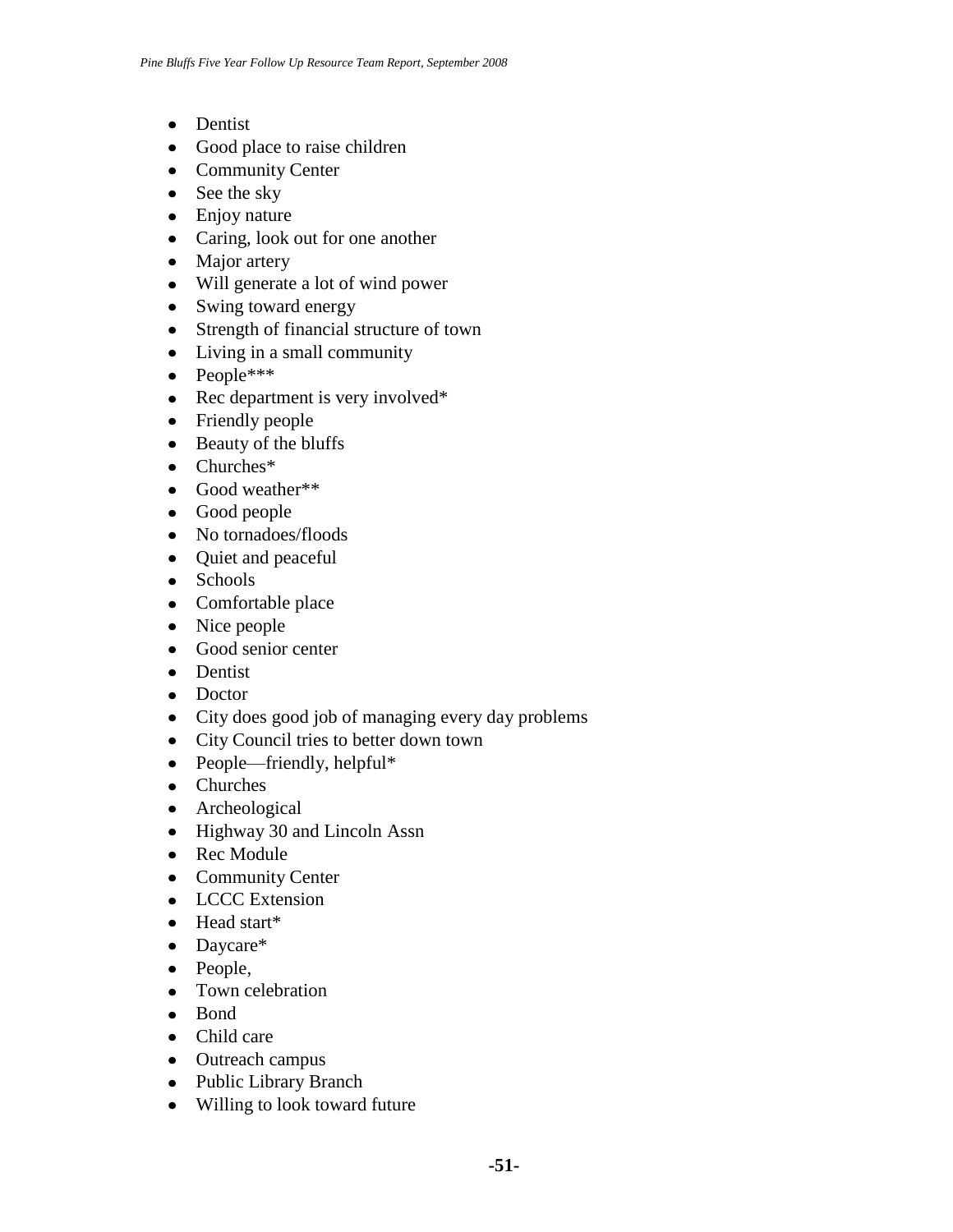- Proximity of Egbert rail siting
- Variety of attractions
- Closeness to Cheyenne
- Infrastructure
- Good town govt
- Location
- Archeological Center
- Location Nice Streets
- Day care
- 24-hour dispatch police center
- EMT
- Fire Dept
- School District
- Strong businesses
- Local medical services, pharmacy
- Parks
- Swimming pool
- Community Center
- Full time rec director
- 6<sup>th</sup> penny Day Care
- New police cars, equipment
- Sewer and water being replace  $w/6^{th}$  penny
- Airport
- Fuel system at airport
- LCCC
- Senior Center
- Laramie County Library branch
- Texas Trail Market
- UW Family Practice Outreach
- Optometrist
- Pharmacy
- Trail Days
- Swimming Pool
- Safety
- Friendliness
- Community Events
- Churches
- Swimming Pool
- Clean & quiet
- $\bullet$  I80
- Churches
- Grocer
- Two banks
- Senior Center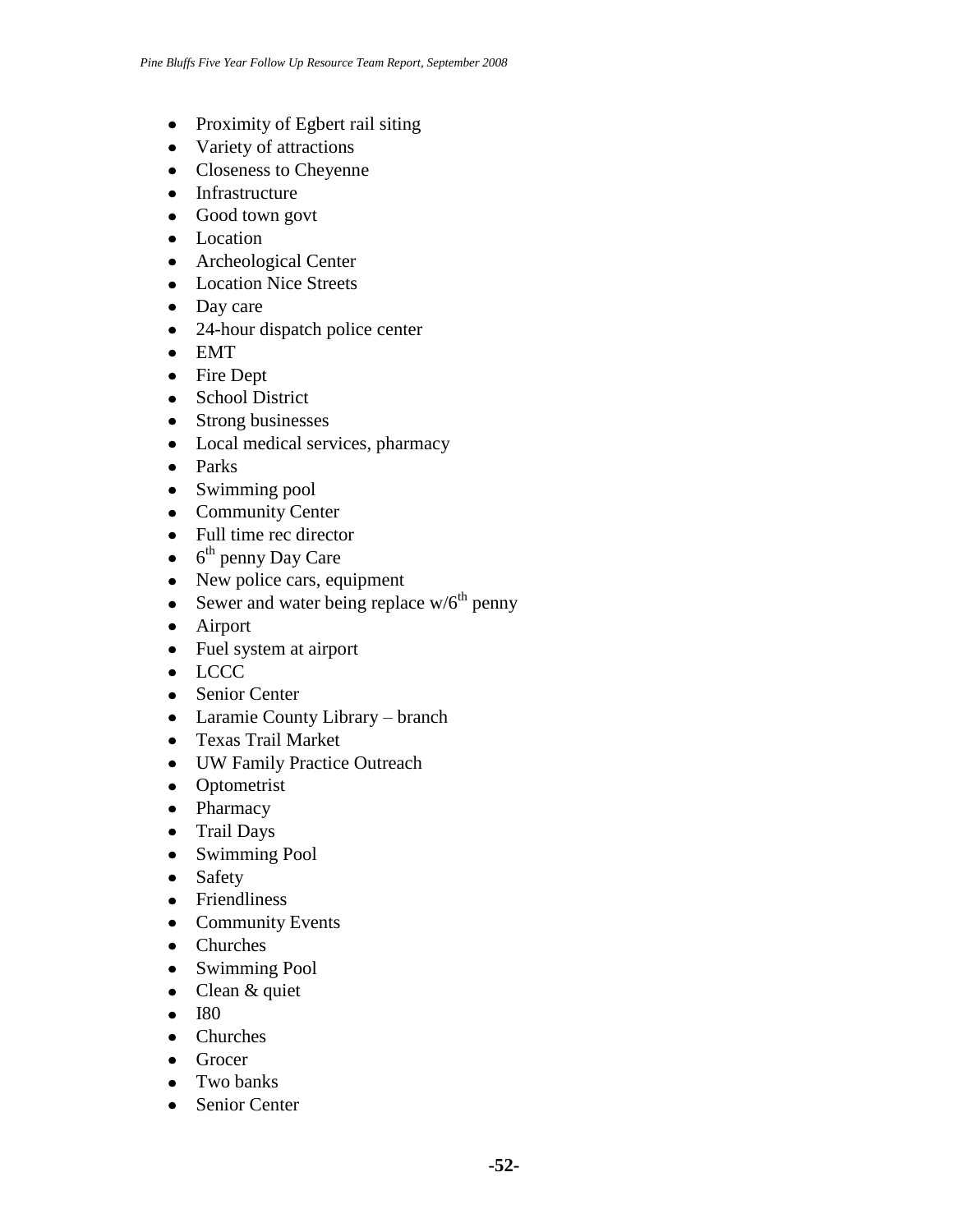- Rodeo
- Solid, reliable leadership
- Good snow removal
- Constant water quality monitoring
- Very clean/presentable
- Friendly and safe
- Pool
- Condition of streets is great
- Good job of winter street maintenance
- Good support of EMT and Fire Services
- People are awesome, good hearts
- Good school
- Good, caring churches
- As a whole, this is a very clean community
- Community involvement as demonstrated by this program
- Annual pick up of junk is great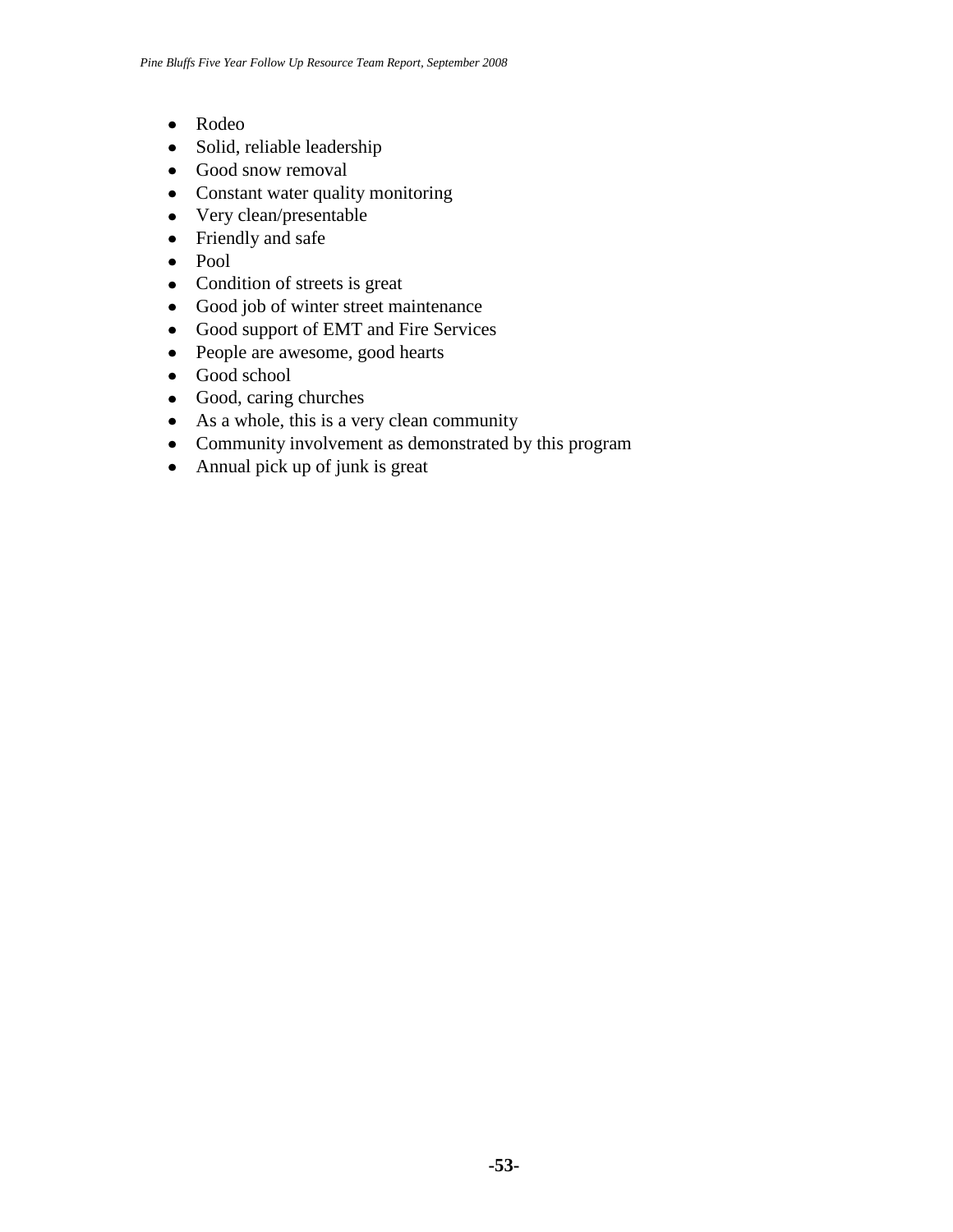# **Question #3: What projects would you like to see implemented in your community in the next two, five, ten, or twenty years?**

- Growth
- Retirement community development
- Recreation for all ages
- Community
- Woodshop
- Beautification of community 2-5 years
- Trim trees
- Mid-growth
- Community Foundation, philanthropy
- Cops that care
- Downtown development 10 years
- Beautification of parks
- More businesses, diversified
- Training projects from older to younger citizens
- Downtown flourishing
- Junk areas gone in every direction
- Farmers' Market
- Active Main Street
- Archeological dig a great resource; add gift shop, restaurant
- Administration publicize ability to build
- Market people off I-80\*
- Signage of attractions, i.e. Texas Trail, Christmas event
- Movie Theater
- Soda Shop
- Veterans' memorial
- Signs about individual attractors
- Continued infrastructure improvement
- Cleaning up old 30
- Presentable historical downtown nice downtown
- A business opportunity that would support a workforce
- Development of the downtown properties
- Retirement of main street rail road crossing
- Expansion of industrial opportunities
- Sound barrier efforts for interstate 80
- New office building and jobs/businesses it will bring in
- Town pool needs trees, waning, landscapes to bring more people in
- New curbs, sidewalks
- Clean up trashy lots of junk cars
- Some streets if not all need to be redone
- A stable economy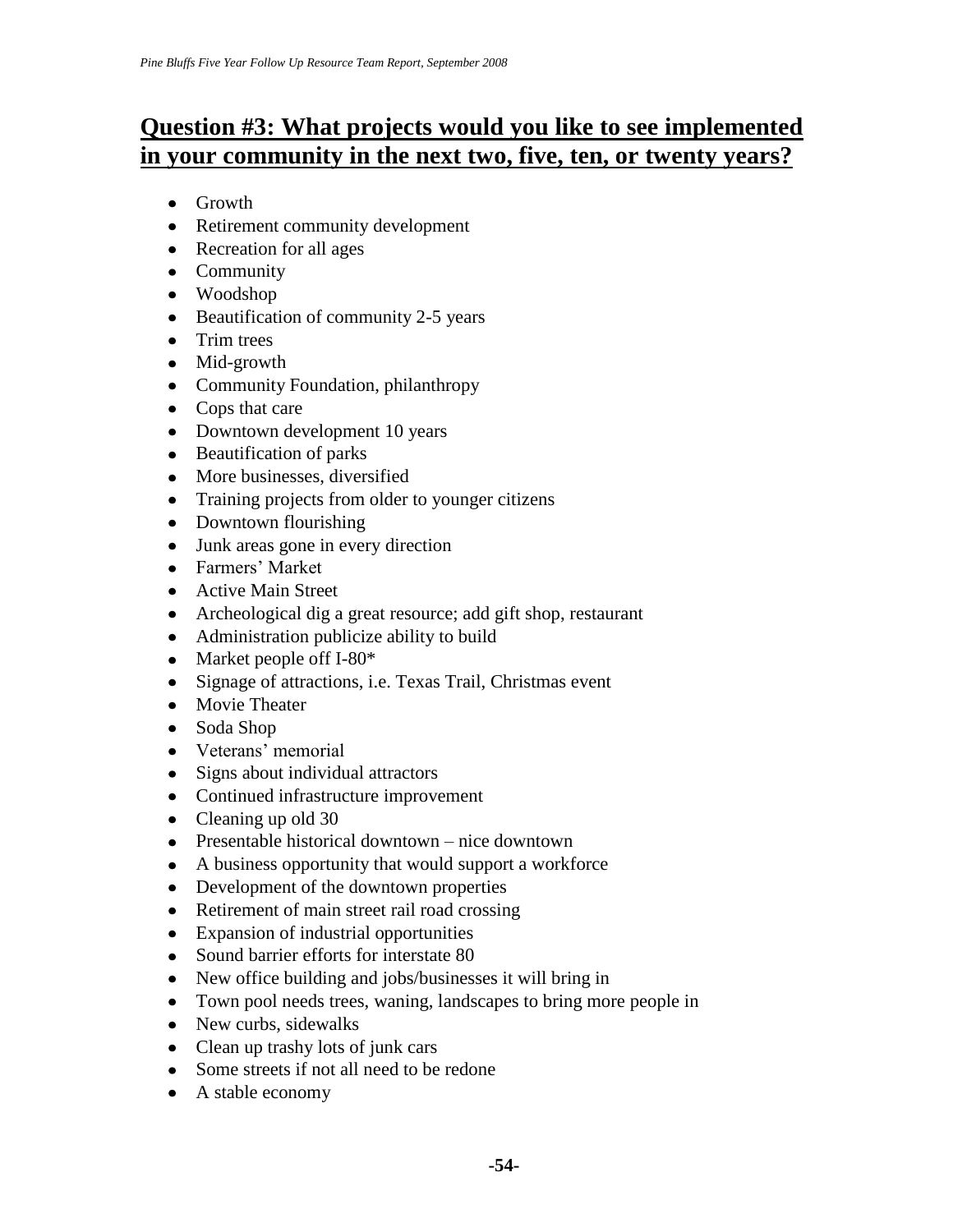- A stable population
- Water well stability short and long term
- Enclose daycare now
- Downtown renewal 5 years
- More businesses in the town to keep people shopping locally
- Archeology attraction going, gift shop
- Chamber started
- Affordable housing
- Expand recreation program into more of a center with exercise stuff, etc
- Give coupons for main street business downtown
- Swimming pool expansion to a water park\*
- Get people to come into town and shop
- New stuff, but keep the stuff we have
- Maintain what we have and build on it
- Art council and things like that active again
- More fun things to do
- Good Mexican restaurant
- All the volunteer groups to work together and not be so territorial
- All town buildings full
- Lots of nice, high-paying jobs
- Someone who could employ a lot of people
- Movie theatre
- Women's clothing store
- Quilt and craft store
- New gym
- I manage apartments and sometimes you need something
- Arcade
- Walmart
- More youth interaction
- Get rid of old school
- Community youth group where they can express ideas
- Jobs, something like Clean Harbor so people can stay here
- More youth programs like soccer and athletics
- Heated streets
- Community that stays open all the time; community is kept locked; have to be 21 to get in center
- Something to attract tourists
- Dirt bike track
- Mini race track, mini stock cars
- Enclose swimming pool
- Move involvement in recycling
- Movie theatre
- Drive in—lots of dittos
- Small clothing store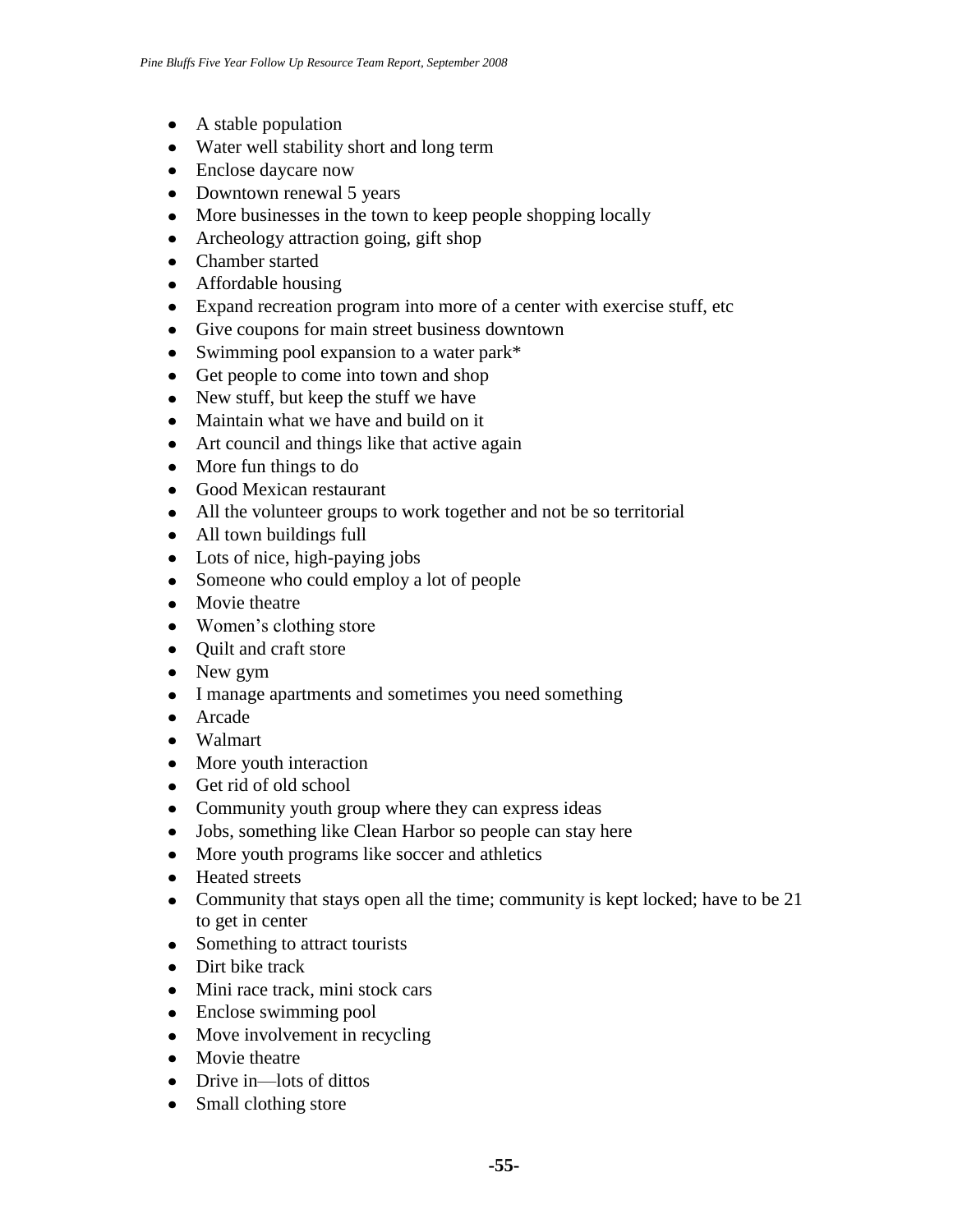- Ice cream/coffee shop
- Baskin Robbins
- Mall
- New grade school\*
- Community to stay
- Place for teens, coffee shop
- Main Street more active
- Better cops
- Plumber
- More progressive to lure people
- Social gathering place
- Thrift shop with good hours
- Pharmacy—better hours
- Assisted Living
- Emergent care
- Create unity and communications\*
- Eastern Laramie Archives
- 1500 people in Pine Bluffs
- Light manufacturing business
- New businesses with 60 employees and families
- New web based companies
- Another RV Park
- Town govt needs to put more help to all of town not just Main Street
- More people will bring retail
- Change
- Govt regulation on school
- Wyoming products and home businesses
- Teach adults and kids how to handle money
- Promote town
- Forgiveness
- Active Chamber of Commerce
- Provide needed infrastructure equal opportunities
- Less barriers to entrepreneurs
- Regional Water systems
- Good retirement home
- Improve community center to make more recreational\*\*\*
- Need more bars
- Retirement home\*\*\*\*\*\*\*
- Palm trees, beach
- More businesses
- Change in government
- More development
- More business
- $\bullet$  Casino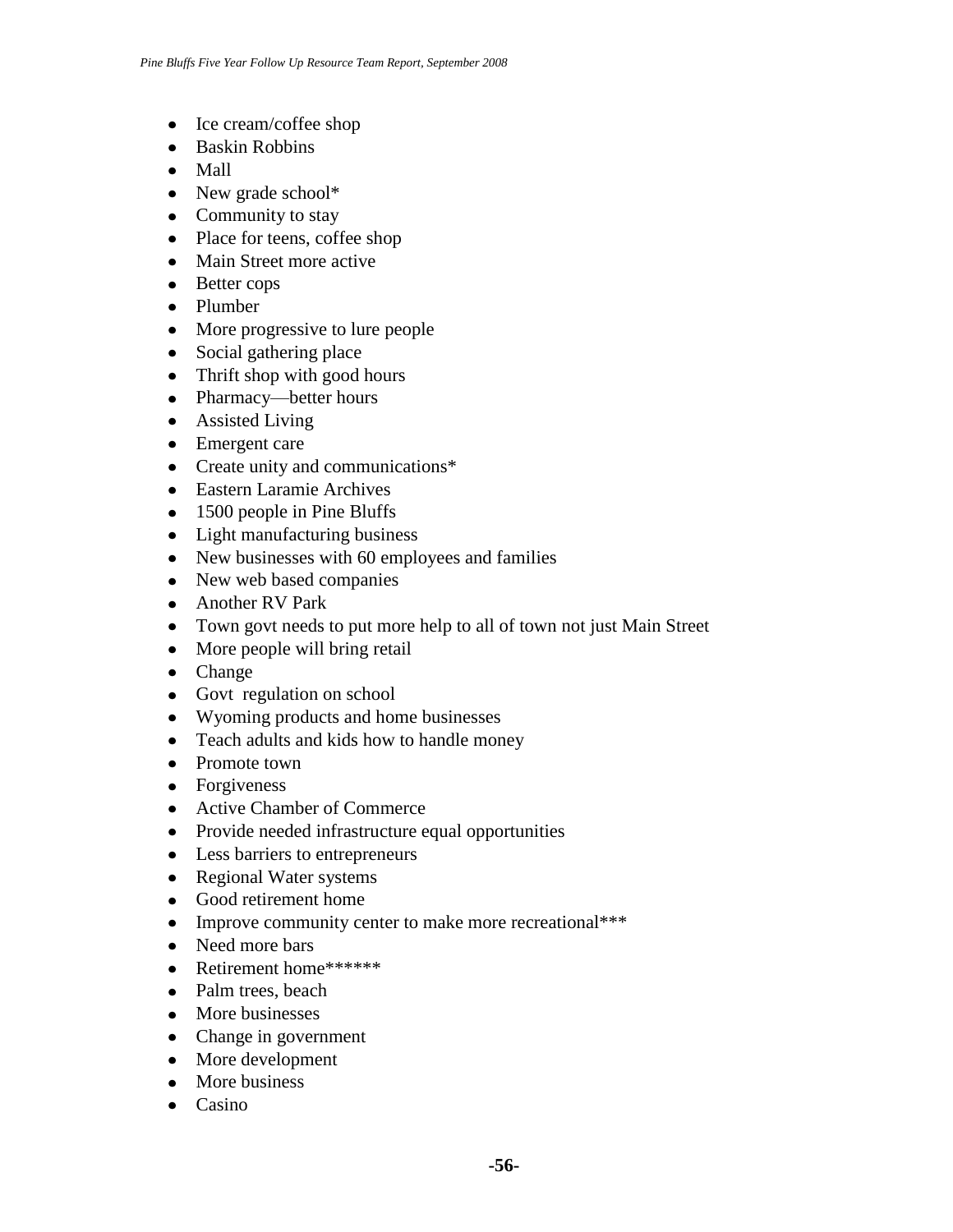- Enclose swimming pool
- Community college extension built
- More stuff downtown
- Kids to be more aware of child molesters
- Starbucks in town
- Clothing store
- Bigger community
- More businesses to community
- Growth
- Housing Study
- Assisted Living & long term care\*
- Cultural activities
- Train service
- Passenger train
- Pine Bluffs or Eastern Laramie County Foundation
- Wealth Transfer study
- \$\$\$ to send people to meetings that benefit town
- Follow up on last Community Assessment report
- Growth that is possible
- Active Chamber of Commerce
- Accessible community board—web, etc
- Rural water systems that connects to Eastern part of county
- Comprehensive community plan
- New post office on Main Street
- Redevelopment of Main Street
- More involvement by community as a whole
- Celebrate successes
- New business
- More families with school age children
- Better water management with run off
- Care & Share available to needy families\*
- Recycling services
- Dude Ranch
- $\bullet$  Bed & Breakfast
- More businesses
- Create more jobs
- More recreation—indoor pool, fitness center, YMCA\*
- New equipment for main city park
- Water well
- Teen Center
- Decorate for Homecoming
- Businesses that attract college students
- Small businesses\*
- New town hall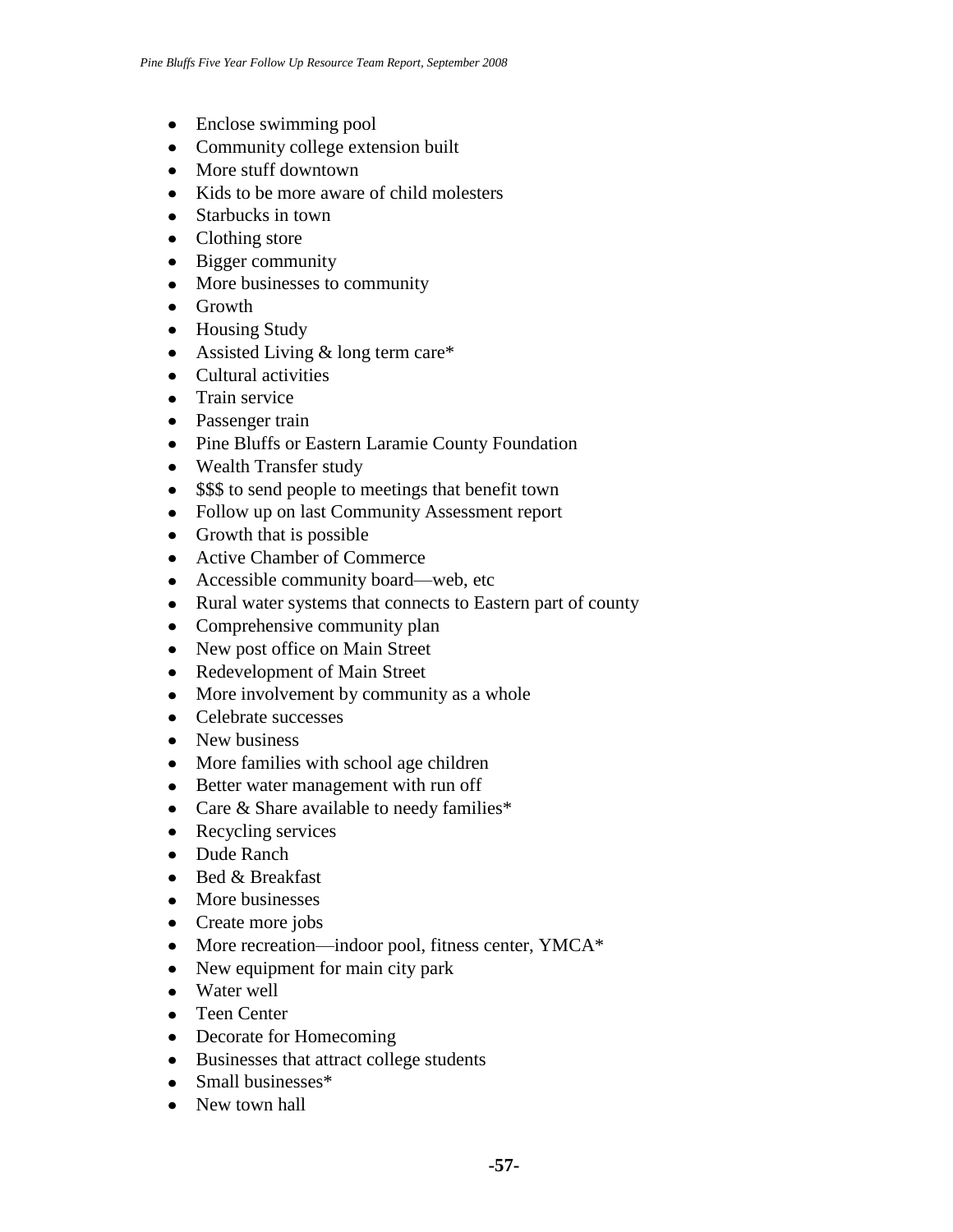- Continued support of town
- Retirement home
- Continued growth
- Main Street fully occupied
- High School
- Archeological Center w/gift shop, food, etc
- Hospital
- Support downtown communities
- Better cooperation w/Cheyenne
- Nice deep wells with endless supply
- All buildings filled with professional jobs
- All houses filled
- Rentals
- Parking area for trucks, well lit and secure
- Enclose the pool for year round use
- Recycling Program
- Walmart
- Update main street off I80
- Signs on I80 stating options of the town
- Paint the town
- Update rundown buildings
- Big sign at Rest Area, on walls of gas stations, at museum, library with maps of what's available in our town to draw people from I80 to stop and shop.
- Mark where churches, Medical, Dental, Vet, parks, Groc, TopDollar are located
- More businesses on Main Street
- "Semi-truck friendly" community. Shuttle from rest area to grocery, post office, church and other town stores and restaurants.
- Sign in rest area letting travelers know what Pine Bluffs has to offer along with shuttle info